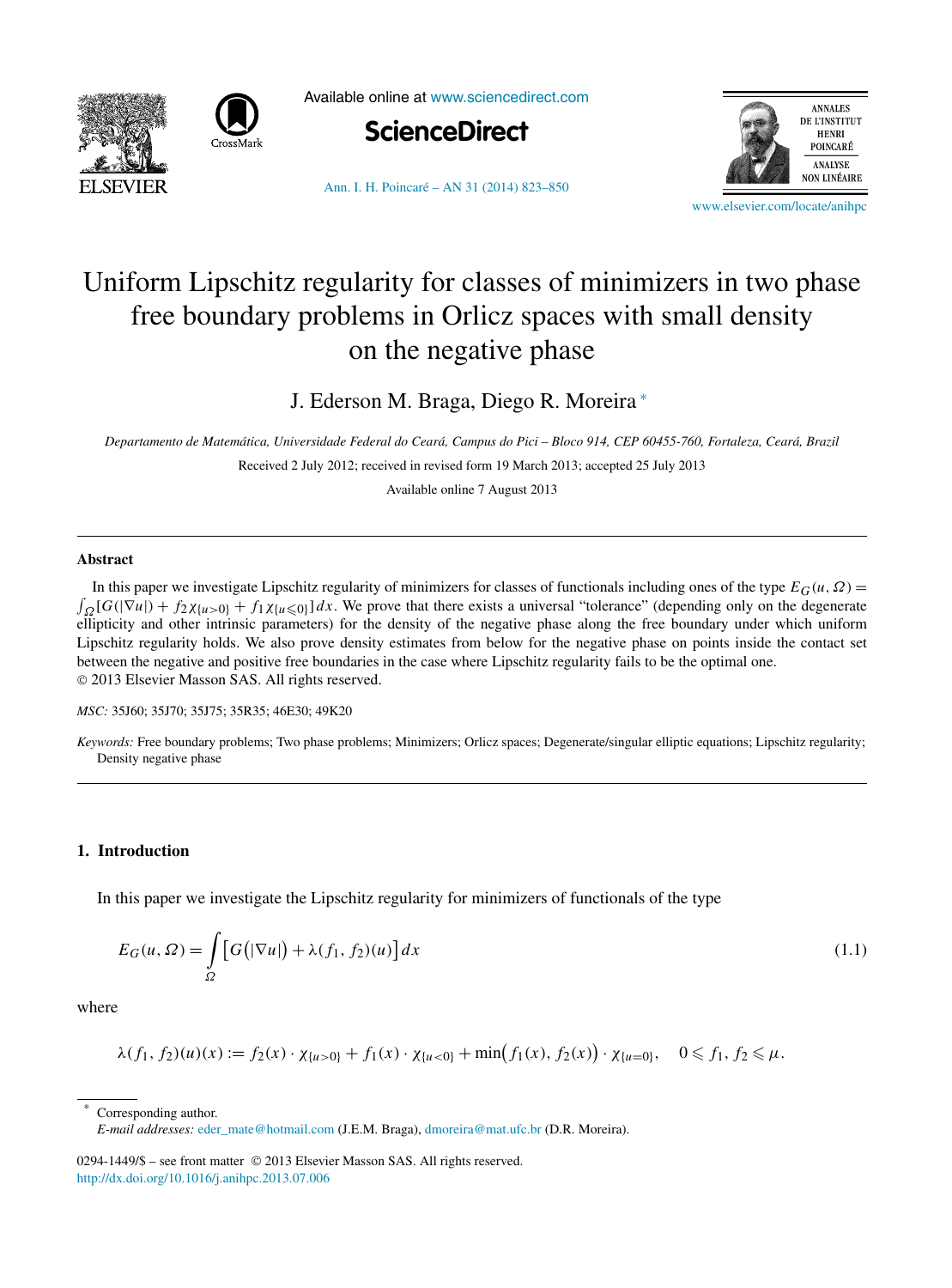<span id="page-1-0"></span>At least formally, the Euler–Lagrange equations for such minimizers are two phase Free Boundary Problems (FBPs) of the type

$$
\begin{cases}\n\mathcal{L}_g u := \text{div}\left(\frac{g(|\nabla u|)}{|\nabla u|} \cdot \nabla u\right) = 0 & \text{in } \{u \neq 0\}, \\
H(|\nabla u^+|) - H(|\nabla u^-|) = f_2(x) - f_1(x) & \text{on } F(u)^{\pm} := (\partial\{u > 0\} \cup \partial\{u < 0\}) \cap \Omega, \\
g(t) = G'(t), \quad H(t) = g(t)t - G(t).\n\end{cases}
$$
\n(1.2)

Here, we assume the natural conditions introduced by G.M. Lieberman (see [\[13\]\)](#page-27-0) in the study of the regularity theory of the degenerate/singular elliptic equations of the type  $\mathcal{L}_{g}u = B(x, u, \nabla u)$ . The precise conditions are

$$
G'(t) = g(t), \text{ where } g \in C^{0}([0, +\infty)) \cap C^{1}((0, +\infty));
$$
 (P)

and for  $0 < \delta \leq g_0$  fixed constants,

$$
0 < \delta \leqslant Q_g(t) := \frac{tg'(t)}{g(t)} \leqslant g_0, \quad \forall t > 0. \tag{C1}
$$

As pointed out in [\[15\],](#page-27-0) Lieberman's condition says that  $\mathcal{L}_g u = 0$  is equivalent to a uniformly elliptic equation (in non-divergence form) with (positive) ellipticity constants depending just on  $\delta$ ,  $g_0$  in the sets where  $\nabla u \neq 0$  (Remark 7.1, [\[15\]\)](#page-27-0). They do not imply any kind of homogeneity whatsoever for the function *G* and they even allow different behaviors for *g* when  $|\nabla u|$  is near zero or infinity. This fact alone makes the study of FBPs like (1.2) more involved as shown in the excellent paper of S. Martinez and N. Wolanski [\[15\].](#page-27-0) In this paper, we regard *δ,g*<sup>0</sup> as the (degenerate) ellipticity constants for the functionals *EG*.

Examples of functions satisfying (P) and (C1) are  $g(t) = t^p$  with  $\delta = g_0 = p$ ,  $g(t) = at^p + bt^q$  with *a*, *b*, *p*, *q* > 0 with  $\delta = \min\{p, q\}$  and  $g_0 = \max\{p, q\}$  and  $g(t) = t^p \log(at + b)$  with  $p, a, b > 0$  where in this case  $\delta = p$  and  $g_0 = p + 1$ . Many other examples are discussed in Section [7.](#page-15-0)

FBPs like (1.2) appear in many applications, in particular, in the study of the flow of two liquids in models of jets and cavities. Lipschitz regularity for minimizers of *EG* has been obtained in several circumstances. The general two phase case for  $G(t) = t^2$  was proven by H.W. Alt, L.A. Caffarelli and A. Friedman in the seminal papers [\[2,5\].](#page-27-0) They also extended the one phase case to quasilinear equations where  $g(t) \sim t$  in [\[3\].](#page-27-0) Recently, S. Martinez and N. Wolanski studied the general one phase case in the Orlicz spaces setting under  $(P)$  and  $(C1)$  conditions [\[15\].](#page-27-0) These results extended the *p*-Laplace case for one phase  $(G(t) = t^p)$  considered by D. Danielli and A. Petrosyan in the nice paper [\[10\].](#page-27-0)

The situation for the two phase case is much more delicate and less understood in the general setting. The only result essentially known is the one due to H.W. Alt, L.A. Caffarelli and A. Friedman in [\[5\]](#page-27-0) in the standard case  $G(t) = t^2$ . The proof relies in a fundamental way on the so-called Alt–Caffarelli–Friedman monotonicity formula. To the best of our knowledge, Lipschitz regularity remains wide-open in two phase scenarios involving more general functionals, except in those cases where a variant of the ACF monotonicity formula exists (see [\[7\],](#page-27-0) for instance). There is also an interesting result of A. Karakhanyan in [\[11\],](#page-27-0) for the *p*-Laplace case, where he showed the existence of a universal constant  $C > 0$  depending on p, n and  $L^\infty$  norm of u such that if the Lebesgue density of the negative phase along the free boundary is at most *C* then minimizers are (locally) Lipschitz continuous.

In this paper, our goal is to extend the result of A. Karakhanyan to the context of Orlicz spaces and to present new density estimates for the negative phase at contact free boundary points even in the case where Lipschitz regularity fails to be the optimal one.

We would like to obtain universal estimates for two phase minimizers for (the largest possible class of) functionals that share the same ellipticity, instead of focusing on any particular one. In order to do that we introduce the class,

 $G(\delta, g_0) := \Big\{ G : [0, \infty) \to [0, \infty); \ G \text{ is } N \text{-function satisfying (P) and (C1)} \Big\}.$ 

We show that the graph of one phase minimizers of the functionals  $E_G$  with  $G \in \mathcal{G}(\delta, g_0)$  hits the free boundary with slope comparable to negative powers of  $G(1)$ . More precisely, if  $G(1)$  is small enough, we have for universal constants  $C_1, C_2 > 0$ 

$$
C_1 \cdot \left(\frac{1}{G(1)}\right)^{\frac{1}{1+g_0}} \leq |\nabla u| \leq C_2 \cdot \left(\frac{1}{G(1)}\right)^{\frac{1}{1+\delta}} \text{ along } F(u) := \partial\{u > 0\} \cap \Omega. \tag{1.3}
$$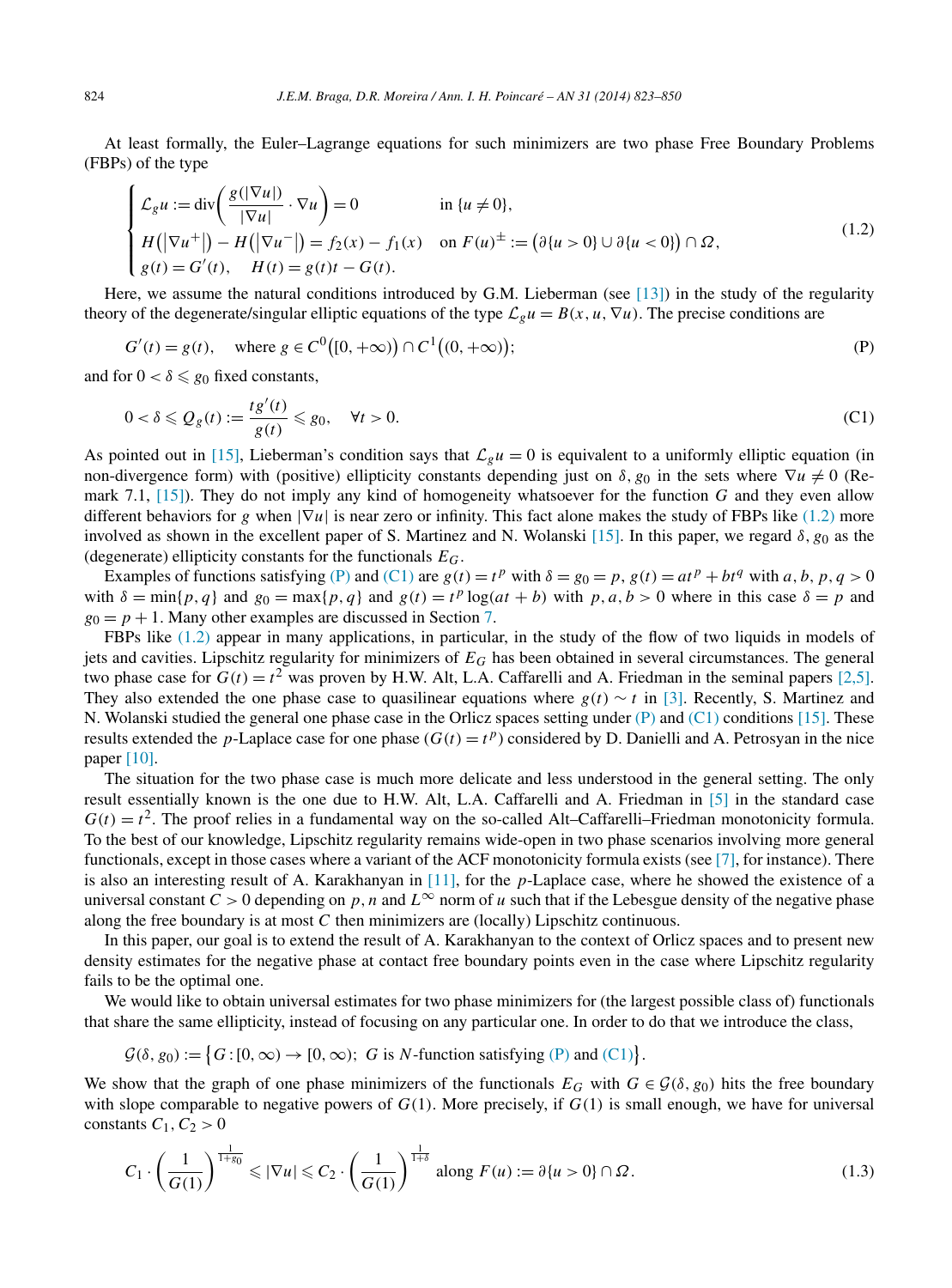This shows that Lipschitz regularity can only hold for non-degenerate subclasses of  $\mathcal{G}(\delta, g_0)$ , i.e., subsets where  $G(1)$ 

is bounded from below away from zero, say  $G(1) \ge \varepsilon_0 > 0$ . In this case,  $\varepsilon_0$  is regarded as the non-degeneracy constant. Since a tool like the ACF monotonicity formula is missing in our context, it seems hard to capture any quantitative

information to control the gradient of the minimizers close enough to the free boundary. This way, we are led to consider compactness arguments. At this point, unlike the previous cases, the situation is more involved and we have to study compactness in the class of degenerate/singular elliptic operators  $\mathcal{L}_g$  represented here by the classes  $\mathcal{G}(\delta, g_0)$ . We also observe that conditions [\(P\)](#page-1-0) and [\(C1\)](#page-1-0) are too weak to provide compactness (as shown in [Example 7.1\)](#page-15-0). The main reason for this failure is the absence of a uniform modulus of continuity for the quotient  $Q_g$  within  $\mathcal{G}(\delta, g_0)$ .

The following Morrey type control

$$
\int_{t}^{t+\kappa} |Q'_g(s)| ds \leqslant \frac{C_0}{t^{\beta}} \cdot \kappa^{\beta} \quad \forall t, \kappa > 0,
$$
\n(1.4)

supplies what is needed for this compactness to hold in the non-degenerate classes with respect to the  $C_{loc}^{2,\gamma}(0,\infty)$ ,  $\gamma < \beta$  and  $C_{loc}^1[0, \infty)$  topologies. We believe that this compactness result may be of independent interest.

Our main result follows then by a combination of compactness, invariance of the non-degenerate classes and the Morrey control above by nonlinear normalizing scalings, Martinez–Wolanski stability estimate (Theorem 2.3 in [\[15\]\)](#page-27-0) and  $C^{1,\alpha}$  regularity theory for degenerate/singular elliptic equations.

We can roughly summarize the results in the paper as follows. [Theorem](#page-4-0) 2.1 provides a pointwise Lipschitz estimate for any minimizer of any functional  $E_G$  with  $G \in \mathcal{G}(\delta, g_0)$  satisfying  $G(1) \geq \varepsilon_0$  and  $(1.4)$  at any free boundary point provided the density of the negative phase at that point is smaller than some (small) universal constant  $C =$  $C(n,\delta,g_0,\varepsilon_0,\mu,\beta) > 0$ . As a consequence of that, if the density stays below this constant in a whole free boundary neighborhood of such a point, the estimate propagates around and a local and uniform Lipschitz estimate is obtained. This is the content of [Corollary 2.1.](#page-4-0) It essentially says that there exists a (small) universal "tolerance" for the size of the negative phase under which the uniform Lipschitz regularity still holds.

Since optimal Lipschitz regularity remains unsettled, we look at the region where it may fail. In the generality treated here, there is no ordering on the phase functions (like  $f_2 \geq f_1$ ). Thus, unlike the case studied by Alt–Caffarelli–Friedman in [\[5\],](#page-27-0) the negative free boundary may, in principle, separate from the positive one, i.e.,  $\partial \{u < 0\} \setminus \partial \{u > 0\} \cap \Omega \neq \emptyset$ .

By using a delicate scaling of [Theorem](#page-4-0) 2.1 [\(Proposition 8.1](#page-22-0) and [Remark 9.1\)](#page-24-0), we show that the region where Lipschitz regularity fails is contained in the contact set between the positive and negative free boundaries. Furthermore, at any such point of that region, the negative phase has a universal (upper) density estimate from below. In particular, if Lipschitz regularity fails at a point, then this point belongs to the contact set *∂*{*u <* 0} ∩ *∂*{*u >* 0} and there the negative phase is cusp free. This is proven in [Proposition 2.1.](#page-5-0)

These results complement the ones in [\[5\],](#page-27-0) where density estimates for the nonnegative phase were proven in the presence of Lipschitz regularity and non-degeneracy properties, absent here. They also corroborate with the idea that free boundaries of minimizers for the cavity flow type functionals are somewhat nicer than the free boundaries of the solutions to the obstacle problem, once cusps cannot develop.

Our approach in this paper differs substantially from the one adopted in [\[11\].](#page-27-0) There, minimizers are subsolutions and Cacciopoli/energy estimates yield a *p*-energy control. Here, due to the fact that *G* may behave differently at zero and infinity, Cacciopoli/energy estimates render no control whatsoever on the *G*-energy. Moreover, under no ordering assumptions on the phase functions *f*<sup>1</sup> and *f*2, minimizers may not be neither subsolutions nor supersolutions.

Our paper is organized as follows: In Section [2,](#page-3-0) we present our results. In Section [3,](#page-5-0) we quote some background results in the theory of degenerate/singular elliptic equations studied by G.M. Lieberman, S. Martinez and N. Wolanski. In Section [4,](#page-7-0) we study existence and boundedness for global minimizers. Section [5](#page-9-0) is devoted to the uniform  $C^{\alpha}$  estimates for the class of all minimizers of non-degenerate functionals. In Section [6,](#page-11-0) we motivate the necessity of non-degenerate classes by discussing [\(1.3\)](#page-1-0) and we also prove the compactness and scaling invariance results. Sec-tion [7](#page-15-0) is devoted to the presentation of several examples of *N*-functions in the non-degenerate classes of  $\mathcal{G}_{\beta}(\delta, g_0)$ and  $G_2(\delta, g_0)$  showing they are indeed quite large. Here, we also discuss the lack of the compactness in  $\mathcal{G}(\delta, g_0)$  (see [Example 7.1\)](#page-15-0). Section [8](#page-16-0) is destined to the proof of [Theorem 2.1](#page-4-0) and its scaled version [Proposition 8.1.](#page-22-0) In Section [9,](#page-23-0) we provide the proof of [Corollary 2.1](#page-4-0) which is the local Lipschitz regularity under small density assumption. Finally,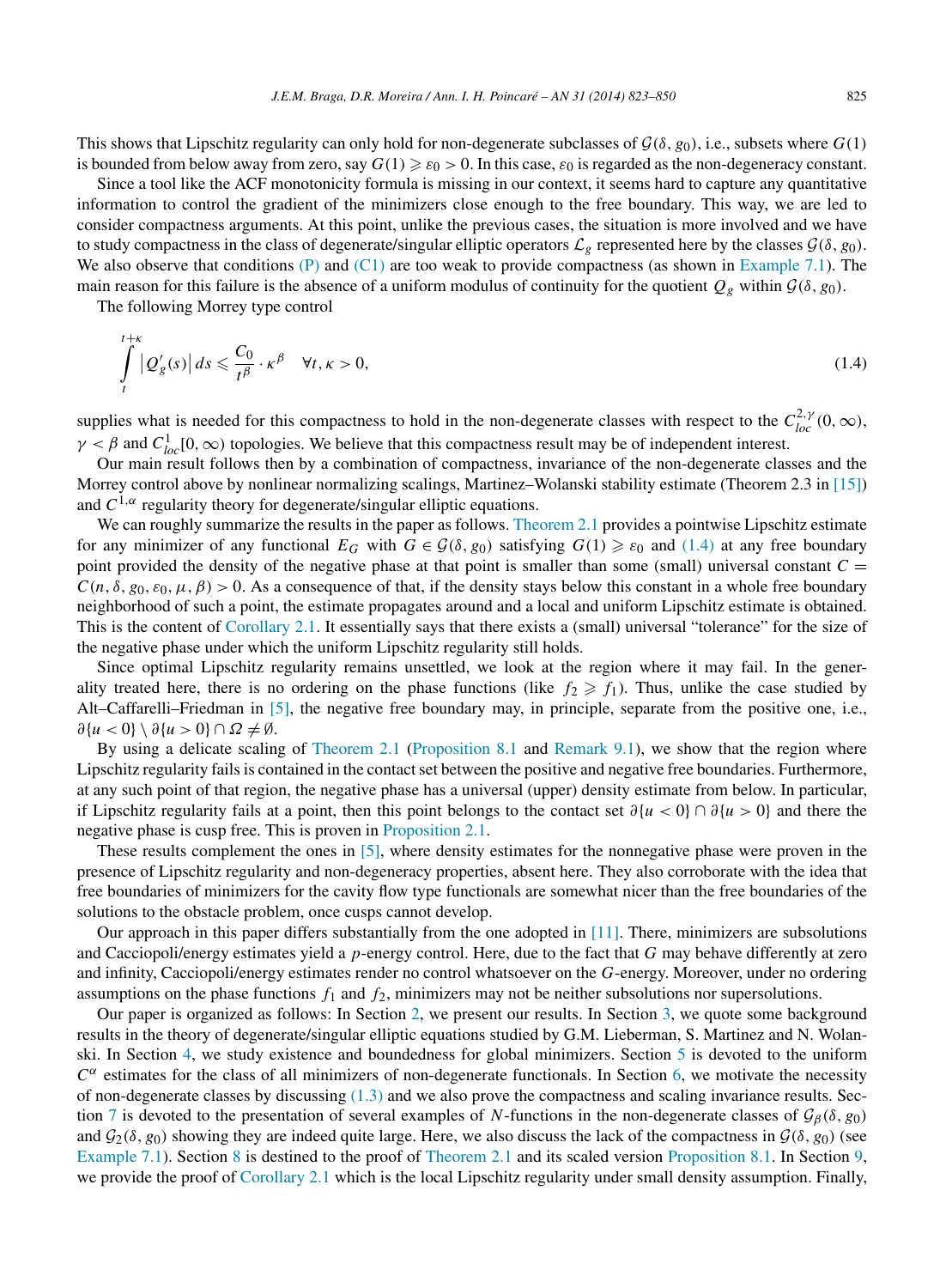<span id="page-3-0"></span>in Section [10,](#page-24-0) we discuss the touching between positive and negative free boundaries and the density estimates for the negative phase at the contact set. There is also an appendix with a short proof of a Morrey's type result in the Orlicz space setting [\(Lemma 3.1\)](#page-6-0) in [Appendix A.](#page-26-0)

## **2. Presentation of our results**

We begin this section by recalling the definition of N-function. This is a function of the type

$$
G(t) = \int\limits_0^t g(s) \, ds,
$$

*t*+*κ*

where  $g : [0, \infty) \to \mathbb{R}$  is a positive nondecreasing function satisfying the following properties:

- a)  $g(0) = 0$  and  $\lim_{t\to\infty} g(t) = \infty$ ;
- b) *g* is right continuous, that is, if  $t \ge 0$  then  $\lim_{s \to t+} g(s) = g(t)$ .

**Definition 2.1.** Let  $0 < \beta \leq 1$ . We say that an *N*-function *G* belongs to the  $\mathcal{G}_{\beta}(\delta, g_0)$  if

- (i)  $G \in \mathcal{G}(\delta, g_0)$  with  $G' = g \in W_{loc}^{2,1}((0, +\infty))$  and
- (ii) for any  $t > 0$  and  $\kappa > 0$  the following control holds

$$
\int_{t}^{t+\kappa} |Q'_g(s)| ds \leqslant \frac{C_0}{t^{\beta}} \cdot \kappa^{\beta},\tag{MC- $\beta$ )
$$

where  $Q_g(s) := \frac{sg'(s)}{g(s)}$  and here  $C_0$  is some positive constant depending on  $\delta$ ,  $g_0$ , and  $\beta$ .

We say that  $G \in \mathcal{G}_2(\delta, g_0)$  if (i) is satisfied and (ii) is replaced by

$$
0 \leqslant \frac{t^2|g''(t)|}{g(t)} \leqslant \mathcal{C}(\delta, g_0), \quad \text{for a.e. } t > 0. \tag{C2}
$$

This way, for every  $\beta \in (0, 1]$  it follows that  $\mathcal{G}_2(\delta, g_0) \subset \mathcal{G}_\beta(\delta, g_0) \subset \mathcal{G}(\delta, g_0)$  as shown in Section [7.](#page-15-0)

**Definition 2.2** *(Non-degenerate subclasses)*. For  $\varepsilon_0 > 0$  we define

$$
\mathcal{G}(\delta, g_0, \varepsilon_0) = \left\{ G \in \mathcal{G}(\delta, g_0): G(1) \geq \varepsilon_0 \right\},
$$
  
\n
$$
\mathcal{G}_{\beta}(\delta, g_0, \varepsilon_0) = \left\{ G \in \mathcal{G}_{\beta}(\delta, g_0): G(1) \geq \varepsilon_0 \right\},
$$
  
\n
$$
\mathcal{G}_2(\delta, g_0, \varepsilon_0) = \left\{ G \in \mathcal{G}_2(\delta, g_0): G(1) \geq \varepsilon_0 \right\}.
$$

With this notation, we can now define the main classes of minimizers for which our results hold.

**Definition 2.3.** We say a function *u* belongs to  $S(\Omega, \delta, g_0, \varepsilon_0, \mu)$  if *u* is a minimizer of a functional of the type

$$
E_G(u, \Omega) = \int_{\Omega} \left[ G\left( |\nabla u| \right) + \lambda (f_1, f_2)(u) \right] dx \tag{2.5}
$$

where

 $\lambda(f_1, f_2)(u)(x) := f_2(x) \cdot \chi_{\{u>0\}} + f_1(x) \cdot \chi_{\{u<0\}} + \min(f_1(x), f_2(x)) \cdot \chi_{\{u=0\}}$  (2.6)

and

$$
G \in \mathcal{G}(\delta, g_0, \varepsilon_0), \quad 0 \leq f_1, f_2 \leq \mu. \tag{2.7}
$$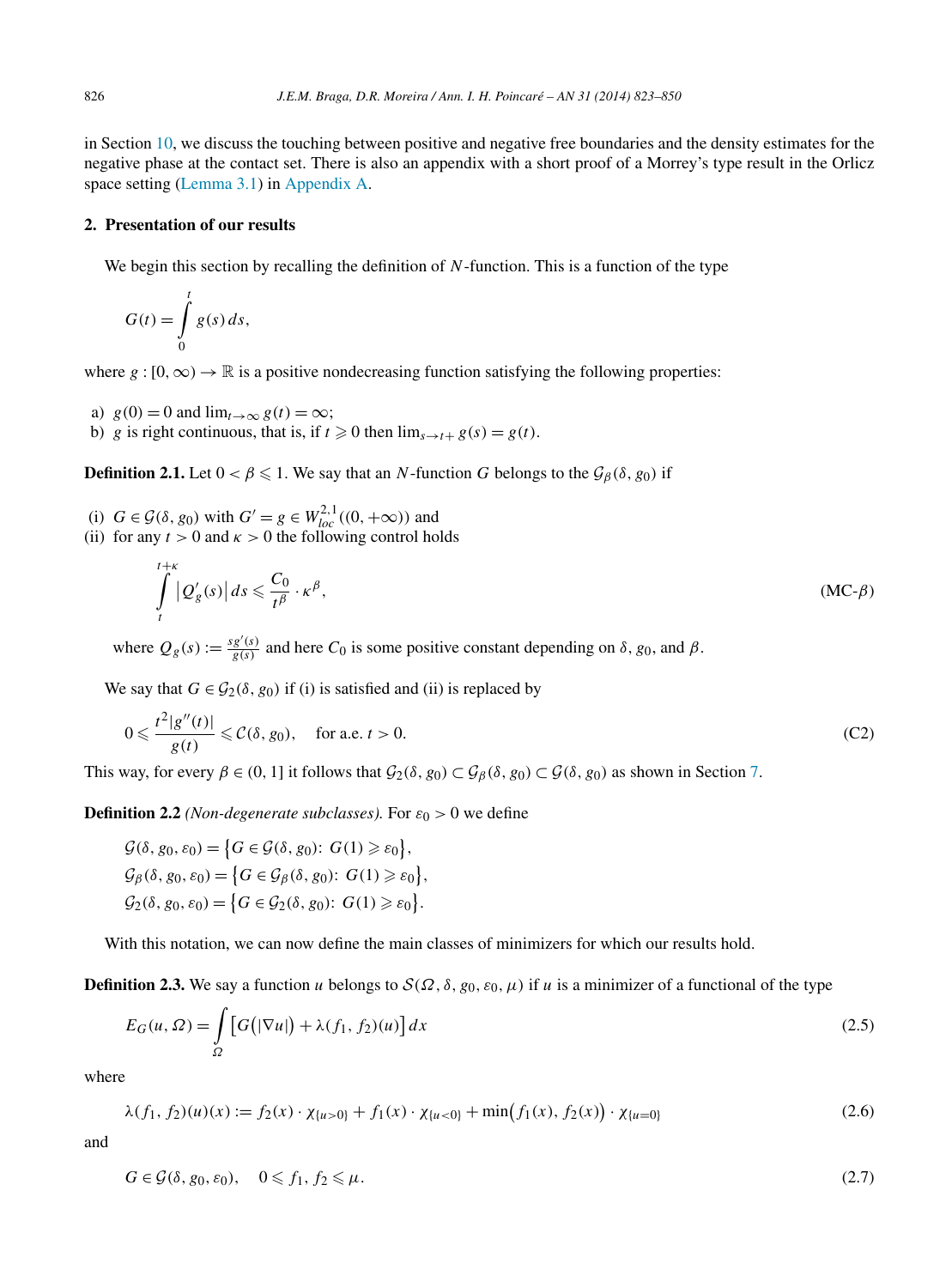<span id="page-4-0"></span>If condition  $(2.7)$  is replaced by

$$
G \in \mathcal{G}_{\beta}(\delta, g_0, \varepsilon_0), \quad 0 \leq f_1, f_2 \leq \mu,\tag{2.8}
$$

we then say  $u \in S^{\beta}(\Omega, \delta, g_0, \varepsilon_0, \mu)$ . Now,

$$
S(\Omega, \delta, g_0, \varepsilon_0, \mu, M) := \left\{ u \in S(\Omega, \delta, g_0, \varepsilon_0, \mu) \colon \sup_{\Omega} |u| \le M \right\},\
$$
  

$$
S^{\beta}(\Omega, \delta, g_0, \varepsilon_0, \mu, M) := \left\{ u \in S^{\beta}(\Omega, \delta, g_0, \varepsilon_0, \mu) \colon \sup_{\Omega} |u| \le M \right\},\
$$
  

$$
S(\Omega, \delta, g_0, \varepsilon_0, \mu)^+, \quad S^{\beta}(\Omega, \delta, g_0, \varepsilon_0, \mu)^+, \quad S(\Omega, \delta, g_0, \varepsilon_0, \mu, M)^+ \text{ and } S^{\beta}(\Omega, \delta, g_0, \varepsilon_0, \mu, M)^+ \right\}
$$

indicate nonnegative functions in  $\Omega$  in the respective classes. Additionally, we denote

 $F^+(u) := \partial\{u > 0\} \cap \Omega$ ,  $F^-(u) := \partial\{u < 0\} \cap \Omega$ ,  $F^{\pm}(u) := F^+(u) \cup F^-(u)$ and for  $x_0 \in \Omega$ 

$$
\mathcal{S}^{\beta}(\Omega, \delta, g_0, \varepsilon_0, \mu, M)(x_0) := \left\{ u \in \mathcal{S}^{\beta}(\Omega, \delta, g_0, \varepsilon_0, \mu, M) : x_0 \in F^{\pm}(u) \right\},\
$$

and for the one phase case

$$
S(\Omega, \delta, g_0, \varepsilon_0, \mu, M)^{+}(x_0) := \{ u \in S(\Omega, \delta, g_0, \varepsilon_0, \mu, M)^{+} : x_0 \in F^+(u) \}.
$$
\n(2.10)

For future reference we define the "degenerate" class  $S^*(\Omega, \delta, g_0, \mu, M)^+$  to be

$$
\mathcal{S}^*(\Omega,\delta,g_0,\mu,M)^+=\bigcup_{\varepsilon_0>0}\mathcal{S}(\Omega,\delta,g_0,\varepsilon_0,\mu,M)^+.
$$

For simplicity of notation, we also use

$$
S_r^{\beta}(\delta, g_0, \varepsilon_0, \mu, M)(x_0) := S^{\beta} (B_r(x_0), \delta, g_0, \varepsilon_0, \mu, M)(x_0),
$$
  

$$
S_r^+(\delta, g_0, \varepsilon_0, \mu, M)(x_0) := S (B_r(x_0), \delta, g_0, \varepsilon_0, \mu, M)^+(x_0).
$$

Consider further  $\Theta_u^-$  the density function of the negativity set along the free boundaries for *u*, that is:

$$
\Theta_u^-(x_0, r) = \frac{|\{u < 0\} \cap B_r(x_0)|}{|B_r(x_0)|} \quad \text{with } x_0 \in F^{\pm}(u).
$$

In this paper, *n* will always denote the dimension. The main results of this paper are the following

**Theorem 2.1.** *There exists a (small) universal constant*  $C = C(n, \delta, g_0, \epsilon_0, \mu, \beta) > 0$  *such that the estimate* 

$$
|u(x)| \leq \frac{2 \cdot \max\{M, 1\}}{C} \cdot |x - x_0|, \quad \forall x \in B_1(x_0),
$$
 (2.11)

*holds for any*  $u \in S_1^{\beta}(\delta, g_0, \varepsilon_0, \mu, M)(x_0)$  *provided*  $\Theta_u^-(x_0, r) \leq C$  *for all*  $0 < r < 1$ *.* 

**Corollary 2.1.** *Let*  $u \in S_1^{\beta}(\delta, g_0, \varepsilon_0, \mu, M)(0)$  *and assume that* 

$$
\Theta^-_u(z,r) \leqslant C \quad \forall z \in F^{\pm}(u) \cap B_{3/4} \quad \text{and for all } 0 < r < 1/4.
$$

*Here C >* 0 *is the constant given by the theorem above. Then u is Lipschitz continuous in B*1*/*<sup>2</sup> *and*

$$
[u]_{C^{0,1}(B_{1/2})} \leqslant \frac{C_0 \cdot \max\{M, 1\}}{C},
$$

*for a universal constant*  $C_0 = C_0(n, \delta, g_0) > 0$ .

*,* (2.9)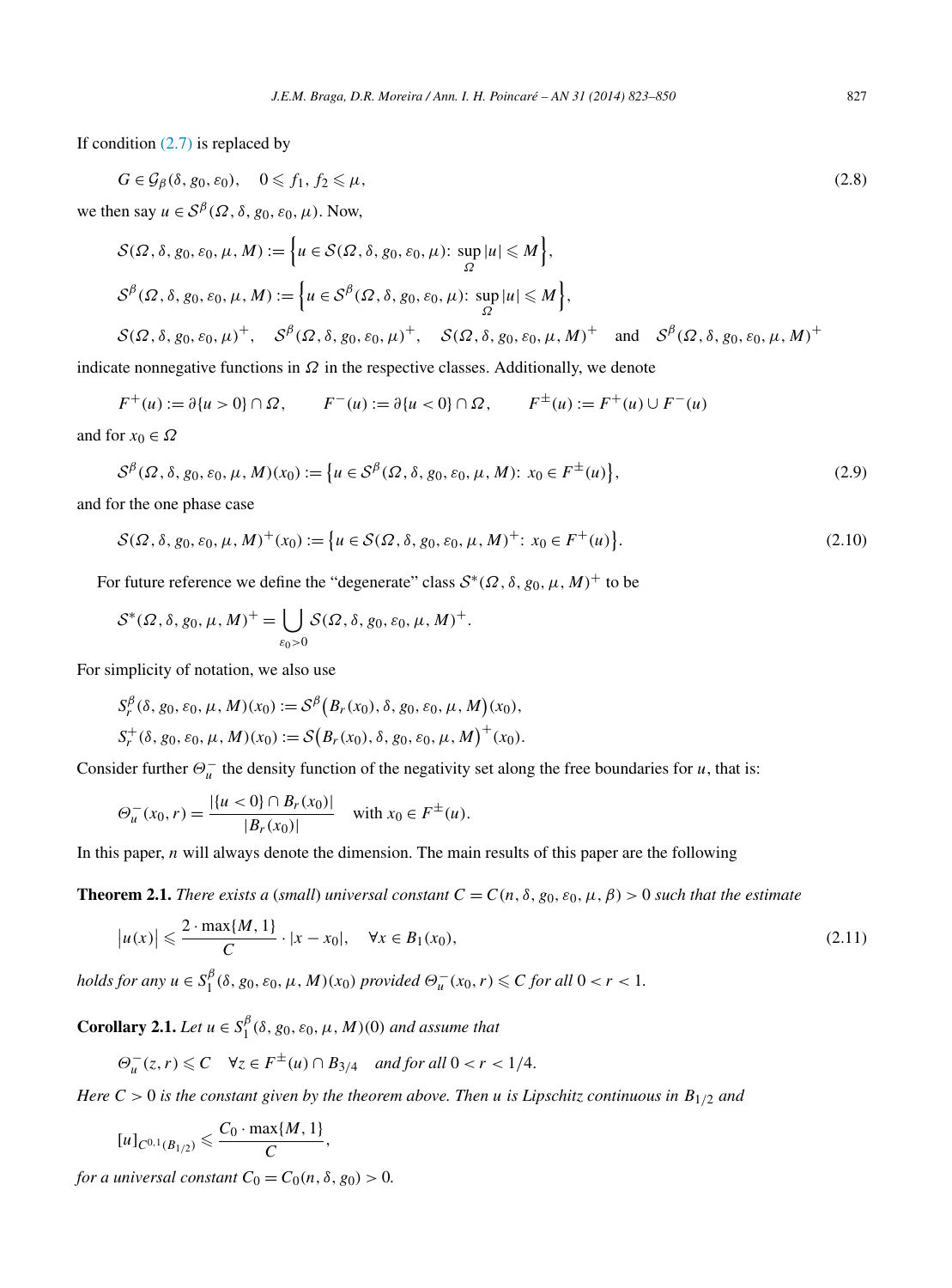<span id="page-5-0"></span>In the sequel, we use the following notation:

$$
[u]_{C^{0,1}(B_{\rho}(x))}(x) = \sup_{y \in B_{\rho}(x), y \neq x} \frac{|u(y) - u(x)|}{|y - x|}, \qquad [u]_{C^{0,1}(B_{\rho}(x))} = \sup_{z, w \in B_{\rho}(x), z \neq w} \frac{|u(z) - u(w)|}{|z - w|}.
$$

**Proposition 2.1.** *Let*  $u \in S_1^{\beta}(\delta, g_0, \varepsilon_0, \mu, M)$  *and consider the sets* 

$$
\mathcal{S}_p := \{ x \in \overline{B_{1/2}}: [u]_{C^{0,1}(B_r(x))}(x) = \infty \text{ for all } 0 < r < 1/2 \},
$$
\n
$$
\mathcal{S}_l := \{ x \in \overline{B_{1/2}}: [u]_{C^{0,1}(B_r(x))} = \infty \text{ for all } 0 < r < 1/2 \}.
$$

*Then,*  $S_p \subset S_l \subset F^+(u) \cap F^-(u)$  *and* 

lim sup  $F^{\pm}(u) \times (0,1) \ni (x,r) \rightarrow (x_0,0)$  $\Theta_u^-(x,r) \geqslant D$  *for every*  $x_0 \in S_l$ ,  $\limsup_{n \to \infty} \Theta_u^{-}(x_0, r) \geq D$  *for every*  $x_0 \in S_p$ , *r*→0

*where*  $D = D(n, \delta, g_0, \beta) > 0$  *is a universal constant.* 

For one phase minimizers, there is actually a better result, in the sense that Lipschitz regularity holds for the class  $S_1(\delta, g_0, \varepsilon_0, \mu, M)^+$ (0) with no further assumptions. This is essentially the result of S. Martinez and N. Wolanski, Theorem 4.2 in [\[15\]](#page-27-0) rewritten in terms of the class  $S_1^+(\delta, g_0, \varepsilon_0, \mu, M)(x_0)$  introduced here. We present the result below.

The proof depends essentially on the fact that uniform  $C^{\alpha}$  estimate holds for non-degenerate classes  $S(\Omega,\delta,g_0,\epsilon_0,\epsilon_0)$  $\mu$ , *M*) [\(Theorem 5.1\)](#page-9-0) and on a modification of the proof of Lemma 4.3 in [\[15\]](#page-27-0) to put it in the context of classes. The details are left to the reader.

**Theorem 2.2** *(One phase case). There exists a universal constant*  $C = C(n, \delta, g_0, \epsilon_0, \mu)$  *such that* 

$$
u \in S_1(\delta, g_0, \varepsilon_0, \mu)^+(0) \Rightarrow \|u\|_{C^{0,1}(B_{1/6})} \leq C.
$$

#### **3. Background results on Orlicz spaces and degenerate/singular elliptic equations**

In this section, we present some background results that will be used throughout the paper. They are drawn from the theory of Orlicz–Sobolev spaces and the regularity theory of degenerate/singular elliptic equations of the type  $\mathcal{L}_g u = 0$ . The proofs can be found in the papers [\[13\]](#page-27-0) and [\[15\]](#page-27-0) as indicated below. More details on the theory of Orlicz spaces can be found in [\[1\].](#page-27-0) We systematically use definitions, results and basic properties of the functions *G* as developed in Section 2 of [\[15\].](#page-27-0) Throughout this paper *Ω* ⊂ R*<sup>n</sup>* always denotes a bounded domain with Lipschitz boundary.

We start off by observing that the conditions  $(P)$  and  $(C1)$  imply the following properties:

 $(g-1)$  min{ $s^{\delta}, s^{g_0}$ } $g(t) \leq g(st) \leq \max\{s^{\delta}, s^{g_0}\}g(t), \forall s, t > 0;$  $(g-2)$   $\frac{tg(t)}{1+g_0} \leqslant G(t) \leqslant tg(t), \forall t \geqslant 0;$ (G-1) *G* is convex and  $C^2$ ;  $(G-2)$   $\frac{1}{1+g_0} \min\{s^{1+\delta}, s^{1+g_0}\} G(t) \leq G(st) \leq (1+g_0) \max\{s^{1+\delta}, s^{1+g_0}\} G(t), \forall s, t > 0;$  $(G-3)$   $G(a + b) \leq 2^{g_0}(1 + g_0)(G(a) + G(b))$ ,  $\forall a, b > 0$ .

The following result is the version of Morrey's lemma in the Orlicz–Sobolev setting. Part of the proof appears more or less in a paper of G.M. Lieberman [\[13\]](#page-27-0) inside the proof of Theorem 1.7. We need a sharper version of it, where the relationship between the Hölder semi-norm  $[u]_{\alpha,\Omega}$  and the number  $G(1)$  is precisely computed. This way, we present the proof in [Appendix A.](#page-26-0) This estimate will be an important point for our compactness argument in Sections [6](#page-11-0) and [8.](#page-16-0)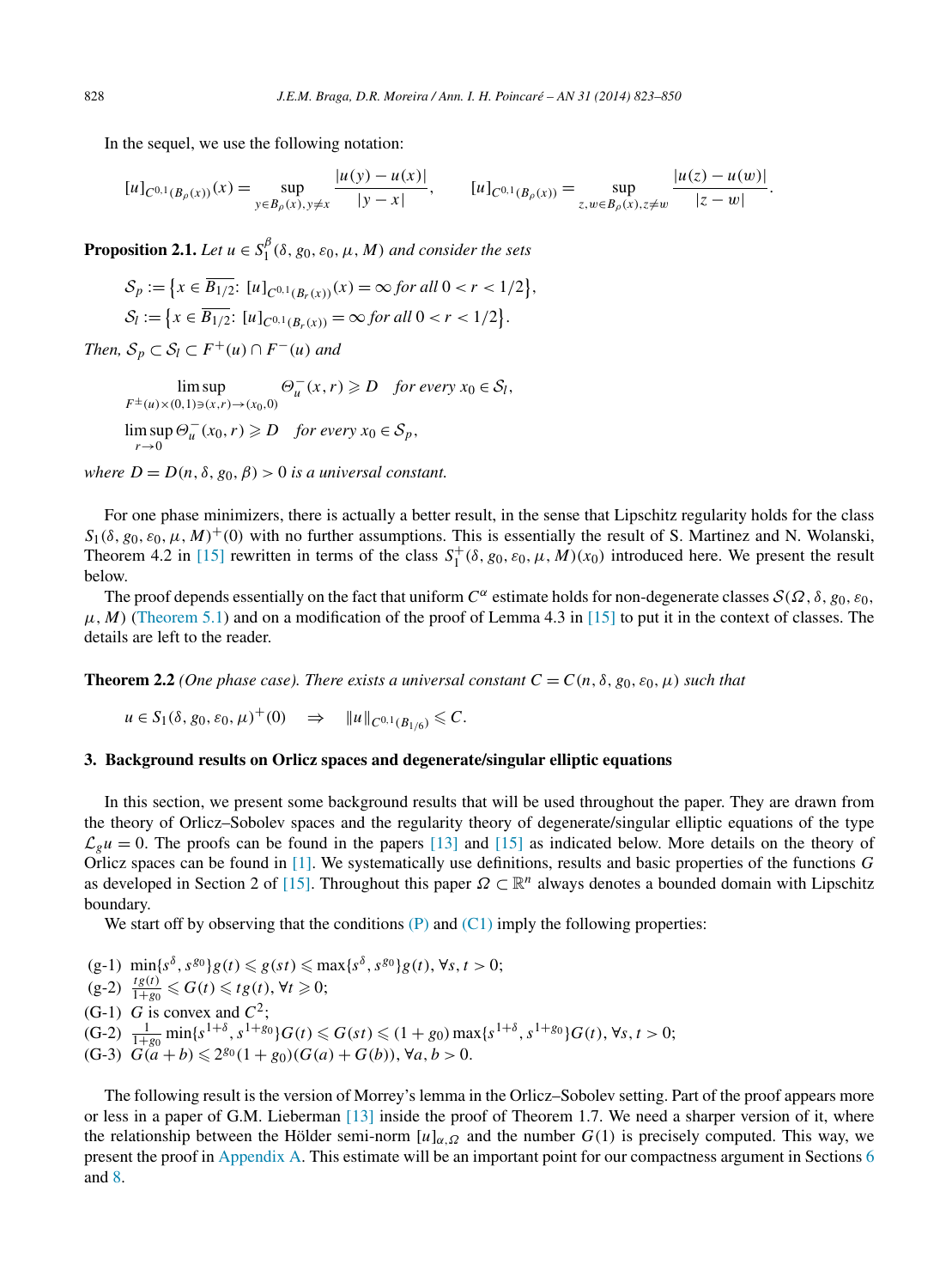<span id="page-6-0"></span>**Lemma 3.1** (Morrey's type theorem). Let  $u \in W^{1,1}_{loc}(\Omega) \cap L^1(\Omega)$ ,  $G \in \mathcal{G}(\delta, g_0)$  and  $0 < \alpha < 1$ . Suppose  $\Omega' \subseteq \Omega$  such *that*

$$
\int_{B_r(x_0)} G(|\nabla u|) dx \leqslant Lr^{\alpha-1} \quad \text{for every } x_0 \in \Omega' \text{ with } 0 < r \leqslant R_0 \leqslant \text{dist}(\Omega', \partial \Omega).
$$

*Then, there exist*  $C_1 = C_1(\alpha, n, g_0) > 0$  *and*  $C_2 = C_2(\alpha, n, g_0, R_0) > 0$  *such that* 

$$
|u(x) - u(y)| \leqslant \left(C_1 \cdot \max\left\{\frac{L}{G(1)}, 1\right\}\right) \cdot |x - y|^{\alpha}, \quad \text{for } x, y \in \Omega' \text{ with } |x - y| \leqslant \frac{R_0}{2},
$$
\n
$$
||u||_{L^{\infty}(\Omega')} \leqslant C_2 \left(L + ||u||_{L^1(\Omega)}\right),
$$
\n
$$
[u]_{\alpha, \Omega'} \leqslant \max\left(C_1 \cdot \max\left\{\frac{L}{G(1)}, 1\right\}, \frac{2^{\alpha+1} \cdot ||u||_{L^{\infty}(\Omega')}}{R_0^{\alpha}}\right).
$$
\n(3.12)

**Proof.** See [Appendix A.](#page-26-0) □

**Definition 3.1.** We say that a function  $v \in W^{1,G}(\Omega)$  is a weak solution to the equation  $\mathcal{L}_{g}v = 0$  in  $\Omega$  if for all *ξ* ∈  $C_0^{\infty}$  (Ω) we have

$$
\int_{\Omega} g\big(|\nabla v|\big) \frac{\nabla v}{|\nabla v|} \cdot \nabla \xi \, dx = 0.
$$

The theorem stated below compiles some results on the regularity theory of (weak) solutions to degenerate/singular elliptic equations. These results were proven by G.M. Lieberman, S. Martinez and N. Wolanski in [\[13\]](#page-27-0) and [\[15\]](#page-27-0) respectively (see, for instance Theorem 1.7 and Lemma 5.1 in [\[13\]](#page-27-0) and Lemma 2.7 in [\[15\]\)](#page-27-0). We present a slightly sharper version for our purposes (see Remarks 3.1 and 3.2).

**Theorem 3.1.** Let  $G \in \mathcal{G}(\delta, g_0)$  and v be a weak solution to  $\mathcal{L}_g v = 0$  in  $\Omega$ , where G is a primitive of g. Then v *is*  $C^{1,\alpha}(\Omega)$  *for some positive constant*  $\alpha(n, g_0, \delta) < 1$ *. Moreover, for any*  $\Omega' \subseteq \Omega$ *, there exists a constant*  $C_0 > 0$ *,*  $\alpha$ *depending possibly on*  $n, \delta, g_0$ , dist $(\Omega', \partial \Omega)$  *and*  $\sup_{\Omega'} |v| > 0$  *such that* 

$$
||v||_{C^{1,\alpha}(\Omega')} \leq C_0. \tag{3.13}
$$

*Also, there exists a constant*  $C_1 = C_1(n, \delta, g_0) > 0$  *such that for all*  $B_r \subset \Omega$ *,* 

$$
\sup_{B_{r/2}} |\nabla v| \leqslant \frac{C_1}{r} \sup_{B_r} |v|.
$$
\n(3.14)

*Further, for every*  $\overline{\beta} \in (0, n)$ *, there exists*  $C_2 = C_2(n, \overline{\beta}, \delta, g_0, \sup_{B_r} |v|) > 0$  *such that* 

$$
\int\limits_{B_{r/2}} G\big(|\nabla v|\big)\,dx \leqslant C_2 r^{\overline{\beta}}.\tag{3.15}
$$

**Remark 3.1.** Despite the fact that Theorem 1.7 in [\[13\]](#page-27-0) states that the constant  $C_0$  above depends on  $g(1)$ , we observe that for homogeneous equations this dependence can be dropped. In fact, suppose  $G \in \mathcal{G}(\delta, g_0)$  and  $\mathcal{L}_{g}u = 0$  in  $\Omega$ . Then, for any  $\alpha > 0$  if we set  $G_{\alpha}(t) := \alpha G(t) \in \mathcal{G}(\delta, g_0)$  then it follows that  $\mathcal{L}_{g_{\alpha}} u = 0$  in  $\Omega$ . In particular, taking  $\alpha_0 = g(1)^{-1} > 0$ , we have  $g_{\alpha_0}(1) = 1$  and thus, Theorem 1.7 in [\[13\]](#page-27-0) actually shows that there is no dependence on  $g(1)$ .

**Remark 3.2.** If  $C_2$  is the constant in the estimate (3.15) of the previous theorem we have actually

$$
C_2\Big(n, \overline{\beta}, \delta, g_0, \sup_{B_r}|v|\Big) = C_2(n, \overline{\beta}, \delta, g_0) \cdot \sup_{B_r}|v|.
$$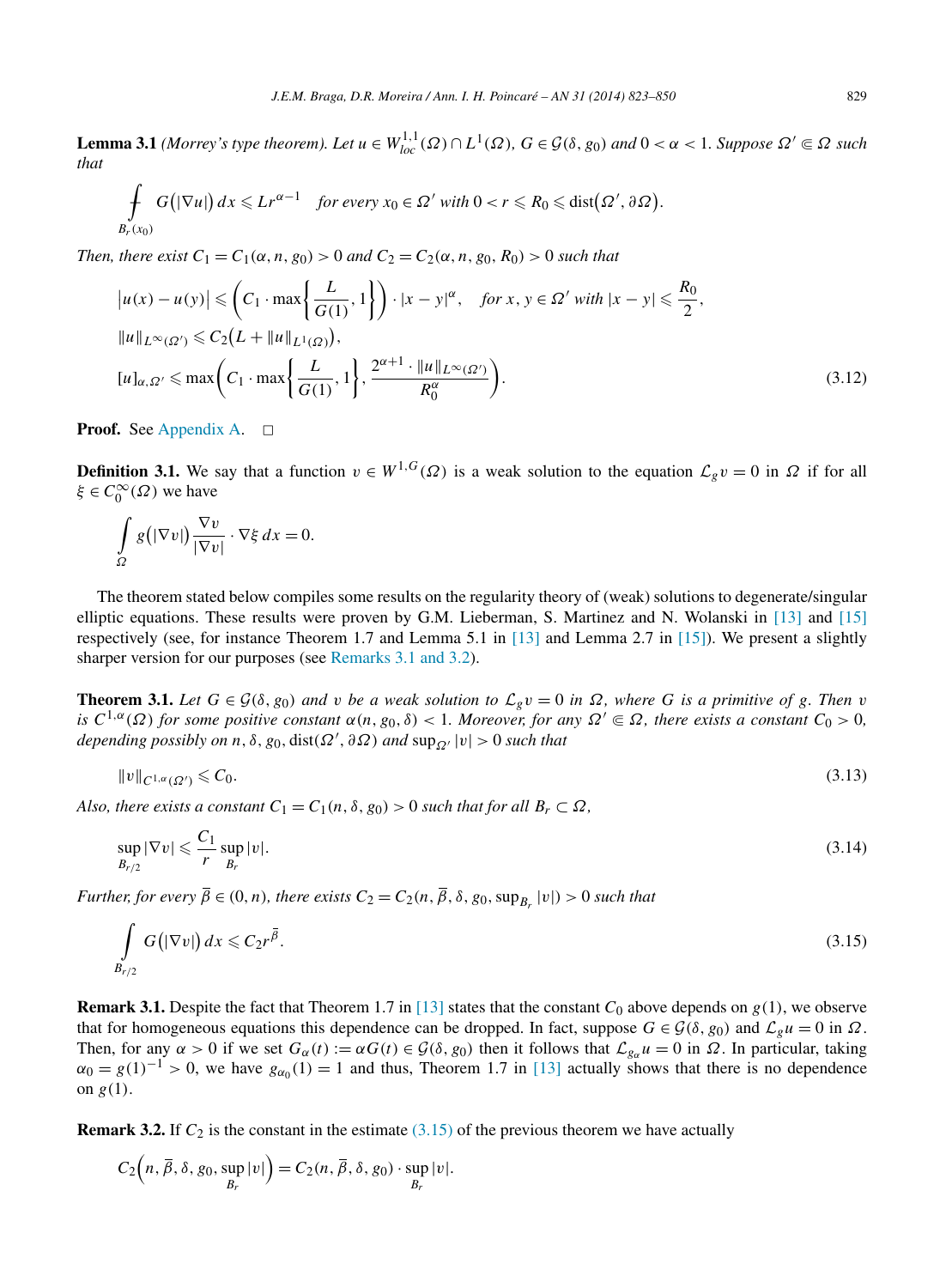<span id="page-7-0"></span>Indeed, first we observe that if *v* solves  $\mathcal{L}_{g}v = 0$  in  $B_r$ , then by setting  $w(x) := \alpha v(\beta x)$  for  $\alpha, \beta > 0$ , we have  $\mathcal{L}_{g}w = 0$ in  $B_{r/\beta}$  where  $\overline{g}(t) = g(\frac{t}{\alpha \cdot \beta})$ . This way, let us set  $w(x) := v(x)/S$  where  $S := ||v||_{L^{\infty}(B_r)} > 0$ . *w* solves  $\mathcal{L}_{\overline{g}}w = 0$  in *B<sub>r</sub>* with  $\overline{g}(t) = g(S \cdot t)$  and  $||w||_{L^{\infty}(B_r)} = 1$ . In this case, it is easy to see that  $\overline{G}(t) = \frac{G(S \cdot t)}{S}$ . This way

$$
r^{\overline{\beta}} \cdot C_2(n, \overline{\beta}, \delta, g_0) \geqslant \int\limits_{B_{r/2}} \overline{G}(|\nabla w|) dx = \frac{1}{S} \cdot \int\limits_{B_{r/2}} G(|\nabla v|) dx.
$$

## **4.** Existence theory and  $L^{\infty}$  estimates for global minimizers of  $E_G$

In this section we establish existence and boundedness of global minimizers for the functionals *EG*. As in the one phase case, the existence theory follows the standard procedure but the peculiar properties of the Orlicz spaces settings, like those in Section [2,](#page-3-0) come into play. Here, we just point out the main differences from the one phase case in [\[15\].](#page-27-0)

**Definition 4.1.** We say  $u \in W^{1,G}(\Omega)$  is a minimizer of  $E_G$  over  $K_{\varphi}$  if

$$
E_G(u, \Omega) = \min_{v \in K_\varphi} E_G(v, \Omega),
$$

where  $\varphi \in W^{1,1}(\Omega) \cap L^{\infty}(\Omega)$  with  $\int_{\Omega} G(|\nabla \varphi|) dx < \infty$  and

$$
K_{\varphi} = \left\{ v \in L^{1}(\Omega) : \int\limits_{\Omega} G\big(|\nabla v|\big) dx < \infty, \quad v = \varphi \text{ on } \partial \Omega \right\}.
$$

We will also refer to minimizers over  $K_{\varphi}$  as global minimizers.

**Proposition 4.1** *(Existence). Let*  $G \in \mathcal{G}(\delta, g_0)$  *and suppose that*  $E_G(\varphi, \Omega) < \infty$ *. Then, the optimization problem* 

$$
\min_{v \in K_{\varphi}} E_G(v, \Omega)
$$

*has at least one minimizer over*  $K_{\varphi}$ *.* 

**Proof.** Let  $\{u_j\}$  be a minimizing sequence for  $E_G$  in  $K_\varphi$ . Proceeding as in Theorem 3.1 in [\[15\],](#page-27-0) we see that  $\{u_j\}$  is bounded in  $W^{1,G}(\Omega)$  and by reflexivity we may assume

 $u_i \rightharpoonup u$  weakly in  $W^{1,G}(\Omega)$ .

From this we conclude that  $u = \varphi$  on  $\partial \Omega$ . Since  $W^{1,G}(\Omega) \hookrightarrow L^{1+\delta}(\Omega)$  compactly, once more we can assume  $u_j(x) \to u(x)$  for a.e.  $x \in \Omega$ . We see that,

$$
\lambda(f_1, f_2)(u_j)(x) \to \lambda(f_1, f_2)(u)(x) \quad \text{for a.e. } x \in \{u > 0\} \cup \{u < 0\}. \tag{4.16}
$$

In the case  $u(x) = 0$ , we note that

$$
\lambda(f_1, f_2)(u)(x) \leq \liminf_{j \to \infty} \lambda(f_1, f_2)(u_j)(x). \tag{4.17}
$$

By Fatou's lemma together with  $(4.16)$  and by  $(4.17)$  we have

$$
\int_{\Omega} \lambda(f_1, f_2)(u) dx \leq \liminf_{j \to \infty} \int_{\Omega} \lambda(f_1, f_2)(u_j) dx.
$$

By convexity of *G* and duality in Orlicz spaces as in Theorem 3.1 in [\[15\]](#page-27-0) we have

$$
\int_{\Omega} G(|\nabla u|) dx \leq \liminf_{j \to \infty} \int_{\Omega} G(|\nabla u_j|) dx.
$$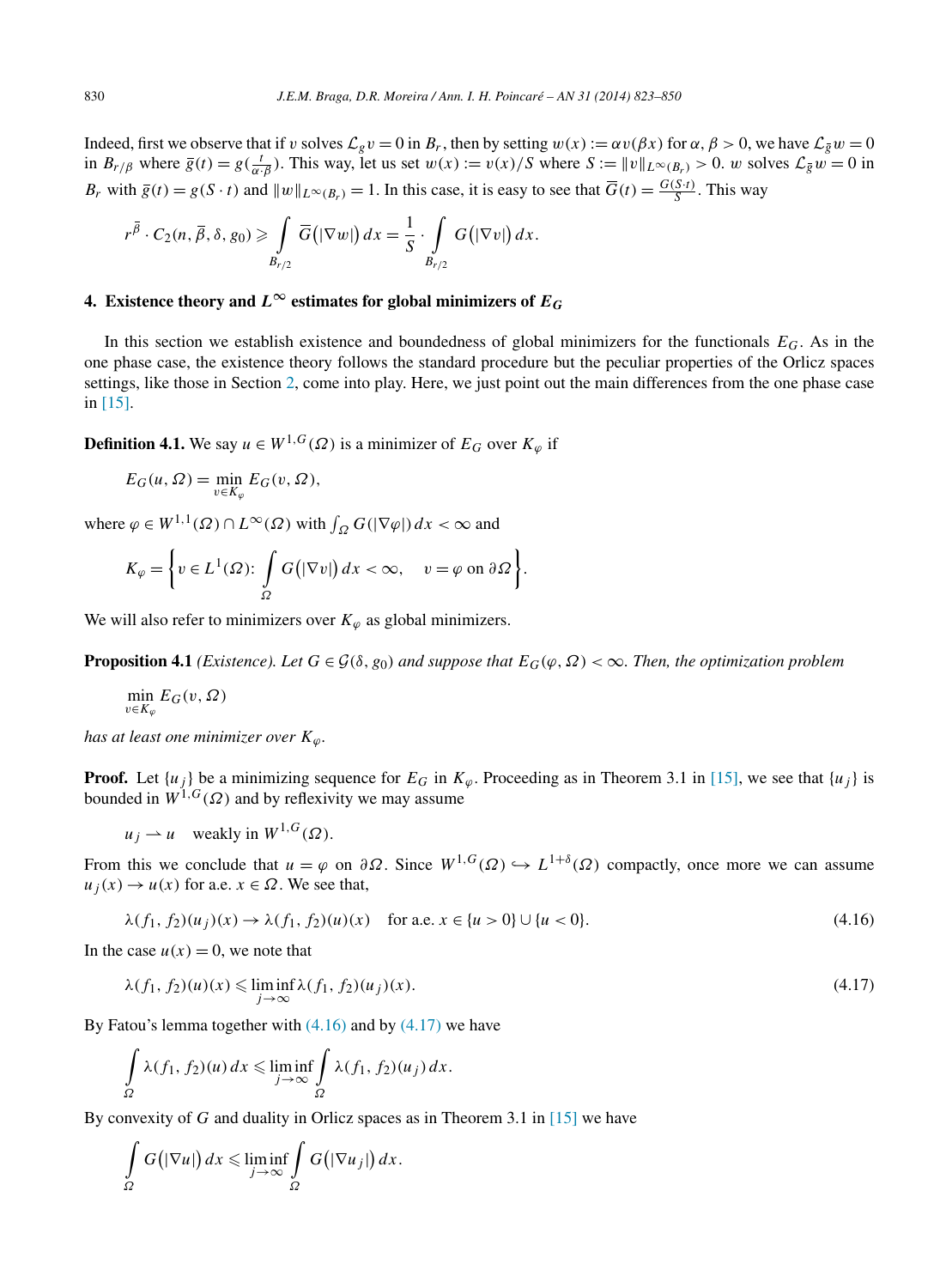<span id="page-8-0"></span>This leads us to conclude that  $u \in K_{\varphi}$  and

$$
E_G(u, \Omega) \leq \inf_{v \in K_\varphi} E_G(v, \Omega),
$$

proving that *u* is a minimum of  $(2.5)$ .  $\Box$ 

**Definition 4.2.**  $u \in W_{loc}^{1,G}(\Omega)$  is said to be a minimizer of the functional  $E_G(\cdot, \Omega)$  if for any  $\psi \in W_c^{1,G}(\Omega)$ , we have

$$
E_G(u,\Omega)\leqslant E_G(u+\psi,\Omega).
$$

It follows that *u* is a minimizer for  $E_G(\cdot, \Omega)$  if and only if  $\forall D \in \Omega$  with Lipschitz boundary

$$
E_G(u, D) = \min_{v \in K_u} E_G(v, D),
$$
  

$$
K_u = \{v \in W^{1, G}(D): v = u \text{ on } \partial D\}
$$

It is easy to check that global minimizers are also minimizers.

**Remark 4.1** *(Equivalence of functionals).* Let us consider two functionals defined as follows:

*.*

$$
I_G^1(v) := \int_{\Omega} \left[ G(|\nabla v|) + \lambda_1(f_1, f_2)(v) \right] dx \text{ and } I_G^2(v) := \int_{\Omega} \left[ G(|\nabla v|) + \lambda_2(f_1, f_2)(v) \right] dx,
$$

where

$$
\lambda_1(f_1, f_2)(v) = (f_1 - f_2)\chi_{\{v < 0\}} - (f_1 - f_2)^{-} \chi_{\{v = 0\}} \quad \text{and}
$$
\n
$$
\lambda_2(f_1, f_2)(v) = (f_2 - f_1)\chi_{\{v > 0\}} - (f_2 - f_1)^{-} \chi_{\{v = 0\}}.
$$

We observe that,

$$
E_G(v) - I_G^1(v) = \int_{\Omega} f_2(x) dx
$$
 and  $E_G(v) - I_G^2(v) = \int_{\Omega} f_1(x) dx$ .

From this, we conclude that *u* is a minimizer of  $E_G$  if and only if it is also a minimizer of the functionals  $I_G^1$ and  $I_G^2$ . This information will allow us to interchange the functionals conveniently in order to simplify the proofs.

**Proposition 4.2.** *Let*  $G \in \mathcal{G}(\delta, g_0)$  *and*  $u$  *be a minimizer of*  $E_G$  *over*  $K_{\varphi}$ . Then,  $u \in L^{\infty}(\Omega)$  *and we have the following estimate*

$$
\inf_{\Omega} \varphi \leq u(x) \leq \sup_{\Omega} \varphi \quad a.e. \; x \in \Omega.
$$

*Furthermore, if u is a minimizer of EG then*

$$
\mathcal{L}_g u = 0 \quad \text{in } \Omega \setminus \{u = 0\}.
$$

**Proof.** We start off by observing that we can assume without loss of generality that  $\inf_{\Omega} \varphi < 0 \leq \sup_{\Omega} \varphi$ . Otherwise  $u \ge 0$  a.e. in  $\Omega$  and the estimate follows from Lemma 3.2 in [\[15\],](#page-27-0) since the problem is then reduced to the one phase case. To prove the lower bound, we use  $u_{\varepsilon}(x) = u(x) + \varepsilon(u - m)^{-}$  with  $0 < \varepsilon < 1$  and  $m = \inf_{\Omega} \varphi < 0$ . By the minimality of *u* with respect to  $I_G^2$ , we arrive to

$$
\int\limits_{\Omega_m^-} \left[G\big(|\nabla u|\big)+\lambda_2(f_1,f_2)(u)\right]dx \leqslant \int\limits_{\Omega_m^-} \left[(1+g_0)(1-\varepsilon)^{1+\delta}G\big(|\nabla u|\big)+\lambda_2(f_1,f_2)(u_\varepsilon)\right]dx,
$$

where  $\Omega_m^- := \{u < m\}$ . Once  $u < 0$  and  $u_\varepsilon < 0$  both in  $\Omega_m^-$ , we have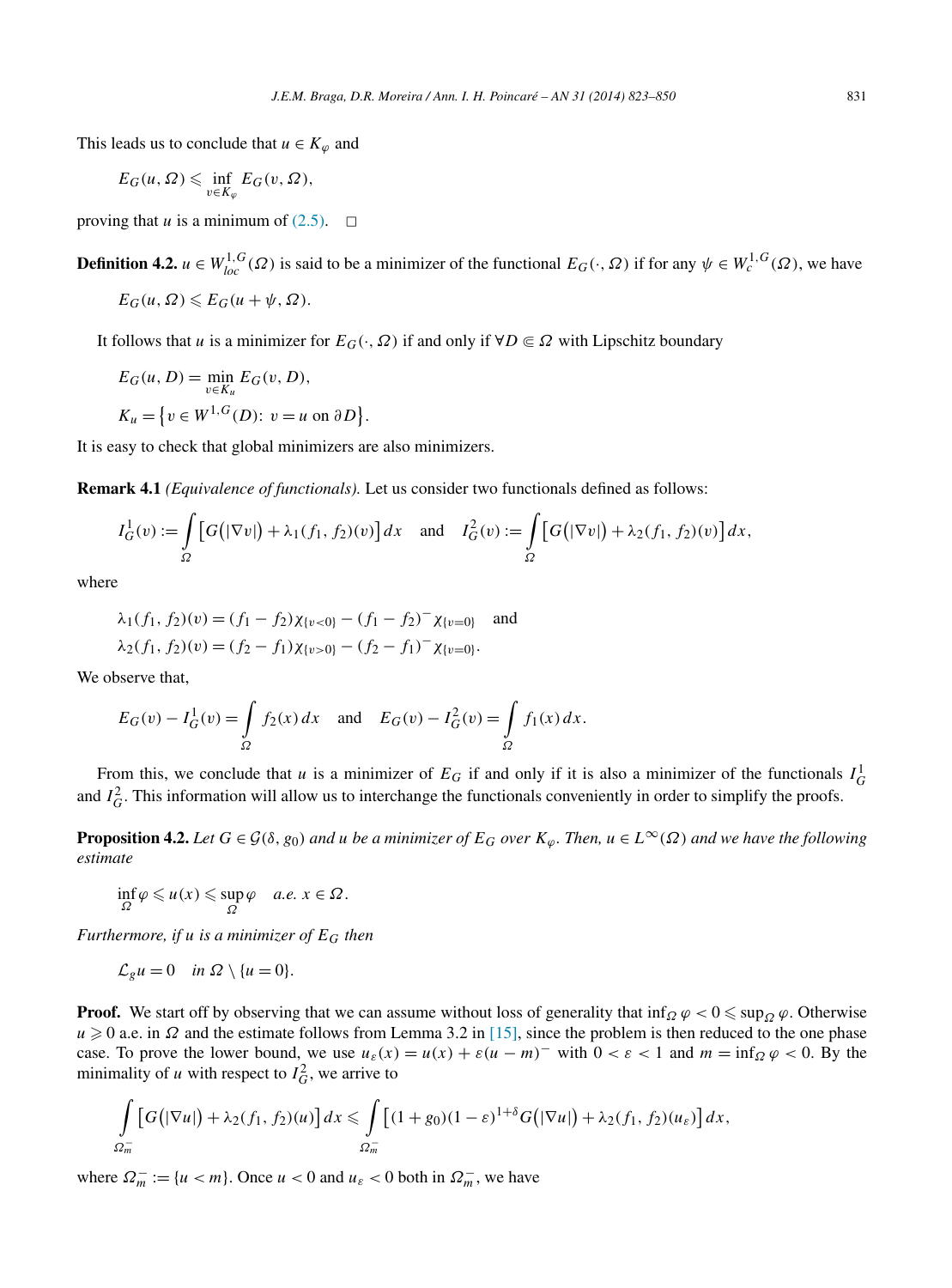<span id="page-9-0"></span>832 *J.E.M. Braga, D.R. Moreira / Ann. I. H. Poincaré – AN 31 (2014) 823–850*

$$
\int\limits_{\Omega_m^-} G(|\nabla u|) dx \leq (1+g_0)(1-\varepsilon)^{1+\delta} \int\limits_{\Omega_m^-} G(|\nabla u|) dx
$$

which yields for  $\varepsilon$  close enough to 1 that  $\int_{\Omega} G(|\nabla(u - m)^{-}|) dx \leq 0$ , and this implies  $u \geq m$  a.e. in  $\Omega$ . The upper bound is proven similarly by considering  $I_G^1$  instead. As it is proven in the next section, *u* is actually  $C_{loc}^{\alpha}(\Omega)$  and thus the set  $\Omega \setminus \{u = 0\}$  is open. So, let  $\eta \in C_0^{\infty}(\Omega \setminus \{u = 0\})$  and suppose that  $K = \text{supp }\eta$ . Set  $m_0 = \inf_K |u|$  and  $M_0 = \max_K |\eta|$ . For  $0 < |\varepsilon| < m_0/M_0$ , we see that

$$
\{u > 0\} \cap K = \{u + \varepsilon \eta > 0\} \cap K \quad \text{and} \quad \{u < 0\} \cap K = \{u + \varepsilon \eta < 0\} \cap K.
$$

Thus,

$$
E_G(u+\varepsilon\eta) = \int_{\Omega} \left[ G(|\nabla(u+\varepsilon\eta)|) + \lambda(f_1, f_2)(u) \right] dx.
$$

Hence,

$$
0 = \lim_{\varepsilon \to 0} \frac{1}{2\varepsilon} \big( E_G(u + \varepsilon \eta) - E_G(u) \big) = \int_{\Omega \setminus \{u = 0\}} g(|\nabla u|) \frac{\nabla u}{|\nabla u|} \cdot \nabla \eta \, dx. \qquad \Box
$$

**Remark 4.2.** If the phase functions are ordered, i.e., say  $f_2 \geq f_1$  in  $\Omega$ , then minimizers are globally subsolutions, i.e.,  $\mathcal{L}_g u \ge 0$  in  $\Omega$  for the corresponding *g*. This is proven in [Remark 10.1.](#page-24-0) Similarly,  $f_2 \le f_1$  implies that  $\mathcal{L}_g u \le 0$ in *Ω*.

#### **5.** The uniform local Hölder regularity for minimizers in  $\mathcal{S}(\Omega, \delta, g_0, \epsilon_0, \mu, M)$

In this section, we prove the uniform (local) Hölder regularity for minimizers in  $S(\Omega, \delta, g_0, \epsilon_0, \mu, M)$ . Our proof follows closely the proof in Theorem 4.1 in [\[15\].](#page-27-0) As mentioned by the authors there, this is one of the main proofs in their paper. It is delicate and long. Here, we show it for the two phase case setting and put it in the context of uniform regularity within the class  $S(\Omega, \delta, g_0, \varepsilon_0, \mu, M)$ . The non-degeneracy condition (limitation from below on *G*(1)) is crucial for the uniform Hölder estimate.

The key estimates developed in what follows play an important role in the proof of our main result [Theorem](#page-4-0) 2.1 in Section [8.](#page-16-0) This way, we present essentially the major steps and the key estimates of the proof.

**Theorem 5.1.** Let  $u \in S(\Omega, \delta, g_0, \varepsilon_0, \mu, M)$  and  $\alpha \in (0, 1)$ . Then u is uniformly in  $C^{\alpha}_{loc}(\Omega)$ . More precisely, for any  $\Omega' \subseteq \Omega$  *there exists a universal constant*  $\overline{C} = \overline{C}(\delta, g_0, n, \alpha, M, \mu)$  *such that* 

$$
[u]_{C^{0,\alpha}(\Omega')}\leqslant C:=\max\biggl(C_1\cdot\max\biggl\{\frac{\overline{C}}{\varepsilon_0},1\biggr\},\frac{2^{\alpha+1}\cdot M}{\min\{(\frac{1}{2})^{1+1/\varepsilon},\text{dist}(\Omega',\partial\Omega)\}^\alpha}\biggr),
$$

*where*

$$
\varepsilon := \frac{1}{2}(1-\alpha)/(n+\alpha-1),
$$

 $and C_1 = C_1(\delta, g_0, n)$ *. In fact,*  $C = C(n, \delta, g_0, \varepsilon_0, \mu, M, \alpha, \text{dist}(\Omega', \partial \Omega)) > 0$ .

**Proof.** By definition, there exists a functional of the type

$$
E_G(u, \Omega) = \int_{\Omega} \left[ G\big(|\nabla u|\big) + \lambda(f_1, f_2)(u) \right] dx
$$

such that *u* is a minimizer of  $E_G$ ,  $\sup_Q |u| \le M$  and  $0 \le f_1, f_2 \le \mu$ . By [Lemma 3.1,](#page-6-0) it is enough to show that for any  $0 < \alpha < 1$  and  $\Omega' \subseteq \Omega$ , there exists  $0 < \rho_0 \leq \text{dist}(\Omega', \partial \Omega)$  such that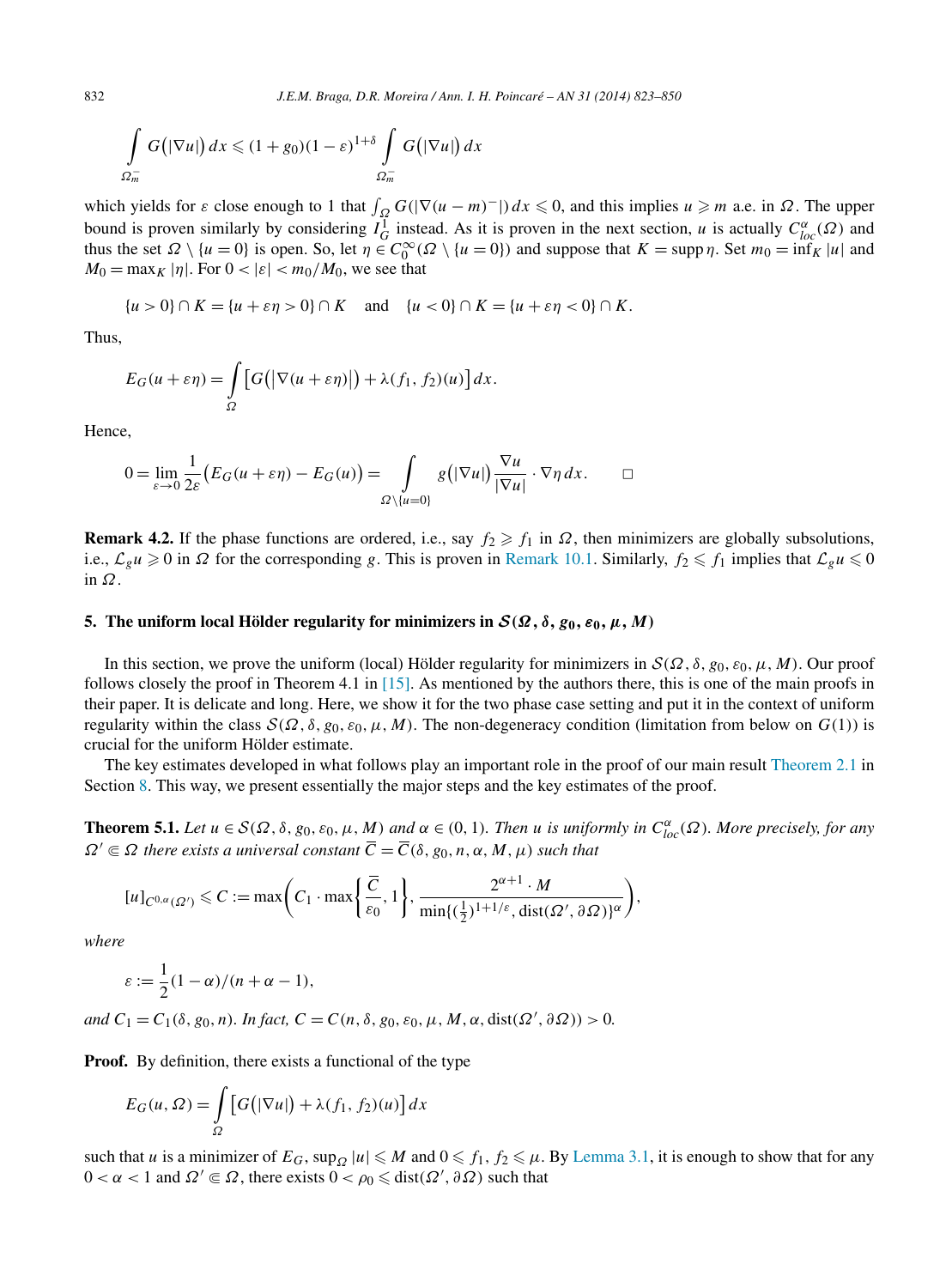<span id="page-10-0"></span>
$$
\int\limits_{B_{\rho}(y)} G(|\nabla u|) dx \leqslant C\rho^{n+\alpha-1} \quad \text{for every } y \in \Omega', \text{ and for all } 0 < \rho \leqslant \rho_0 \leqslant \text{dist}(\Omega', \partial \Omega).
$$

So, let  $\alpha \in (0, 1)$  be fixed and  $\Omega' \subseteq \Omega$  with  $y \in \Omega'$ . Consider  $r > 0$  such that  $B_r(y) \subset \Omega$ . To simplify the notation, assume  $y = 0$ . Let *w* be the solution to the Dirichlet problem

 $\mathcal{L}_{g} w = 0$  in  $B_{r}$  and  $w - u \in W_0^{1, G}(B_{r}).$ 

From Theorem 2.3 of [\[15\]](#page-27-0) we have

$$
\int\limits_{B_r} \left[ G\big(|\nabla u|\big) - G\big(|\nabla w|\big)\right] dx \geqslant C(g_0, \delta) \bigg( \int\limits_{A_2} G\big(|\nabla u - \nabla w|\big) dx + \int\limits_{A_1} F\big(|\nabla u|\big) |\nabla u - \nabla w|^2 dx \bigg),\tag{5.18}
$$

where

$$
A_1 = \{x \in B_r : |\nabla u - \nabla w| \leq 2|\nabla u|\}, \qquad A_2 = \{x \in B_r : |\nabla u - \nabla w| > 2|\nabla u|\}
$$

and  $F(t) = g(t)/t$ . On the other hand, it follows by the minimality of *u* that

$$
\int_{B_r} \left[ G\big(|\nabla u|\big) - G\big(|\nabla w|\big)\right] dx \leqslant \int_{B_r} \left[ \lambda(f_1, f_2)(w) - \lambda(f_1, f_2)(u) \right] dx \leqslant C(n) \mu r^n. \tag{5.19}
$$

A combination of (5.18) and (5.19) reveals that

$$
\int_{A_2} G\big(|\nabla u - \nabla w|\big) dx \leqslant C(n, g_0, \delta) \mu r^n \tag{5.20}
$$

and

$$
\int_{A_1} F(|\nabla u|) |\nabla u - \nabla w|^2 dx \leqslant C(n, g_0, \delta) \mu r^n.
$$
\n(5.21)

Let  $\varepsilon > 0$  and suppose that  $r^{\varepsilon} \leq 1/2$ . Since  $\frac{G(t)}{t}$  is increasing, (g-2) and (5.21) yields

$$
\int_{A_1 \cap B_{r^{1+\varepsilon}}} G\big(|\nabla u - \nabla w|\big) dx \leqslant C(g_0) \bigg(\int_{A_1} \frac{G(|\nabla u|)}{|\nabla u|^2} |\nabla u - \nabla w|^2 dx\bigg)^{1/2} \cdot \bigg(\int_{B_{r^{1+\varepsilon}}} G\big(|\nabla u|\big) dx\bigg)^{1/2}
$$
\n
$$
\leqslant C \mu^{1/2} r^{n/2} \bigg(\int_{B_{r^{1+\varepsilon}}} G\big(|\nabla u|\big) dx\bigg)^{1/2},\tag{5.22}
$$

where  $C = C(n, \delta, g_0)$ . Combining now (5.20) and (5.22) we arrive again for  $C = C(n, \delta, g_0) > 0$  at

$$
\int_{B_{r^{1+\varepsilon}}} G\big(|\nabla u - \nabla w|\big) dx = \int_{A_1 \cap B_{r^{1+\varepsilon}}} G\big(|\nabla u - \nabla w|\big) dx + \int_{A_2 \cap B_{r^{1+\varepsilon}}} G\big(|\nabla u - \nabla w|\big) dx
$$
\n
$$
\leq C \mu^{1/2} \bigg[ \mu^{1/2} r^n + r^{n/2} \bigg( \int_{B_{r^{1+\varepsilon}}} G\big(|\nabla u|\big) dx \bigg)^{1/2} \bigg].
$$
\n(5.23)

Note that by the maximum principle (Lemma 2.8 of [\[15\]\)](#page-27-0), we have

$$
||w||_{L^{\infty}(B_r)} = ||u||_{L^{\infty}(B_r)} \le M. \tag{5.24}
$$

Thus for  $r \leq 1$ , it follows by property [\(3.15\),](#page-6-0) [Remark 3.2](#page-6-0) and (G-3) that for any  $\overline{\beta} \in (0, n)$ 

$$
\int_{B_{r^{1+\varepsilon}}} G(|\nabla u|) dx \leq C \bigg\{ (1+\mu)r^{\overline{\beta}} + (1+\mu)^{\frac{1}{2}} r^{\overline{\beta}/2} \bigg( \int_{B_{r^{1+\varepsilon}}} G(|\nabla u|) dx \bigg)^{1/2} \bigg\},\tag{5.25}
$$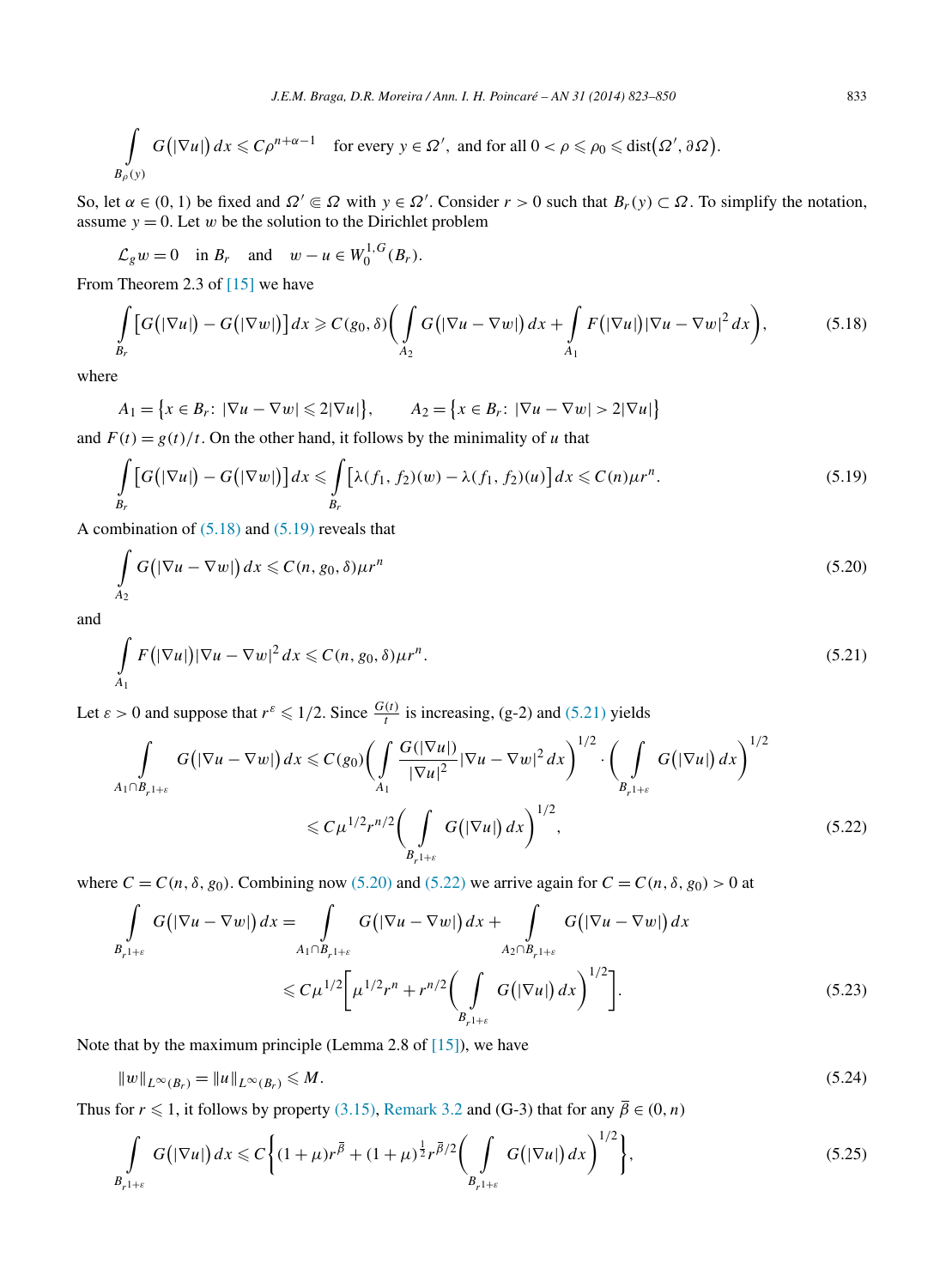<span id="page-11-0"></span>where  $C = C(\delta, g_0, n, \overline{\beta}, M)$ . Hence as in (4.9) in [\[15\],](#page-27-0) as long as  $r^{\varepsilon} \leq 1/2$ , we obtain

$$
\int_{B_{r^{1+\varepsilon}}} G\big(|\nabla u|\big) dx \leqslant \big[ (C+1)^{1/2} + C^{1/2} \big]^2 C (1+\mu) r^{\bar{\beta}}.
$$
\n(5.26)

Since  $0 < \alpha < 1$  set  $\overline{\beta} := (1 + \varepsilon)(n - (1 - \alpha))$  and  $\rho_0 := \min\{(\frac{1}{2})^{1+1/\varepsilon}, \text{dist}(\Omega', \partial \Omega)\}\)$ . Now, we choose  $\varepsilon$  so that  $0 < \varepsilon < (1 - \alpha)/(n + \alpha - 1)$ . This way,  $0 < \overline{\beta} < n$ . Thus, for  $0 < \rho < \rho_0$  with  $r = \rho^{1/(1+\varepsilon)}$  we have that  $r^{\varepsilon} \leq 1/2$  and therefore (5.26) translates to

$$
\int_{B_{\rho}} G(|\nabla u|) dx \leq [C+1]^{1/2} + C^{1/2}]^{2} C (1+\mu) \rho^{n+\alpha-1} = \overline{C} \rho^{n+\alpha-1},
$$

where  $\overline{C} = \overline{C}(\delta, g_0, n, \alpha, M, \mu)$ . Now by estimate [\(3.12\)](#page-6-0) in Morrey's type lemma, we have for

$$
\varepsilon := \frac{1}{2}(1 - \alpha)/(n + \alpha - 1) \text{ that}
$$
  
\n
$$
[u]_{\alpha, \Omega'} \le \max\left(C_1 \cdot \max\left\{\frac{\overline{C}}{\varepsilon_0}, 1\right\}, \frac{2^{\alpha+1} \cdot M}{\min\{(\frac{1}{2})^{1+1/\varepsilon}, \text{dist}(\Omega', \partial \Omega)\}^{\alpha}}\right).
$$

## **6. Non-degenerate classes: free boundary hitting angle, compactness and scaling**

In this section we motivate the definition of the non-degenerate classes presented in the introduction. We proceed by a heuristic argument in the general (Orlicz) setting and show that once full regularity of the free boundary is available (i.e., when classical solutions to FBPs exist) we can make the argument rigorous.

We start off with a heuristic motivation that shows that as far as Lipschitz regularity is concerned, we need in fact to concentrate on some special subsets of  $G(\delta, g_0)$ . So, suppose we have a (classical) solution of the following one phase free boundary problem (FBP)

$$
\begin{cases}\n\mathcal{L}_g u = 0 & \text{in } \{u > 0\}, \\
H\left(|\nabla u|\right) = \lambda > 0 & \text{on } F(u) := \partial\{u > 0\} \cap B_1, \\
u \geqslant 0 & \text{in } B_1\n\end{cases} \tag{6.27}
$$

where

$$
H(t) = g(t)t - G(t) \quad \text{for } t \ge 0.
$$

The gradient of the solution along the free boundary is controlled above and below by negative powers of  $G(1)$ , provided *G*(1) is small enough. More precisely, there exist positive constants  $C_1 = C_1(\lambda, g_0)$  and  $C_2 = C_2(\lambda, \delta, g_0)$ such that

$$
C_1 \cdot \left(\frac{1}{G(1)}\right)^{\frac{1}{1+g_0}} \leqslant |\nabla u| \leqslant C_2 \cdot \left(\frac{1}{G(1)}\right)^{\frac{1}{1+\delta}} \text{ along } F(u) \tag{6.28}
$$

provided  $G(1) < \min\{\lambda(1 + g_0)^{-1}, 1\}$  and the solution *u* and its free boundary  $F(u)$  are smooth enough. Indeed, suppose  $x_0 \in F(u)$  and let  $\beta = |\nabla u(x_0)| > 0$  (by Hopf's lemma). Then,

$$
\beta = \frac{\lambda + G(\beta)}{g(\beta)} \geqslant \frac{\lambda}{g(\beta)} \geqslant \frac{\lambda}{g(1) \cdot \max\{\beta^{\delta}, \beta^{g_0}\}} \geqslant \frac{\lambda}{1 + g_0} \cdot \frac{1}{G(1)} \cdot \frac{1}{\max\{\beta^{\delta}, \beta^{g_0}\}}.
$$

Now since  $G(1) < \lambda(1 + g_0)^{-1}$  then

$$
\beta \geqslant \left(\frac{\lambda}{1+g_0}\right)^{\frac{1}{1+g_0}} \cdot \left(\frac{1}{G(1)}\right)^{\frac{1}{1+g_0}}.
$$

To prove the other inequality, we observe that  $H'(t) = g'(t) \cdot t \geq \delta g(t)$  for  $t > 0$  by [\(C1\).](#page-1-0) This way, from the continuity of *g* we have  $H(t) \geq \delta G(t)$  for  $t \geq 0$ . This implies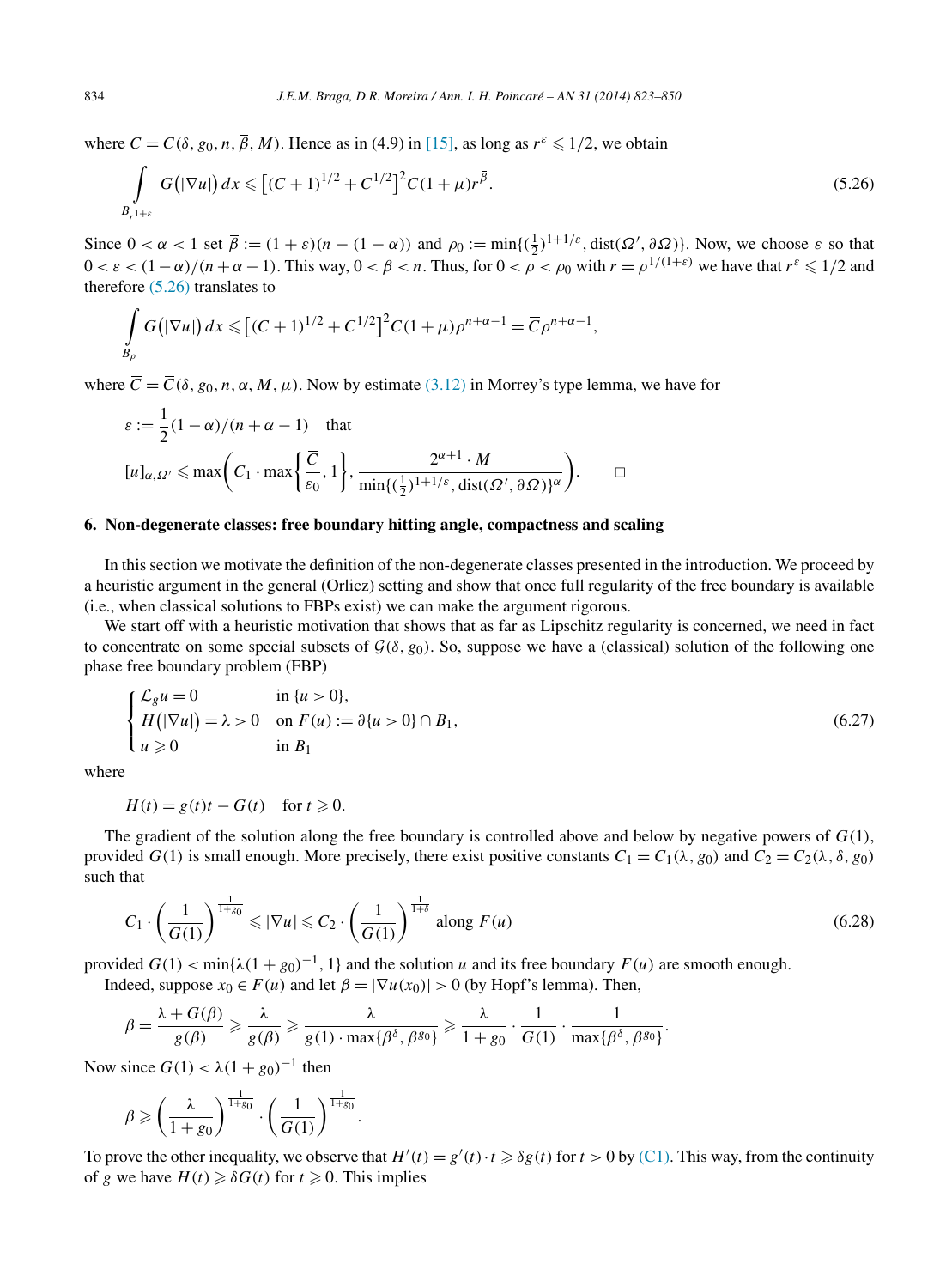$$
\lambda = H(\beta) \geq \delta \cdot G(\beta) \geq \frac{\delta \cdot G(1)}{1 + g_0} \cdot \min\bigl\{\beta^{1+\delta}, \beta^{1+g_0}\bigr\}.
$$

So, since  $G(1) < 1$  then

$$
\beta \leqslant \max \left\{ \left( \frac{(1+g_0) \cdot \lambda}{\delta} \right)^{\frac{1}{1+g_0}}, \left( \frac{(1+g_0) \cdot \lambda}{\delta} \right)^{\frac{1}{1+\delta}} \right\} \cdot \left( \frac{1}{G(1)} \right)^{\frac{1}{1+\delta}}.
$$

This shows heuristically the desired inequality. We observe that the first inequality in [\(6.28\)](#page-11-0) strongly suggests that solutions to FBPs like [\(6.27\)](#page-11-0) cannot have a uniform (local) Lipschitz estimate with respect to the class  $\mathcal{G}(\delta, g_0)$ , since once  $G(1)$  is allowed to go to zero within the class then  $|\nabla u|$  blows up along  $F^+(u)$ .

Hence, since FBPs like [\(6.27\)](#page-11-0) are at least heuristically (see [\[15\]\)](#page-27-0) the "Euler–Lagrange equations" of minimizers of the functionals of the type

$$
E_G(u, B_1) = \int\limits_{B_1} [G(|\nabla u|) + \lambda \cdot \chi_{\{u>0\}}] dx,
$$

we should not expect the same (local) uniform Lipschitz control with respect to  $\mathcal{G}(\delta, g_0)$  for such minimizers, unless some control is imposed on  $G(1)$  within the class considered. We can actually make this heuristic discussion rigorous, if the full regularity of the free boundary is available. This is done in the next example.

**Example 6.1.** Let us consider the functionals

$$
E_j(u, B_1) = \int_{B_1} [G_j(|\nabla u|) + \chi_{\{u > 0\}}] dx,
$$

where  $G_j(t) = \alpha_j^2 \cdot t^2$  and  $\alpha_j > 0$ . In this case,  $\delta = g_0 = \mu = 1$ . So, clearly  $G_j \in \mathcal{G}(1, 1)$  and  $G_j(1) = \alpha_j^2$ . We observe that,

$$
E_j(u) = \alpha_j^2 \cdot F_j(u) := \alpha_j^2 \left\{ \int\limits_{B_1} \left[ |\nabla u|^2 + \frac{1}{\alpha_j^2} \chi_{\{u > 0\}} \right] dx \right\}.
$$

This way, *u* is a minimizer of  $E_j$  if and only if it is a minimizer of  $F_j$ . Let  $u_j$  be a minimizer for  $E_j$  such that  $0 \leq \varphi \leq M$ . This function can be easily constructed by considering the minimization process with some prescribed boundary data  $0 \le \varphi \le M$  as done in Section [3,](#page-5-0) for instance. This way

$$
u_j \in S^*(B_1, 1, 1, 1, M)^+(0)
$$
 for all  $j \ge 1$ .

Since  $u_j$  also minimizes  $F_j$ , it follows by the results of H.W. Alt, L.A. Caffarelli, D. Jerison and C. Kenig in [\[2\]](#page-27-0) and  $[8]$  that in dimension  $n = 2$  or  $n = 3$  the free boundary is an analytic hypersurface everywhere and by elliptic regularity theory,  $u_i$  is a classical solution of the following FBP

$$
\begin{cases} \Delta u = 0 & \text{in } \{u > 0\}, \\ |\nabla u| = \frac{1}{\alpha_j} & \text{on } F(u) := \partial\{u > 0\} \cap B_1, \\ u \ge 0. \end{cases}
$$

So, if the uniform (local) Lipschitz estimate with respect to  $S<sup>*</sup>(B<sub>1</sub>, 1, 1, 1, M)<sup>+</sup>(0)$  holds then we have

$$
\frac{1}{\sqrt{G_j(1)}} = \frac{1}{\alpha_j} = |\nabla u_j(0)| \leq [u_j]_{C^{0,1}(B_{1/8})} < \infty.
$$

This implies that  $G_i(1)$  has to be uniformly bounded away from zero.

This example shows that for the uniform Lipschitz estimate to hold, we must restrict ourselves to deal with some non-degenerate subsets of  $\mathcal{G}(\delta, g_0)$ , namely, subsets of  $\mathcal{G}(\delta, g_0)$  where  $G(1)$  is bounded away from zero, i.e., the non-degenerate classes presented in the introduction.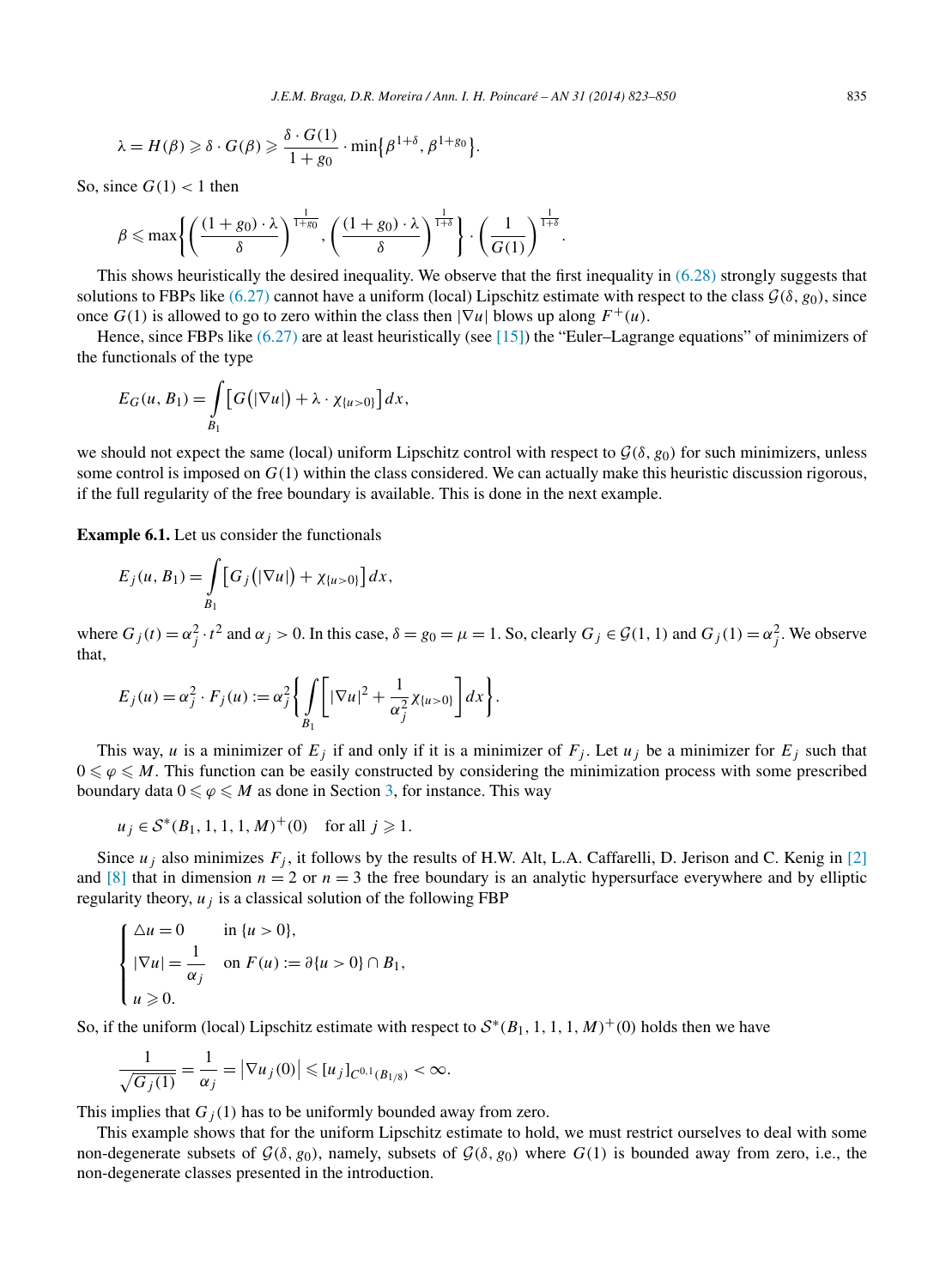## <span id="page-13-0"></span>*6.1. Compactness of non-degenerate subclasses*

We observe that there may be sequences in  $G(\delta, g_0)$  and  $G_\beta(\delta, g_0)$  that converge uniformly to zero in compact subsets of  $[0, +\infty)$ . In non-degenerate classes this phenomenon does not happen. The next theorem establishes the compactness of non-degenerate subclasses  $G_\beta(\delta, g_0)$  in the appropriate topologies.

**Theorem 6.1** *(Compactness in*  $\mathcal{G}_{\beta}(\delta, g_0, \varepsilon_0)$ *). Let*  $0 < \beta \leq 1$  *and*  $\tau$ *, L* > 0*. Define* 

$$
\mathcal{F}_{\tau}(\varepsilon_0, L) := \big\{ G \in \mathcal{G}_{\beta}(\delta, g_0, \varepsilon_0) : G(\tau) \leq L \big\}.
$$

*If*  $\{G_j\} \subset \mathcal{F}_{\tau}(\varepsilon_0, L)$  *then there exist a subsequence still denoted by*  $\{G_j\}$  *and*  $G \in \mathcal{G}(\delta, g_0) \cap C^{2,\beta}(0, \infty)$  *such that*  $G_i$  converge to G in  $C^{2,\gamma}$  topology on compact subsets of  $(0, +\infty)$  for every  $\gamma \in (0, \beta)$  and in the  $C^1$  topology on *compact subsets of*  $[0, +\infty)$ *.* 

**Proof.** Let  ${G_j}_{j\geqslant1}$  be a sequence in  $\mathcal{F}_{\tau}(\varepsilon_0, L)$ . Since each  $G_j$  is increasing we can assume that  $0 < \tau \leqslant 1$ . By (G-2),  $G_j(1) \leq (1 + g_0)L\tau^{-(1+g_0)} =: L_0$ . Hence, the non-degeneracy condition  $G(1) \geq \varepsilon_0$  implies

$$
\frac{\varepsilon_0}{(g_0+1)} \min\{t^{1+\delta}, t^{1+g_0}\} \le G_j(t) \le L_0(g_0+1) \max\{t^{1+\delta}, t^{1+g_0}\} \quad \forall t \ge 0
$$
\n(6.29)

and by  $(g-1)$ ,  $(g-2)$  and  $(C1)$ 

$$
\varepsilon_0 \min\{t^{\delta}, t^{g_0}\} \leqslant g_j(t) \leqslant (1+g_0)L_0 \max\{t^{\delta}, t^{g_0}\} \quad \forall t \geqslant 0,
$$
\n
$$
(6.30)
$$

$$
0 < g_j'(t) \leq g_0(1 + g_0)^2 L_0 \max\{t^{\delta - 1}, t^{g_0 - 1}\} \quad \forall t > 0. \tag{6.31}
$$

Once *G* satisfies [\(MC-](#page-3-0) $\beta$ ), we observe that  $g'$  is locally  $\beta$ -Hölder continuous function. Indeed, we claim that for any fixed closed interval  $K \subseteq (0, +\infty)$  there exists a constant  $C_1$  depending only on  $\delta, g_0, \beta, \tau, L$  and K such that

$$
[g'_j]_{C^{0,\beta}(K)} \leqslant C_1(\delta, g_0, \beta, \tau, L, K).
$$

Indeed, let  $Q_j(t) = \frac{tg'_j(t)}{g_j(t)}$ . Then since  $g_j > 0$  in *K* by (6.30),  $Q_j \in W^{1,1}(K)$  and

$$
\forall t, t + \kappa \in I_K = \left[\frac{1}{2}\inf_K t, \sup_K t + \frac{1}{2}\inf_K t\right] \quad \Rightarrow \quad \int\limits_t^{t+\kappa} |Q'_j(s)|\,ds \leqslant \frac{C_0(\delta, g_0, \beta)}{t^{\beta}} \cdot \kappa^{\beta} \leqslant \frac{C_0(\delta, g_0, \beta)}{\left(\frac{1}{2}\inf_K t\right)^{\beta}} \cdot \kappa^{\beta}.
$$

Then, Morrey's lemma (see Theorem 1.1 in [\[14\]\)](#page-27-0) provides

$$
[Q_j]_{C^{0,\beta}(K)} \leq \frac{\widetilde{C_0}(\delta, g_0, \beta)}{\left(\frac{1}{2} \inf_K t\right)^{\beta}}.
$$
\n
$$
(6.32)
$$

Hence, since  $\frac{g_j(t)}{t}$  is Lipschitz continuous in *K* (once it has bounded derivative there) we conclude that  $g'_j(t)$  $\frac{Q_j(t) \cdot g_j(t)}{t}$  is *β*-Hölder continuous in *K* and (6.30), (6.31) and (6.32) imply

$$
[g'_j]_{C^{0,\beta}(K)} = [Q_j \cdot g_j/t]_{C^{0,\beta}(K)}
$$
  
\n
$$
\leq (\text{diam}(K))^{1-\beta} ||Q_j||_{L^{\infty}(K)} \cdot [g_j/t]_{C^{0,1}(K)} + ||g_j/t||_{L^{\infty}(K)} \cdot [Q_j]_{C^{0,\beta}(K)}
$$
  
\n
$$
\leq L_0 \cdot \left( \overline{C}(\delta, g_0, \beta, K) + \frac{\widetilde{C}(\delta, g_0, \beta, K)}{(\frac{1}{2} \text{ inf}_K t)^{\beta}} \right)
$$
  
\n
$$
\leq C_1(\delta, g_0, \beta, L, \tau, K).
$$

Thus, all the above estimates imply that for any closed interval  $K \in (0, \infty)$  we have

$$
||G_j||_{C^{2,\beta}(K)} \leq C_2, \quad C_2 = C_2(\delta, g_0, \beta, L, \tau, K). \tag{6.33}
$$

Therefore, there exist a subsequence still denoted by  ${G_i}$  and a function  $G \in C^{2,\beta}((0, +\infty))$  such that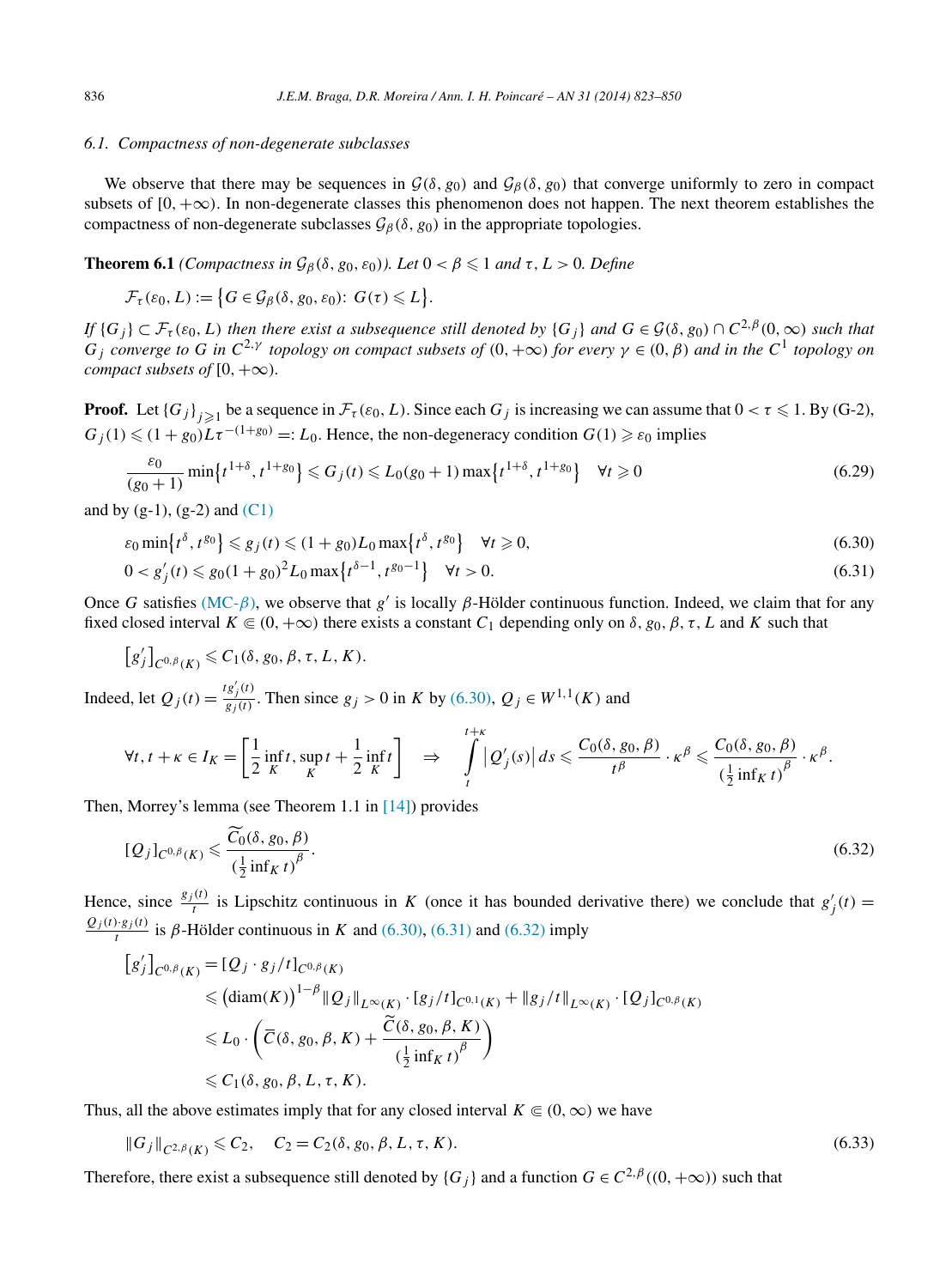<span id="page-14-0"></span>
$$
G_j \to G
$$
 in  $C_{loc}^{2,\gamma}(0,\infty)$  for every  $\gamma \in (0,\beta)$  where G satisfies (C1).

Let us set  $g := G'$  in  $(0, \infty)$ . To finish the proof, we have to extend *G* to become  $C^1[0, \infty)$  and show that  $G_j \to G$  in  $C_{loc}^1[0, \infty)$ . This way, *G* will belong to  $\mathcal{G}(\delta, g_0)$ . We do it in the natural way, i.e.,  $\overline{G}(0) = 0$  and  $\overline{G}(t) = G(t)$  if  $t > 0$ . We observe that  $\overline{G} \in C^0[0, \infty)$  since [\(6.29\)](#page-13-0) implies for  $0 < t < 1$ ,

$$
G_j(t) \leqslant L_0(1+g_0) \cdot t^{1+\delta}.
$$

Passing to the limit, we have  $G(t) \le L_0(1+g_0) \cdot t^{1+\delta}$  for  $0 < t < 1$  which yields  $\lim_{t \to 0^+} \overline{G}(t) = 0$ . Arguing similarly with the estimates

$$
0 \leqslant \lim_{t \to 0^+} \frac{G(t)}{t} \leqslant L_0 (1 + g_0) \lim_{t \to 0^+} t^{\delta} = 0,
$$
  

$$
0 < t < 1 \implies g_j(t) \leqslant (1 + g_0) L_0 t^{\delta},
$$

we see that  $\overline{G} \in C^1[0, \infty)$  and  $G_j \to \overline{G}$  in  $C^1_{loc}[0, \infty)$ . This, finishes the proof.  $\Box$ 

## *6.2. Scaling*

We close this section with some observations about scaling. Many estimates for minimizers of functionals of the type  $E_G$  involve universal constants, i.e., constants depending on the ellipticity constants  $\delta$ ,  $g_0$ . The constants in these estimate sometimes also depend on *G(*1*)*.

This way, it is very important that our minimizers admit rescaling that normalize the values *G(*1*)*. This fact is what allows us to run a compactness argument using the theorem above to perform a blow-up analysis in the next section. For  $s > 0$  we define the following normalizing rescalings

$$
G_s(t) := \frac{G(st)}{sG'(s)} \quad \text{and} \quad G_s^*(t) := G(st). \tag{6.34}
$$

Below we record important facts about these scalings in a proposition.

## **Proposition 6.1** *(Scaling properties).*

$$
G \in \mathcal{G}(\delta, g_0) \quad \Rightarrow \quad G_s \in \mathcal{G}(\delta, g_0, (1 + g_0)^{-1}) \quad \text{and} \quad G_s(1) \leq 1,\tag{S-1}
$$

$$
G \in \mathcal{G}_{\beta}(\delta, g_0) \quad \Rightarrow \quad G_s \in \mathcal{G}_{\beta}\big(\delta, g_0, (1+g_0)^{-1}\big) \quad \text{and} \quad G_s(1) \leq 1,\tag{S-2}
$$

$$
G \in \mathcal{G}(\delta, g_0, \varepsilon_0), \quad s \geq 1 \quad \Rightarrow \quad G_s^* \in \mathcal{G}(\delta, g_0, \varepsilon_0), \tag{S-3}
$$

$$
G \in \mathcal{G}_{\beta}(\delta, g_0, \varepsilon_0), \quad s \geqslant 1 \quad \Rightarrow \quad G_s^* \in \mathcal{G}(\delta, g_0, \varepsilon_0). \tag{S-4}
$$

**Proof.** Let  $G \in \mathcal{G}(\delta, g_0)$ . We observe that the rescaling in (6.34) preserves regularity. Let us define

$$
Q(t) = \frac{tg'(t)}{g(t)}, \quad g = G', \qquad Q_s(t) = \frac{tg'_s(t)}{g_s(t)}, \quad g_s = G'_s \quad \text{and} \quad Q_s^*(t) = \frac{t\dot{g}_s^*(t)}{g_s^*(t)}, \quad g_s^* = \dot{G}_s^*.
$$

(S-1) and (S-3) follow from the fact that *G* is increasing, (g-2) and

$$
Q_s(t) = Q_s^*(t) = Q(st) \quad \forall t \geq 0,
$$
  

$$
G_s^*(1) = G(s) \geq G(1) \geq \varepsilon_0.
$$

To prove (S-2) and (S-4), we set  $H_s(t) := Q_s(t) = Q_s^*(t)$  for  $G \in \mathcal{G}_{\beta}(\delta, g_0)$  and then

$$
\int_{\tau}^{\tau+\kappa} |H'_s(t)| dt = s \int_{\tau}^{\tau+\kappa} |Q'(st)| dt = \int_{st}^{\tau+s\kappa} |Q'(t)| d\zeta \leq \frac{C_0}{\tau^{\beta}} \cdot \kappa^{\beta}.
$$

This finishes the proof.  $\square$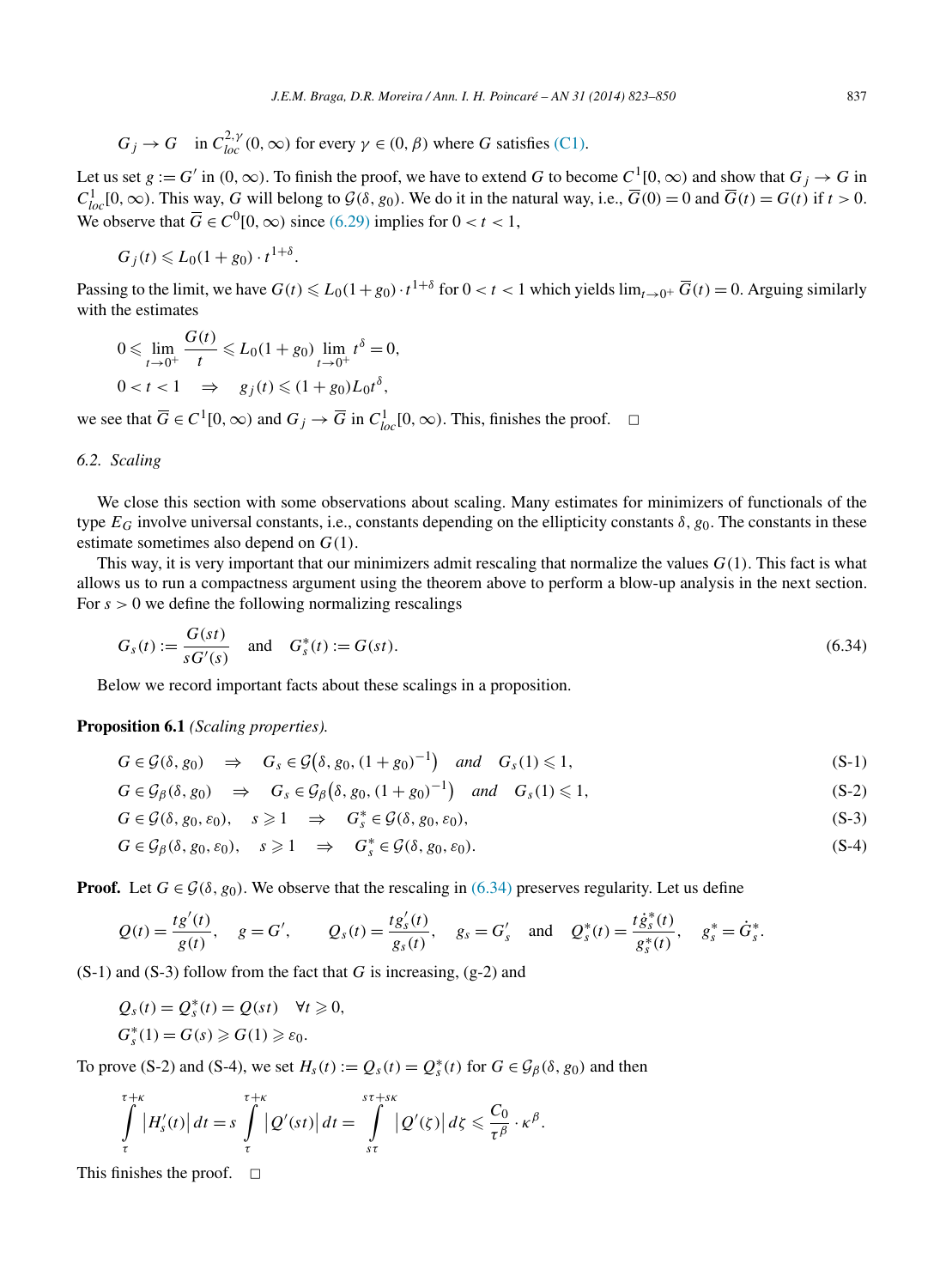#### <span id="page-15-0"></span>**7.** Examples of *N***-functions in the non-degenerate classes of**  $\mathcal{G}(\delta, g_0)$

In this section, we present examples of *N*-functions in the non-degenerate classes  $\mathcal{G}_2(\delta, g_0)$  and  $\mathcal{G}_B(\delta, g_0)$ . Moreover, we show that if the control constant  $C(\delta, g_0)$  is chosen appropriately, the class  $G_2$  stays invariant under a variety of elementary operations such as (positive) linear combinations, products, composition and *C*2-gluings. This shows that the degenerate classes are quite large indeed.

Let us observe that condition [\(C1\)](#page-1-0) studied by G.M. Lieberman in the theory of degenerate/singular equations in [\[13\]](#page-27-0) is not enough to assure compactness in the class  $G(\delta, g_0)$ .

**Example 7.1** *(Lack of compactness in*  $\mathcal{G}(\delta, g_0)$ ). For each  $0 < \varepsilon < 1$  we consider the functions defined by

$$
G_{\varepsilon}(t) = \begin{cases} \frac{1}{2}t^2 & \text{if } 0 \leq t \leq 1, \\ \frac{1}{6\varepsilon}t^3 + \frac{1}{2}(1 - \frac{1}{\varepsilon})t^2 + \frac{1}{2\varepsilon}t - \frac{1}{6\varepsilon} & \text{if } 1 \leq t \leq 1 + \varepsilon, \\ t^2 - (1 + \frac{1}{2}\varepsilon)t + \frac{1}{2} + \frac{1}{2}\varepsilon + \frac{1}{6}\varepsilon^2 & \text{if } 1 + \varepsilon \leq t. \end{cases}
$$

It is easy to see that  $G_{\varepsilon}$  is an *N*-function in  $C^2([0,\infty))$ . Furthermore,  $G_{\varepsilon} \in \mathcal{G}(1,2,1/2)$  for all  $0 < \varepsilon < 1$ . We can also verify  $G_{\varepsilon} \to G_0$  uniformly in the compact sets of  $[0, +\infty)$  as  $\varepsilon \to 0$  where

$$
G_0(t) = \begin{cases} \frac{1}{2}t^2 & \text{if } 0 \leqslant t \leqslant 1, \\ t^2 - t + \frac{1}{2} & \text{for } t \geqslant 1. \end{cases}
$$

Also,  $G_0 \in C^{1,1}([0,\infty)) \setminus C^2[0,\infty)$  and hence  $G_0 \notin \mathcal{G}(\delta, g_0)$  for whatever  $0 < \delta \leq g_0$ .

We observe also that  $G_2(\delta, g_0) \subsetneq G_\beta(\delta, g_0)$  for every  $\beta \in (0, 1)$ . Indeed, let  $G \in G_2(\delta, g_0)$  with  $g = G'$ . This way,

$$
|Q'(t)| \leq \frac{g'(t)}{g(t)} + \frac{t|g''(t)|}{g(t)} + t\left(\frac{g'(t)}{g(t)}\right)^2
$$
  

$$
\leq \frac{1}{t}(g_0 + C(\delta, g_0) + g_0^2)
$$
  

$$
\leq \frac{\widetilde{C}(\delta, g_0)}{t}.
$$

Hence, for any  $t, \kappa > 0$  we have

$$
\int\limits_t^{t+\kappa} \left| Q'(s) \right| ds \leqslant \widetilde{C}(\delta, g_0) \int\limits_t^{t+\kappa} \frac{s^{\beta-1}}{s^{\beta}} ds \leqslant \frac{\widetilde{C}(\delta, g_0)}{\beta \cdot t^{\beta}} \cdot \left[ (t+\kappa)^{\beta} - t^{\beta} \right] \leqslant \frac{\widetilde{C}(\delta, g_0, \beta)}{t^{\beta}} \cdot \kappa^{\beta}.
$$

The fact that the inclusion is strict is shown in the next example.

**Example 7.2.** Let  $\beta \in (0, 1]$  be fixed and define  $G_{(\beta)} : [0, \infty) \rightarrow [0, \infty)$  by

$$
G_{(\beta)}(t) = \begin{cases} -\frac{t^4}{24} + \frac{t^3}{6}, & 0 \leq t \leq 1, \\ \frac{1}{(\beta+1)(\beta+2)}(t-1)^{\beta+2} + \frac{1}{4}t^2 - \frac{1}{6}t + \frac{1}{24}, & t \geq 1. \end{cases}
$$

Simple but long computations show that  $G_{(\beta)} \in \mathcal{G}_{\beta}(1, 9/2, 1/8)$  and for any interval *K* such that  $1 \in K \subseteq (0, +\infty)$ we have  $[G''_{(\beta)}]_{\gamma,K} = \infty$  for every  $\beta < \gamma \leq 1$ . In particular, it follows from the proof of [Theorem 6.1](#page-13-0) (actually estimate [\(6.33\)\)](#page-13-0) that  $G_{(\beta)} \notin \mathcal{G}_{\gamma}(\delta, g_0)$  for any  $\beta < \gamma \leq 1$ .

We now focus on the classes  $G_2(\delta, g_0)$ . In [\(C2\),](#page-3-0) we take the control constant to be given by  $C(\delta, g_0) = g_0(g_0 - 1)$ with  $g_0(g_0 - 1) \geq 1/4$ . This is not restrictive. We observe actually that this particular choice makes the class invariant under many simple operations (pointed out below) and it is indeed quite natural if we want to include examples such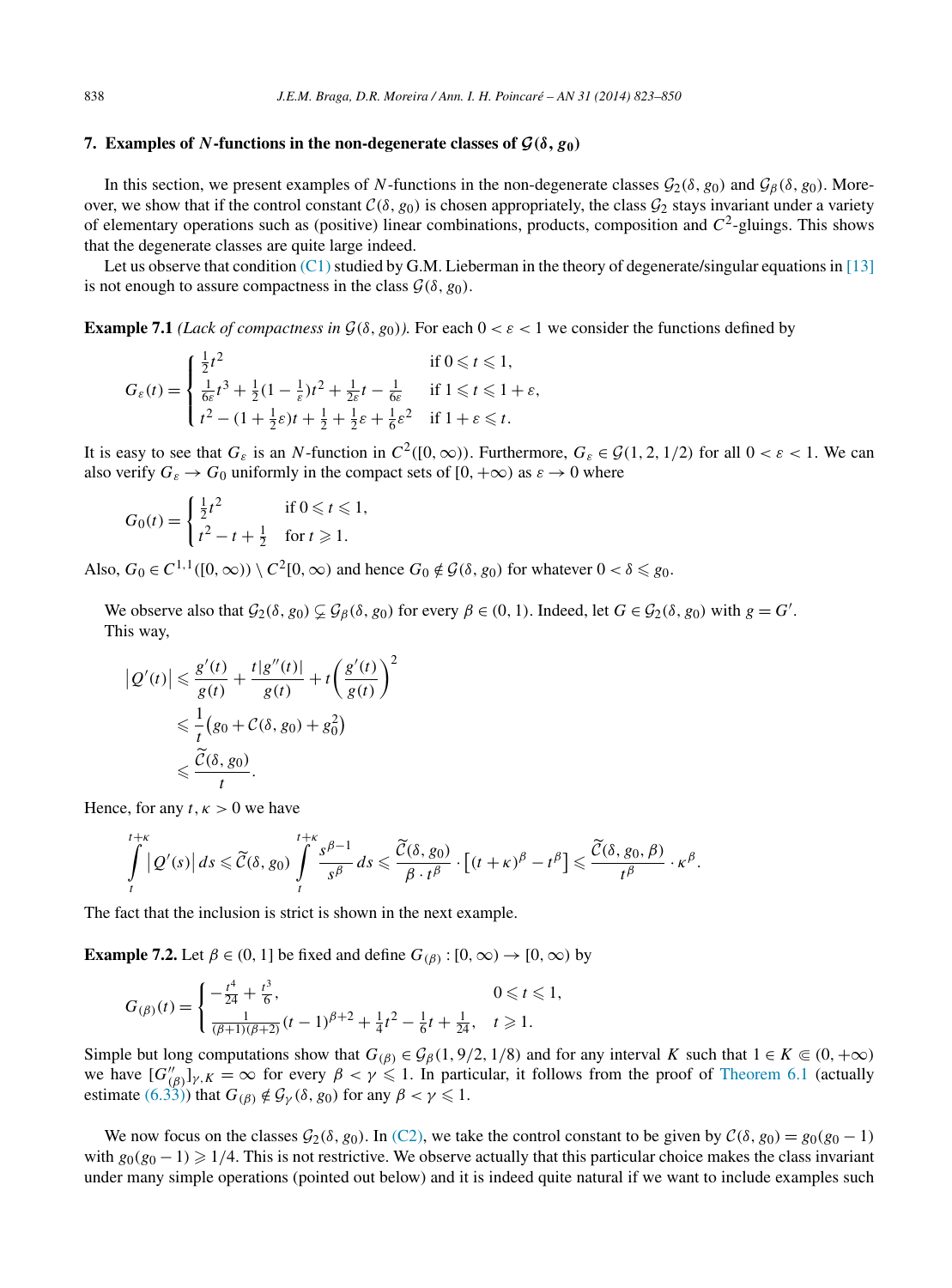<span id="page-16-0"></span>as  $G(t) = t^p$  or else  $G(t) = t^p + t^q$ . Furthermore, since  $g_0(g_0 - 1) \rightarrow \infty$  as  $g_0 \rightarrow \infty$ , we can eventually enlarge  $g_0$ to contemplate many concrete situations.

In what follows, we mention some concrete examples that belong to  $\mathcal{G}_2(\delta, g_0)$ .

The first example is  $g(t) = t^p$  with for  $\delta = p$  and  $g_0 = \max\{p, (\sqrt{2} + 1)/2\}$ . Also,  $g(t) = at^p + bt^q$  with  $a, b > 0$ and  $\delta = \min\{p, q\}$  and  $g_0 = \max\{p, q, (\sqrt{2} + 1)/2\}$ . Two examples involving the logarithm function are:  $g(t)$  $t^a \log_c(bt + d)$ , for *a, b* > 0, *c, d* > 1, with  $\delta = a$  and  $g_0 = \max\{a + r, 7/4 + r\}$ , where  $r = \max\{1, (\ln d)^{-1}\}\$ and  $g(t) = t^a / \log_c(bt + d)$ , for  $b > 0$ ; *c*,  $d > 1$  and  $a > (\ln d)^{-1}$  with constants  $\delta = a - (\ln d)^{-1}$  and  $g_0 = \max\{a + 2,$  $P((\ln d)^{-1})$ , where here *P* is the quadratic polynomial given by  $P(t) = 3t^2 + 2t + 1$ .

Functions  $g \in C^1(0, +\infty)$  of the form:  $g(t) = c_1 t^{a_1}$  for  $0 \le t \le t_0$  and  $g(t) = c_2 t^{a_2} + d$  with  $t \ge t_0$ . For  $a_1, a_2, c_1, c_2 > 0$ , with constants  $\delta = \min\{a_1, a_2\}$  and  $g_0 = \max\{a_1, a_2, 2\}$ .

Similarly, for any positive constants  $t_0$ ,  $a_i$ ,  $c_j$ ,  $i = 1, 2, 3$  and  $j = 1, 2$ , there exist single constants  $c > 0$  and  $d \neq 0$ such that the  $C<sup>1</sup>$ -function given by

 $g(t) = ct^{a_1}$ , for  $0 \le t \le t_0$  and  $g(t) = c_1 t^{a_2} + c_2 t^{a_3} + d$ , for  $t \ge t_0$ ,

satisfies [\(C2\)](#page-3-0) for  $\delta = \min_{i \in \{1,2,3\}} \{a_i\}$  and  $g_0 = \max_{i \in \{2,3\}} \{a_1, a_i + (1 + \sqrt{2})/2\} \cdot r$ , with  $r = 1 - d/g(t_0)$  if  $d < 0$  and  $\delta = \min\{(1 - \frac{d}{g(t_0)})\min_{i \in \{2,3\}}\{a_i\}, a_1\}$  and  $g_0 = \max_{i \in \{1,2,3\}}\{a_i, (\sqrt{2} + 1)/2\}, \text{if } d > 0.$ 

Another example that satisfies [\(C2\)](#page-3-0) is given by  $g \in C^1([0, +\infty))$  such that

$$
g(t) = c_1 t^{a_1} + c_2 t^{a_2}
$$
, for  $0 \le t \le t_0$  and  $g(t) = c_3 t^{a_3} + d$  for  $t \ge t_0$ ,

for  $\delta = \min_{i \in \{1,2,3\}} \{a_i\}$  and  $g_0 = \max\{a_1, a_2, 2a_3, (1 + \sqrt{3})/2\}$  if  $d < 0$  and  $\delta = \{a_1, a_2, (1 - d/g(t_0))a_3\}$  and  $g_0 =$  $\lim_{\delta \to 0} \sum_{i=1}^n a_i = \lim_{i \in \{1,2,3\}} \{a_i, (\sqrt{2}-1)/2\}$  if  $d > 0$ . Here  $a_i, c_i, t_0$  are positive constants.

As mentioned previously, we have the following invariance under elementary operations.

*Finite linear combinations with positive coefficients:* Let  $G_1, \ldots, G_m$  are *N*-functions such that  $G_j \in \mathcal{G}_2(\delta_j, g_{0,j})$ and let  $g_j = G'_j$ ,  $1 \leq j \leq m$ , then for  $\lambda_j > 0$  define  $g = \sum_{j=1}^m \lambda_j g_j$ . We have  $G(t) = \int_0^t g(s) ds \in \mathcal{G}_2(\delta, g_0)$  for  $\delta = \min\{\delta_j\}$  and  $g_0 = \sum g_{0,j}$ ;

*Product of functions*: Let  $G_i = \int_0^t g_i(s) ds$  for  $i = 1, 2$  where  $G_j \in \mathcal{G}_2(\delta_j, g_{0,j})$ ,  $j = 1, 2$ , then  $G = \int_0^t g_1(s) g_2(s) ds \in \mathcal{G}_2(\delta, g_0)$  with  $\delta = \delta_1 + \delta_2$  and  $g_0 = g_{0,1} + g_{0,2}$ ;  $\int_0^t g_1(s)g_2(s) ds \in \mathcal{G}_2(\delta, g_0)$  with  $\delta = \delta_1 + \delta_2$  and  $g_0 = g_{0,1} + g_{0,2}$ ;

*Composition of functions*: If  $G_j = g'_j$ ,  $j = 1, 2$ , with  $G_j \in \mathcal{G}_2(\delta_j, g_{0,j})$ , then  $G(t) = \int_0^t g(s) ds$ , where  $g(t) =$ *g*<sub>1</sub>(*g*<sub>2</sub>(*t*)), belongs to  $G_2(\delta, g_0)$  with  $\delta = \delta_1 \cdot \delta_2$  and  $g_0 = g_{0,1} \cdot g_{0,2}$ ; and

*Finite*  $C^2$  *gluing of N-functions*: Let  $G_1, \ldots, G_m$  be functions such that  $G_j \in \mathcal{G}_2(\delta_j, g_{0,j})$ , with  $G'_j = g_j$  and suppose that there exist  $0 < t_1 < t_2 < \cdots < t_{m-1} < \infty$  such that:

$$
G_j(t_j) = G_{j+1}(t_j),
$$
  $g_j(t_j) = g_{j+1}(t_j)$  and  $g'_j(t_j) = g'_{j+1}(t_j).$ 

Then  $G(t) = \int_0^t g(s) ds \in \mathcal{G}_2(\delta, g_0)$  where

$$
g(t) = g_i(t)
$$
,  $t_{i-1} \leq t \leq t_i$  and  $g(t) = g_m(t)$ ,  $t_{m-1} \leq t$ ,

where  $i = 0, 1, \ldots, m - 1, t_0 = 0, \delta = \min{\{\delta_i\}}$  and  $g_0 = \max\{g_{0,i}\}.$ 

Finally, we observe that for  $d_1, d_2, d_3 \ge \varepsilon_0$ ,  $p \ge 3/2$  and  $q \ge 4$  it follows that

$$
\left\{d_1t^{\alpha}, d_2t^{\beta}\ln(t+e), \frac{d_3t^{\gamma}}{\ln(t+e)}\right\}_{\alpha, \beta, \gamma \in [p,q]} \subset \mathcal{G}_1(p-1, q+2, \varepsilon_0).
$$

## **8. Proof of the main result – [Theorem 2.1](#page-4-0)**

This section is devoted to the proof of our main result, [Theorem 2.1.](#page-4-0) In order to proceed, we present a lemma that provides an estimate putting in perspective the Hölder and Lipschitz continuity character of functions. It will be used in the sequel.

**Lemma 8.1** *(Hölder/Lipschitz continuity character). Let*  $w$  :  $(0, 1] \rightarrow \mathbb{R}$  *be a nonnegative and nondecreasing function*  $\mathit{such that } w(1) \leqslant L \text{ for some } L > 0.$  Suppose  $0 < \tau < 1$  and  $0 < \alpha \leqslant 1$  are such that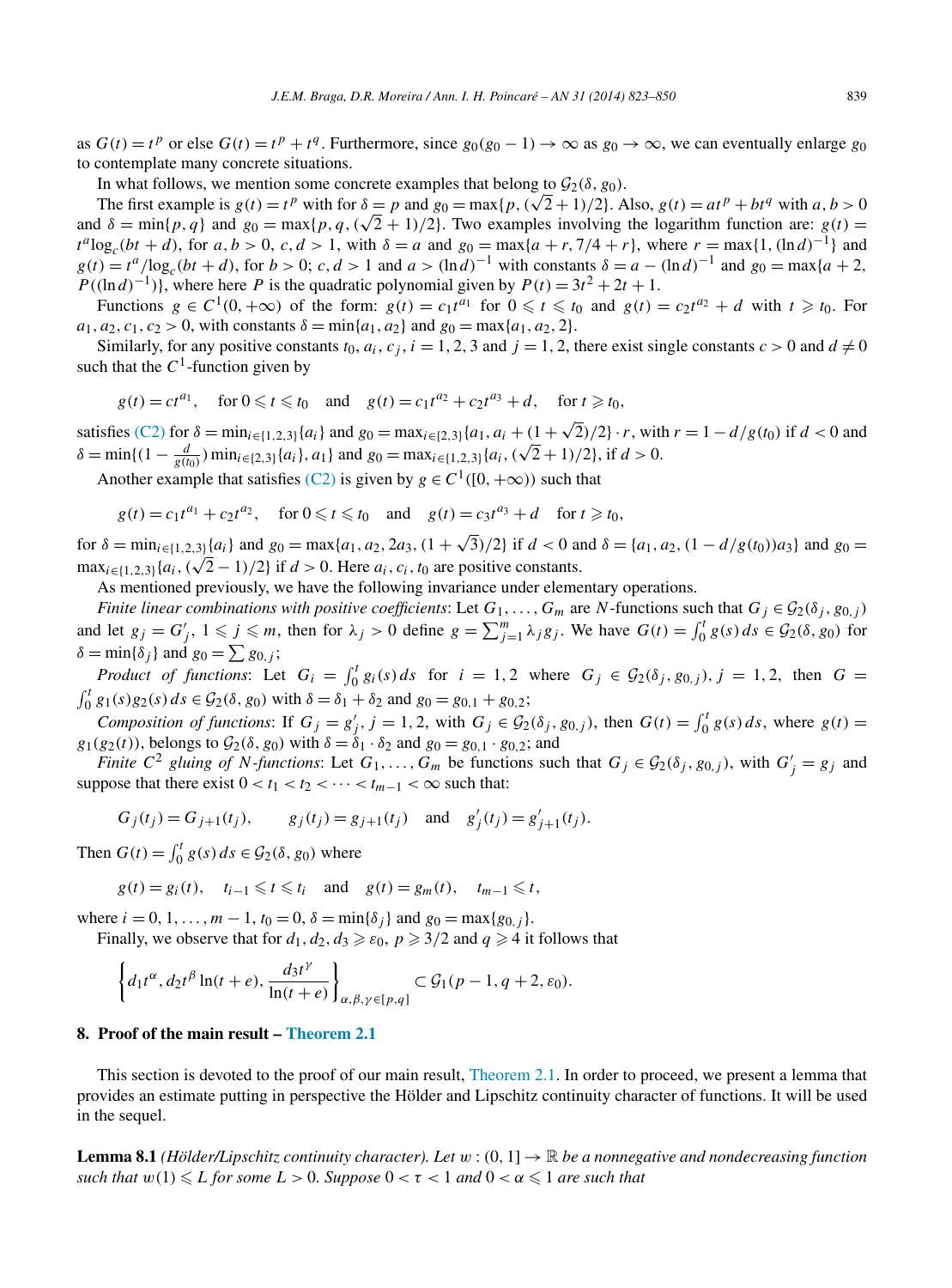$$
w(\tau^{k+1}) \leq \max_{0 \leq m \leq k} \{ L \cdot \tau^{\alpha(k+1)}, \tau^{\alpha(m+1)} \cdot w(\tau^{k-m}) \} \quad \text{for every } k \geq 0.
$$
 (8.35)

*Then,*

$$
w(r) \leqslant \tau^{-\alpha} Lr^{\alpha} \quad \text{for } 0 < r \leqslant 1.
$$

*In particular, if u is a bounded function in*  $B_1$  *such that*  $\sup_{B_1} |u| \leq L$  *and* 

$$
\sup_{B_{\tau^{k+1}}} |u| \le \max_{0 \le m \le k} \left\{ L \cdot \tau^{\alpha(k+1)}, \tau^{\alpha(m+1)} \cdot \sup_{B_{\tau^{k-m}}} |u| \right\} \quad \text{for every } k \ge 0,
$$
\n
$$
(8.36)
$$

*we have the following estimate,*

 $|u(x)| \le \tau^{-\alpha} L|x|^{\alpha}$  *for every*  $x \in B_1$ *.* 

**Proof.** Indeed, we claim that  $w(\tau^k) \le \tau^{\alpha k} L$  for every  $k \ge 0$ . We proceed by induction on k. The claim is true for  $k = 0$  by assumption. Let us assume that it is also true for all  $k \le k_0 \in \mathbb{N} \setminus \{0\}$ . This way, by the hypothesis of induction, for any  $m \in \mathbb{N}$  with  $0 \leq m \leq k_0$ 

$$
w(\tau^{k_0-m})\tau^{\alpha(m+1)} \leqslant \tau^{\alpha(k_0-m)}L\tau^{\alpha(m+1)} = L\tau^{\alpha(k_0+1)}.
$$

This estimate and (8.35) implies

$$
w(\tau^{k_0+1}) \leq \max_{0 \leq m \leq k_0} \{L \cdot \tau^{\alpha(k_0+1)}, \tau^{\alpha(m+1)} \cdot w(\tau^{k_0-m})\} \leq L \tau^{\alpha(k_0+1)}.
$$

This proves the claim. If  $0 < r \leq 1$ , we can find  $k_0 \in \mathbb{N}$  such that  $\tau^{k_0+1} \leq r < \tau^{k_0}$  and thus by the claim and the monotonicity of *w* we conclude that

$$
w(r) \leq w(\tau^{k_0}) \leq \tau^{\alpha k_0} L = \frac{\tau^{\alpha(k_0+1)}L}{\tau^{\alpha}} \leq \tau^{-\alpha} L r^{\alpha}.
$$

The second part follows just by observing that  $w(r) = \sup_{B_r} |u|$  satisfies the assumptions of the first part of the lemma.  $\square$ 

**Remark 8.1.** The condition  $w(1) \le L$  or  $\sup_{B_1} u \le L$  cannot be dropped in the previous lemma. Indeed, consider the function  $u(x) = \mu \tau L |x|^{\alpha}$  in  $B_1$  where  $\mu \tau^{\alpha+1} > 1$ , so that sup<sub> $B_1$ </sub>  $u > L$ . Observe that (8.36) is satisfied. Indeed,  $\sup_{B_{\tau^{k+1}}} u = \mu L \tau^{\alpha(k+1)+1}$  and once  $\mu \tau^{\alpha+1} > 1$  we obtain that

$$
\max_{0\leq m\leq k}\Big\{L\cdot\tau^{\alpha(k+1)},\tau^{\alpha(m+1)}\cdot\sup_{B_{\tau^{k-m}}}|u|\Big\}=\max\big\{L\big(\tau^{k+1}\big)^{\alpha},\mu\tau^{\alpha(k+1)+1}L\big\}=\mu\tau^{\alpha(k+1)+1}L.
$$

However,  $|u(x)| \le \tau^{-\alpha} L|x|^{\alpha}$  does not hold for any  $x \in B_1 \setminus \{0\}.$ 

We now have all the ingredients to prove [Theorem](#page-4-0) 2.1.

**Proof of Theorem 2.1.** Without loss of generality we can assume that  $x_0 = 0$ . In fact, suppose that the theorem is true for minimizers in  $S_1^{\beta}(\delta, g_0, \varepsilon_0, \mu, M)(0)$  and let  $u \in S_1^{\beta}(\delta, g_0, \varepsilon_0, \mu, M)(x_0)$ . Then  $\overline{u}(x) = u(x + x_0) \in$  $S_1^{\beta}$ ( $\delta$ ,  $g_0$ ,  $\varepsilon_0$ ,  $\mu$ , *M*)(0). Applying the theorem to  $\overline{u}$  and getting back to *u* we obtain

$$
|u(x)| \leqslant \frac{2 \cdot \max\{M, 1\}}{C} \cdot |x - x_0|, \quad \forall x \in B_1(x_0).
$$
\n(8.37)

We divide the proof into two cases:

**Case 1.**  $u \in S_1^{\beta}(\delta, g_0, \varepsilon_0, \mu, 1)(0)$ .

<span id="page-17-0"></span>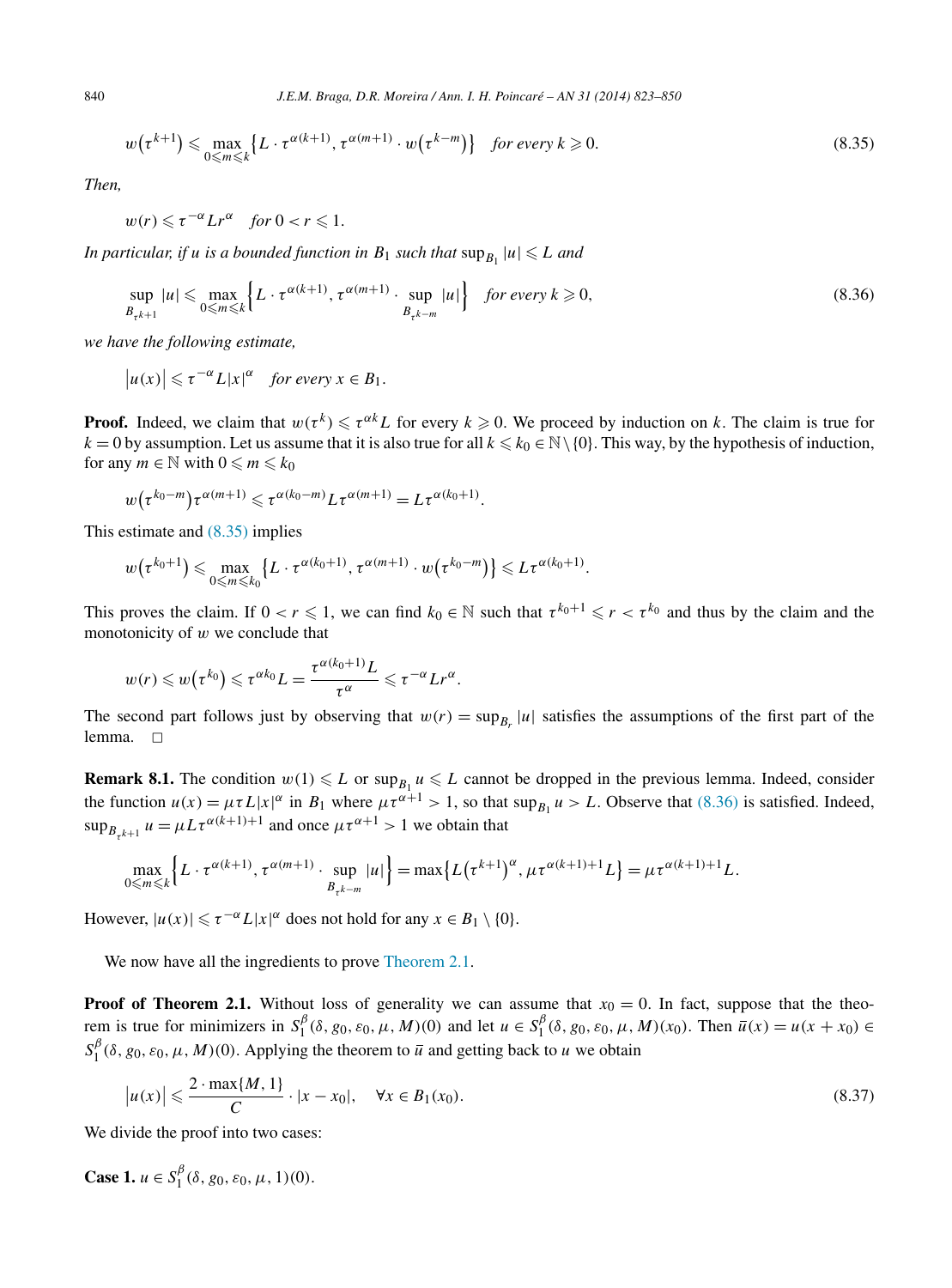<span id="page-18-0"></span>Since  $0 < C < 1$  (in fact it is a small constant), [Lemma 8.1](#page-16-0) applied with  $L = 1/C$ ,  $\tau = 1/2$  and  $\alpha = 1$  shows that in order to prove  $(8.37)$  for this case, it is enough to show that there exists a universal constant  $C > 0$  such that for any  $u \in S_1^{\beta}(\delta, g_0, \varepsilon_0, \mu, 1)$  (0) satisfying  $\Theta_u^-(0, r) \leq C$  for all  $0 < r < 1$  we have

$$
\sup_{B_{2^{-(k+1)}}} |u(x)| \le \max_{0 \le m \le k} \left\{ \frac{1}{C \cdot 2^{k+1}}, \frac{S(k-m)}{2^{m+1}} \right\}, \quad \forall k \ge 0 \tag{8.38}
$$

where  $S(j) := \sup_{B_{2-j}} |u|$ . So, let us suppose by contradiction, that (8.38) does not hold. Then, for each  $j \in \mathbb{N}$ ,  $j \ge 2$ , we can find integers  $k_j \ge 0$  and functions  $u_j \in S_1^{\beta}(\delta, g_0, \varepsilon_0, \mu, 1)(0)$  such that

$$
\sup_{B_1} |u_j| \leq 1
$$
  
\n
$$
\Theta_{u_j}^-(0, 2^{-k_j}) \leq \frac{1}{j} \to 0 \quad \text{as } j \to \infty
$$
\n(8.39)

but

$$
\sup_{B_{2^{-(k_{j}+1)}}} |u_{j}(x)| > \max_{0 \le m \le k_{j}} \left\{ \frac{j}{2^{k_{j}+1}}, \frac{S_{j}(k_{j}-m)}{2^{m+1}} \right\}
$$
(8.40)

where

$$
S_j(k_j - m) = \sup_{B_{2^{-(k_j-m)}}} |u_j|, \quad 0 \le m \le k_j.
$$

Moreover, (8.40) implies that  $k_j \geq \log_2 j - 1 \to \infty$ . Now we consider the following family of auxiliary functions

$$
v_j(x) := \frac{u_j(2^{-k_j}x)}{S_j(k_j+1)}, \quad x \in B_{2^{k_j}}.\tag{8.41}
$$

Since density is scaling invariant, (8.39) implies that

$$
\frac{|\{v_j < 0\} \cap B_1|}{|B_1|} \leqslant \frac{1}{j}.\tag{8.42}
$$

For each  $u_j$  there exist  $G_j \in \mathcal{G}_{\beta}(\delta, g_0, \varepsilon_0)$  and  $0 \leq f_{1,j}$ ,  $f_{2,j} \leq \mu$  in  $B_1$  such that  $u_j$  is a minimizer of

$$
E_{G_j}(u_j) = \int_{B_1} \left[ G_j(|\nabla w|) + \lambda(f_{1,j}, f_{2,j})(u_j) \right] dx.
$$

On the other hand, by [Remark 4.1,](#page-8-0)  $u_j$  minimizes  $E_{G_j}$  if only if  $u_j$  minimizes the functional

$$
I_{G_j}^2(u_j) := \int\limits_{B_1} \big[G_j\big(|\nabla u_j|\big) + f_j(u_j)\big]dx,
$$

where  $f_j(u_j) := \lambda_2(f_{1,j}, f_{2,j})(u_j)$ . Setting  $g_j = G'_j$  we can consider the following family of normalized rescalings

$$
\overline{G}_j(t) := G_{\sigma_j}(t) = \frac{G_j(\sigma_j t)}{\sigma_j g_j(\sigma_j)}, \quad \text{where } \sigma_j := 2^{k_j} \cdot S_j(k_j + 1). \tag{8.43}
$$

[Proposition 6.1](#page-14-0) implies

$$
\overline{G}_j \in \mathcal{G}_{\beta}\big(\delta, g_0, (1+g_0)^{-1}\big) \quad \text{and} \quad \overline{G}_j(1) \leq 1,\tag{8.44}
$$

and again by (8.40),

$$
\sigma_j \geq \frac{j}{2} \to +\infty \quad \text{as } j \to \infty. \tag{8.45}
$$

Let us define now for each *j* the functional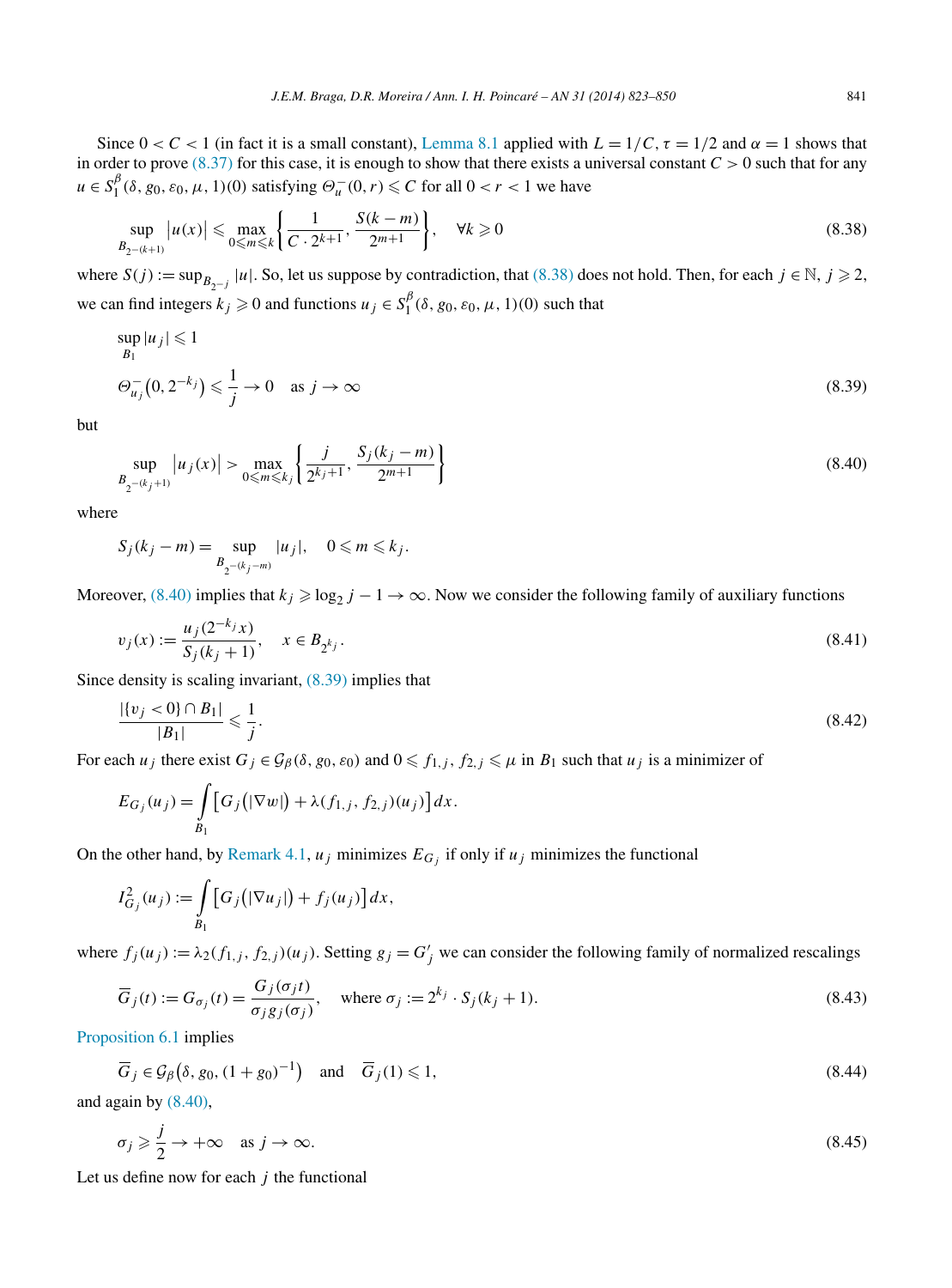<span id="page-19-0"></span>
$$
\mathcal{F}_j(w) := \int\limits_{B_{2^{k_j}}} \left[ \overline{G}_j\big(|\nabla w|\big) + \overline{f}_j(w)\right] dx,
$$

where  $\overline{f}_j(w)(x) = \lambda_2(\overline{f}_{1,j}, \overline{f}_{2,j})(w)(x)$  and for  $i = 1, 2$ ,

$$
\overline{f}_{i,j}(x) = \frac{f_{i,j}(2^{-k_j}x)}{\sigma_j g_j(\sigma_j)}.
$$

We claim that  $v_j$  is a minimizer for  $\mathcal{F}_j$ . Indeed, for any  $\psi \in W_c^{1, G_j}(B_{2^{k_j}})$  we have

$$
\widehat{\psi}(x) := S_j(k_j + 1) \cdot \widehat{\psi}\left(2^{k_j} x\right) \in W_c^{1, G_j}(B_1).
$$

Hence,

$$
\mathcal{F}_j(v_j + \psi, B_{2^{k_j}}) = \frac{2^{k_j n}}{\sigma_j g(\sigma_j)} I_{G_j}^2(u_j + \widehat{\psi}, B_1) \geq \frac{2^{k_j n}}{\sigma_j g(\sigma_j)} I_{G_j}^2(u_j, B_1) = \mathcal{F}_j(v_j, B_{2^{k_j}}).
$$

Once more by [\(8.40\),](#page-18-0) [\(8.45\),](#page-18-0) the non-degeneracy condition  $G_i(1) \geq \varepsilon_0$  and (G-2) imply

$$
||v_j||_{L^{\infty}(B_8)} \leqslant \frac{S_j(k_j - 3)}{S_j(k_j + 1)} \leqslant 16
$$
\n(8.46)

and

$$
\|\overline{f}_j(w)\|_{L^{\infty}(B_8)} \leq \frac{1+g_0}{\varepsilon_0} \cdot 2^{1+\delta} \cdot \frac{\mu}{j^{1+\delta}} \to 0 \quad \text{as } j \to \infty,
$$
\n(8.47)

for any function  $w: B_{2^{k_j}} \to \mathbb{R}$ .

This information together with [\(8.44\)](#page-18-0) imply that for *j* large enough  $v_j \in S(B_8, \delta, g_0, (1 + g_0)^{-1}, 1, 16)$ . This way, the uniform Hölder estimate – [Theorem](#page-9-0) 5.1 with  $\alpha = 1/2$  – implies that

$$
||v_j||_{C^{1/2}(B_4)} \leq 16 + C(n, \delta, g_0).
$$

So, we conclude that there exists a  $v_{\infty} \in C^{1/2}(B_4)$  such that

$$
v_j \to v_\infty \quad \text{uniformly in } B_4. \tag{8.48}
$$

Let us consider now  $\{w_j\}_{j\geq 1}$  a sequence of solutions in  $W^{1,\overline{G}_j}(B_4)$  to the following sequence of Dirichlet problems

$$
\mathcal{L}_j w_j = 0
$$
 in  $B_4$  and  $w_j = v_j$  on  $\partial B_4$ ,

where the operators  $\mathcal{L}_i$  are given by

$$
\mathcal{L}_j w := \mathrm{div} \bigg( \overline{g}_j (|\nabla w|) \frac{\nabla w}{|\nabla w|} \bigg), \quad \overline{g}_j = \overline{G}'_j.
$$

Now, we use a slightly modified version of the stability estimates  $((5.23), (5.25), (5.26))$  $((5.23), (5.25), (5.26))$  $((5.23), (5.25), (5.26))$  $((5.23), (5.25), (5.26))$  $((5.23), (5.25), (5.26))$  developed in the proof of [Theorem 5.1.](#page-9-0) A careful inspection of these estimates reveals that all of them work with  $B_{r^{1+\epsilon}}$  replaced by  $B_r$  and  $\mu$ replaced by  $\|\overline{f}_j(w)\|_{L^{\infty}(B_8)}$ . Also, [\(5.25\)](#page-10-0) and [\(5.26\)](#page-11-0) hold with  $\overline{\beta}$  replaced by *n* for  $r \ge 1$ .

This way, combining these estimates together for  $r = 4$ , we find by (8.47) that

$$
\int\limits_{B_4} \overline{G}_j \big( |\nabla v_j - \nabla w_j| \big) dx \leqslant C(n, \delta, g_0). \big( \|\overline{f}_j(v_j)\|_{L^\infty(B_8)} \big)^{1/2} \leqslant C(n, \delta, g_0, \varepsilon_0, \mu) \cdot j^{-1/2}.
$$
\n
$$
(8.49)
$$

Furthermore, for all  $j$ , (G-2) and  $(8.44)$  yield

$$
\frac{1}{(g_0+1)^2} \min\{t^{1+\delta}, t^{1+g_0}\} \leq \overline{G}_j(t) \leq (g_0+1) \max\{t^{1+\delta}, t^{1+g_0}\} \quad \forall t \geq 0.
$$
\n(8.50)

Hence, by setting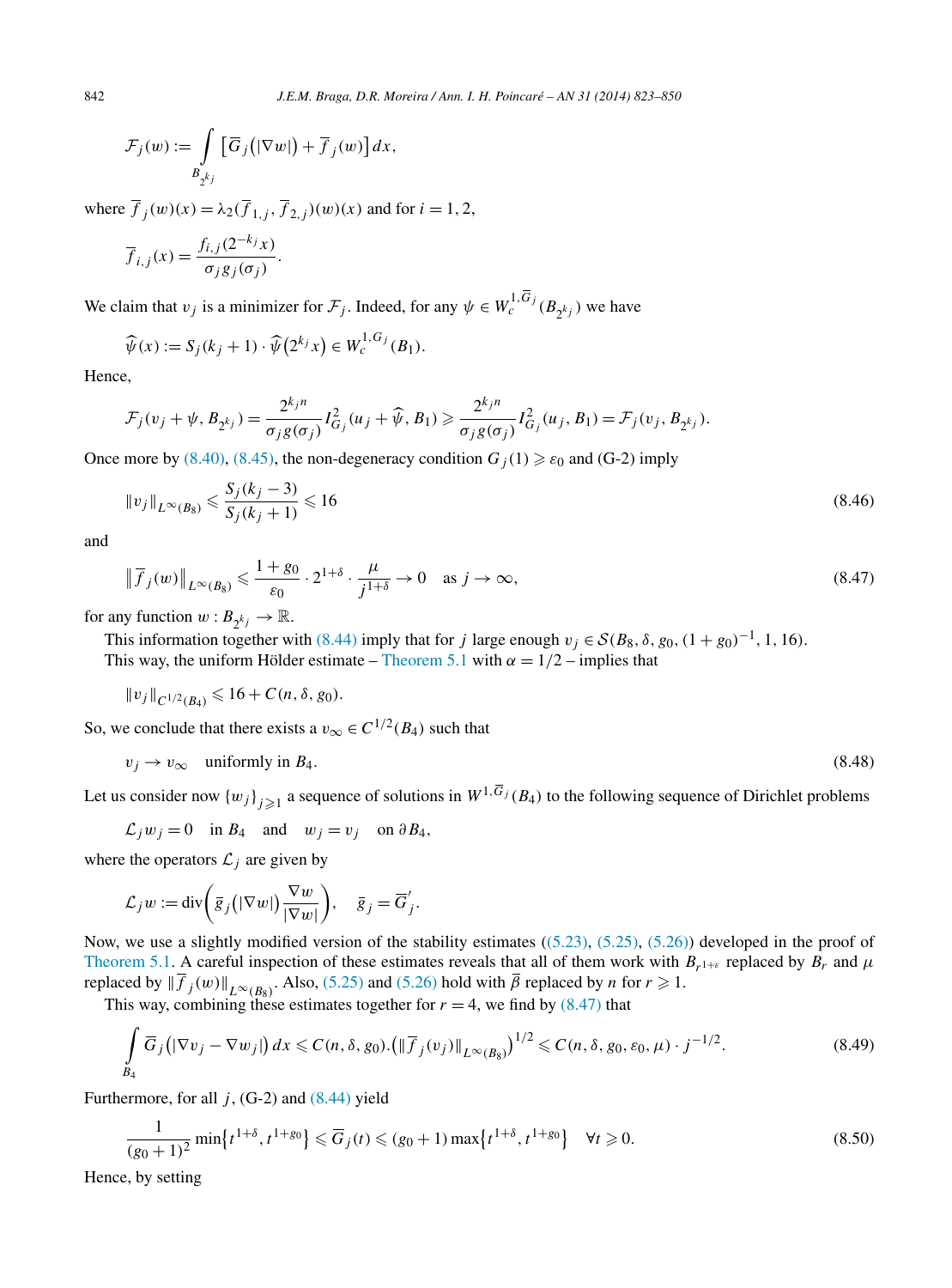<span id="page-20-0"></span>by  $(8.49)$  and  $(8.50)$  we arrive at

$$
\frac{C}{j^{1/2}} \geq (1+g_0)^{-2} \bigg( \int\limits_{B_4^-} |\nabla v_j - \nabla w_j|^{g_0+1} \, dx + \int\limits_{B_4^+} |\nabla v_j - \nabla w_j|^{g_0+1} \, dx \bigg),
$$

and by Hölder's inequality

$$
\int_{B_4^-} |\nabla v_j - \nabla w_j|^{1+\delta} dx \leqslant |B_4|^{\frac{g_0-\delta}{1+g_0}} \left( \int_{B_4^-} |\nabla v_j - \nabla w_j|^{1+g_0} dx \right)^{(1+\delta)/(1+g_0)}.
$$

Thus,

$$
\frac{C}{j^{1/2}} \geq (1+g_0)^{-2} \bigg[ |B_4|^{\frac{\delta - g_0}{1+\delta}} \bigg( \int_{B_4^-} |\nabla v_j - \nabla w_j|^{\delta + 1} dx \bigg)^c + \int_{B_4^+} |\nabla v_j - \nabla w_j|^{\delta + 1} dx \bigg],
$$

where  $c = (1 + g_0)/(1 + \delta) \ge 1$ . Hence, for  $\tilde{C} = \tilde{C}(n, \delta, g_0, \epsilon_0)$ 

$$
\frac{\widetilde{C}}{j^{1/2c}} \geqslant \int\limits_{B_4} |\nabla v_j - \nabla w_j|^{1+\delta} \, dx.
$$

Now, it follows by Poincaré's inequality that

$$
h_j := v_j - w_j \to 0 \quad \text{strongly in } W_0^{1, \delta + 1}(B_4). \tag{8.51}
$$

By the maximum principle and [\(8.46\)](#page-19-0)

$$
||w_j||_{L^{\infty}(B_4)} = ||v_j||_{L^{\infty}(B_4)} \le 16.
$$

[Theorem 3.1](#page-6-0) guarantees that there exists  $C = C(n, \delta, g_0) > 0$  such that  $||w_j||_{C^{1, \alpha}(B_2)} \leq C$ . Therefore, we can find  $w_{\infty} \in C^{1, \alpha/2}(B_2)$  such that up to a subsequence

 $w_i \rightarrow w_\infty$  uniformly in  $B_2$ ,  $\nabla w_i \rightarrow \nabla w_\infty$  uniformly in  $B_2$ .

We conclude this way that  $v_{\infty} = w_{\infty}$  in  $B_2$  by (8.51). Now, because of [\(8.44\),](#page-18-0) we can use our compactness result – [Theorem 6.1](#page-13-0) – to conclude that there exists a  $G_{\infty} \in \mathcal{G}(\delta, g_0) \cap C^{2,\beta}(0, \infty)$  such that, again up to a subsequence,

 $\overline{G}_j \to G_\infty$  and  $\overline{G}_j' \to G'_\infty$  uniformly in compact subsets of  $[0, \infty)$ ,

and

 $\overline{G}_j'' \to G''_{\infty}$  uniformly in compact subsets of  $(0, \infty)$ .

We now claim that  $v_{\infty}$  is a (global) minimizer of  $I(v, B_1) := \int_{B_1} G_{\infty}(|\nabla v|) dx$ , i.e.,

$$
I(v_{\infty}) \leqslant I(v_{\infty} + \varphi), \quad \forall \varphi \in C_0^{\infty}(B_1).
$$

In fact, since  $v_j$  is a minimizer of  $\mathcal{F}_j$ , for any given  $\varphi \in C_0^{\infty}(B_1)$  we have that

$$
\int_{B_1} \left[ \overline{G}_j \left( |\nabla v_j| \right) + \overline{f}_j(v_j) \right] dx \leq \int_{B_1} \left[ \overline{G}_j \left( |\nabla (v_j + \varphi)| \right) + \overline{f}_j(v_j + \varphi) \right] dx.
$$
\n(8.52)

Since  $\nabla w_j$  is uniformly bounded in  $B_1$  by the  $C^{1,\alpha}$  estimate, it follows from the uniform convergence that

$$
\int_{B_1} \left| \overline{G}_j \left( |\nabla w_j| \right) - G_\infty \left( |\nabla v_\infty| \right) \right| dx \to 0. \tag{8.53}
$$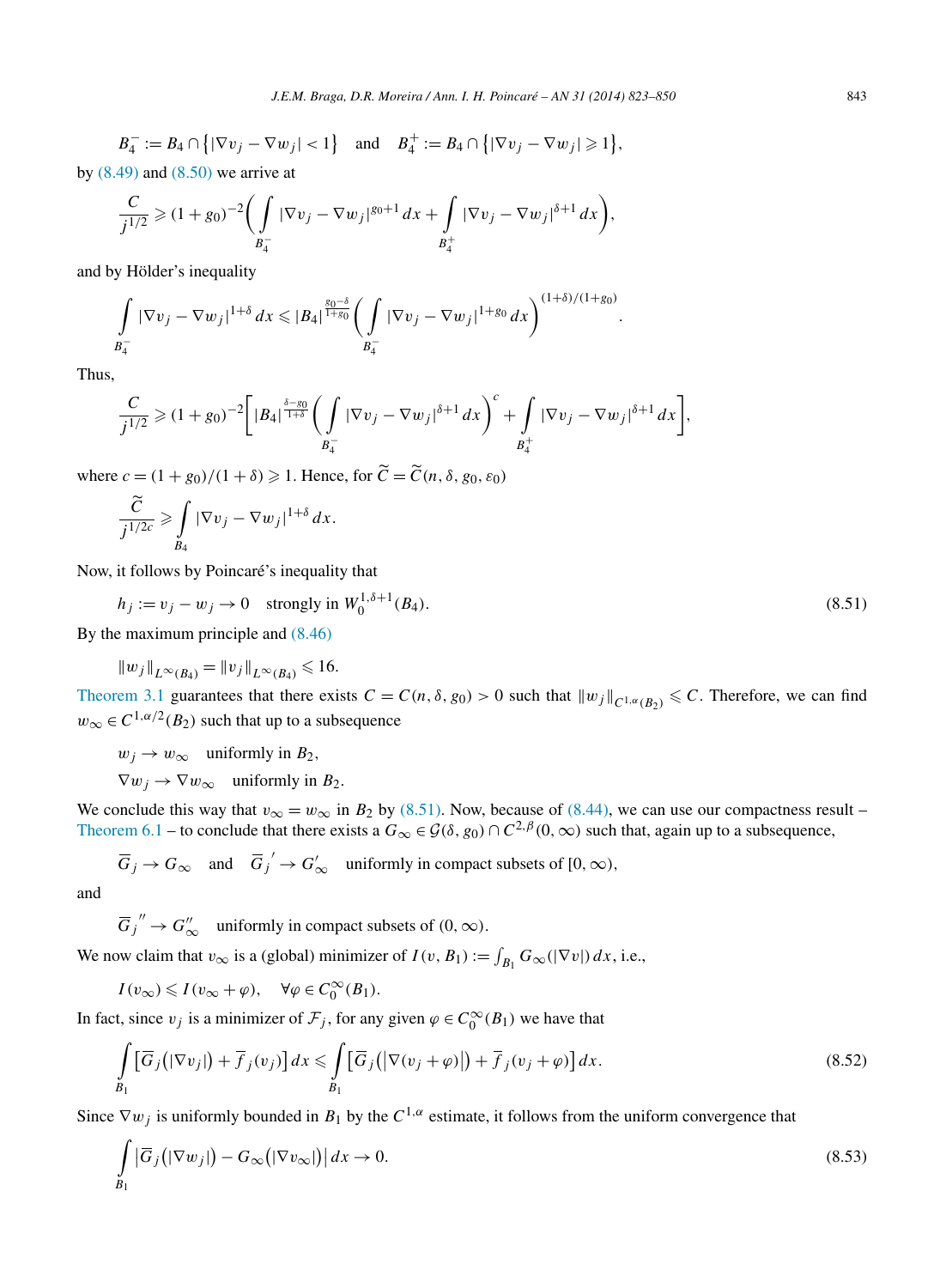Since

$$
\overline{G}_j(|\nabla v_j|) \leq 2^{g_0}(1+g_0)\big[\overline{G}_j(|\nabla (v_j-w_j)|\big)+\overline{G}_j(|\nabla w_j|)\big],
$$

we conclude from [\(8.49\)](#page-19-0) and [\(8.53\)](#page-20-0) and Theorem 4.9 in [\[6\]](#page-27-0) that there exists  $h \in L^1(B_1)$  such that

$$
\overline{G}_j(|\nabla v_j|) \leq h \quad \text{a.e. in } B_1.
$$

Once  $\nabla v_j \to \nabla v_\infty$  a.e. in  $B_1$ , Lebesgue's dominated convergence theorem implies

$$
\int\limits_{B_1} \overline{G}_j(|\nabla v_j|) dx \to \int\limits_{B_1} G_{\infty}(|\nabla v_{\infty}|) dx.
$$

Passing to a subsequence, we find

$$
\left|\overline{G}_j\big(\big|\nabla(v_j+\varphi)(x)\big|\big)\right| \leq h_\varphi(x) \quad \text{for a.e. } x \in B_1,
$$

for

$$
h_{\varphi} := C(g_0) \Big[ h + \left( \Big| 1 + \sup_{B_1} |\nabla \varphi| \Big| \right)^{1 + g_0} \Big] \in L^1(B_1).
$$

Again by the dominated convergence theorem

$$
\int_{B_1} \overline{G}_j(|\nabla(v_j + \varphi)|) dx \to \int_{B_1} G_{\infty}(|\nabla(v_{\infty} + \varphi)|) dx.
$$
\n(8.54)

In addition, by  $(8.47)$  we find

$$
\int\limits_{B_1} \overline{f}_j(v_j) dx \to 0 \quad \text{and} \quad \int\limits_{B_1} \overline{f}_j(v_j + \varphi) dx \to 0.
$$

Hence passing to the limit in [\(8.52\),](#page-20-0) we see as claimed that  $\forall \varphi \in C_0^{\infty}(B_1)$ 

$$
\int\limits_{B_1} G_{\infty}(|\nabla v_{\infty}|) dx \leq \int\limits_{B_1} G_{\infty}(|\nabla (v_{\infty} + \varphi)|) dx.
$$

This implies that for  $g_{\infty} := G'_{\infty}, v_{\infty}$  is a weak solution to

$$
\mathcal{L}_{\infty} v_{\infty} := \text{div}\bigg(g_{\infty}\big(|\nabla v_{\infty}|\big)\frac{\nabla v_{\infty}}{|\nabla v_{\infty}|}\bigg) = 0 \quad \text{in } B_1,
$$

with

$$
G_{\infty} \in \mathcal{G}(\delta, g_0)
$$

and

$$
v_{\infty}(0) = 0
$$
 and  $0 \le v_{\infty} \le 2$  and  $\sup_{B_{1/2}} v_{\infty} = 1$ ,

where the second fact in the last line follows by the density decay estimate  $(8.42)$  and

$$
\sup_{B_1}|v_j| = \frac{\sup_{B_1}|u_j(2^{-k_j}x)|}{S_j(k_j+1)} = \frac{S_j(k_j)}{S_j(k_j+1)} < 2,
$$

and the last fact

$$
\sup_{B_{1/2}} v_{\infty} = \lim_{j} \sup_{B_{1/2}} |v_j| = \lim_{j} \frac{S_j(k_j + 1)}{S_j(k_j + 1)} = 1.
$$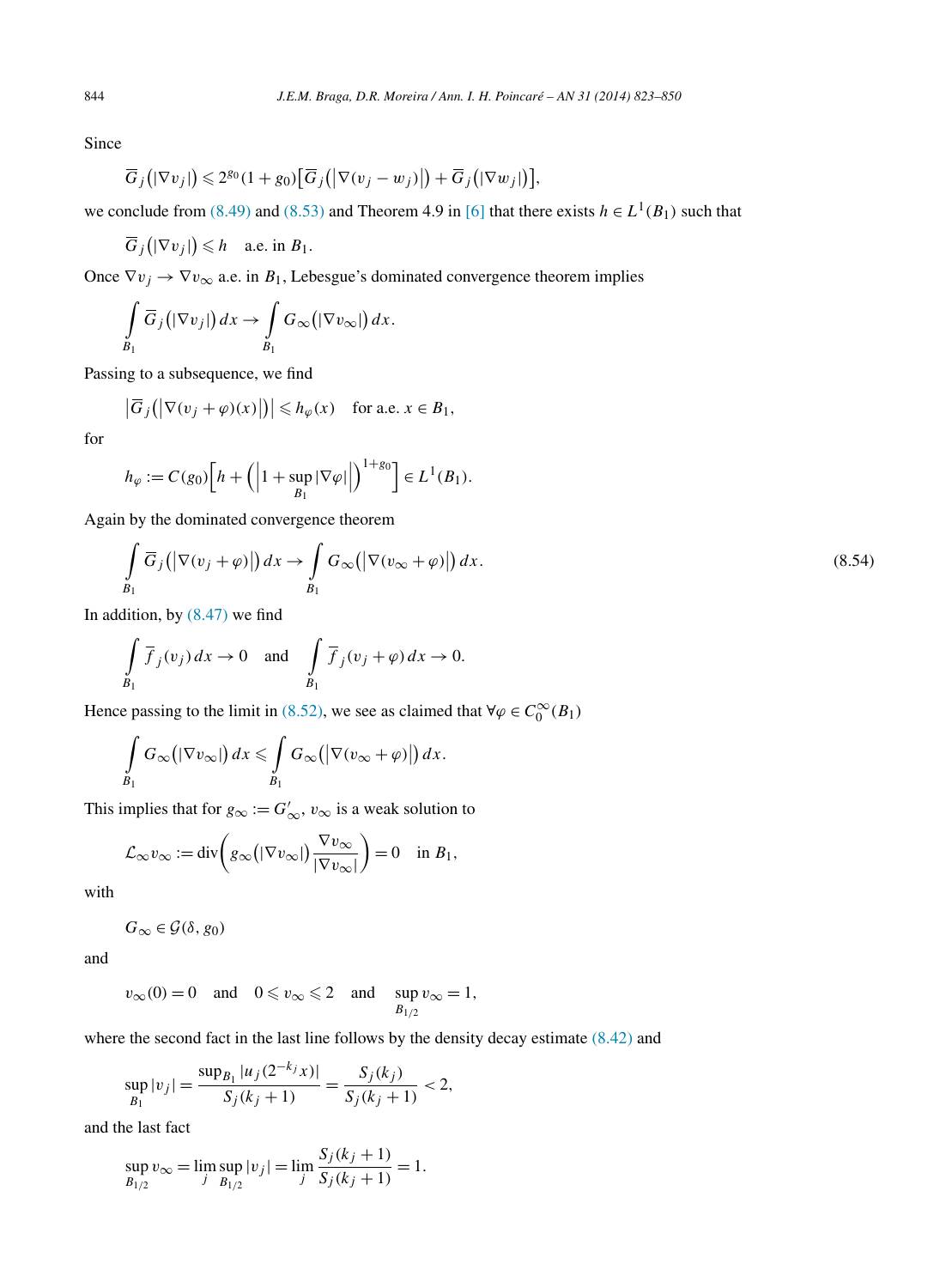<span id="page-22-0"></span>Therefore, by Harnack's inequality (Corollary 1.4 of [\[13\]\)](#page-27-0) we have for  $C_0 = C_0(\delta, g_0, n) > 0$ 

$$
1 = \sup_{B_{1/2}} v_{\infty} \leqslant C_0 \cdot v_{\infty}(0) = 0,
$$

which is a contradiction. This way  $(8.38)$  holds and thus so does  $(8.37)$ .

**Case 2.** 
$$
u \in S_1^{\beta}(\delta, g_0, \varepsilon_0, \mu, M)(0)
$$
 for  $M > 1$ .

As before,  $u$  is a minimizer of a functional  $E_G$  of the type

$$
E_G(u, B_1) = \int\limits_{B_1} \left[ G\big(|\nabla u|\big) + \lambda(f_1, f_2)(u) \right] dx
$$

with  $G \in \mathcal{G}_{\beta}(\delta, g_0, \varepsilon_0), \mu \ge 0$  and  $\sup_{B_1} |u| \le M$ . Now, it is easy to see that if we define  $v := u/M$ , then  $\sup_{B_1} |v| \le 1$ and v is a minimizer of  $E_{G_M^*}(w) = \int_{B_1} [G_M^*(|\nabla w|) + \lambda(f_1, f_2)(w)] dx$ . Since  $G_M^* \in \mathcal{G}(\delta, g_0, \varepsilon_0)$  by [Proposition 6.1,](#page-14-0)  $v \in S_1^{\beta}(\delta, g_0, \varepsilon_0, \mu, 1)(0)$ . Applying [Case 1](#page-17-0) to *v*, we are done.  $\Box$ 

Now, we present a scaled version of [Theorem](#page-4-0) 2.1 in the proposition below. In particular, we precisely show the dependence between the Lipschitz constant of minimizers and the scale where the density starts to become small enough. This proposition will be used to prove Lipschitz regularity and also density estimates from below of the negative phase in the contact points under the appropriate conditions in the next section.

**Proposition 8.1.** *There exist a* (*small*) *universal constant*  $D = D(n, \delta, g_0, \beta) > 0$  *such that the following estimate* 

$$
|u(x)| \leqslant \frac{2 \cdot \max\{M, 1\}}{D \cdot \rho} \cdot |x - x_0|, \quad \forall x \in B_\rho(x_0)
$$
\n
$$
(8.55)
$$

holds for any  $u \in S_\rho^\beta(\delta, g_0, \varepsilon_0, \mu, M)(x_0)$  with  $\rho \leqslant \rho_0$  provided  $\Theta_u^-(x_0, r) \leqslant D$  for all  $0 < r \leqslant \rho$ , where  $\rho_0 =$  $\rho_0(\delta, g_0, \varepsilon_0, \mu) \leqslant 1$  *is also a universal constant.* 

**Proof.** We can assume without loss of generality that  $x_0 = 0$ . Since  $u \in S_\rho^\beta(\delta, g_0, \varepsilon_0, \mu, M)(0)$  there exists

$$
G\in\mathcal{G}_{\beta}(\delta,g_0,\varepsilon_0),\quad 0\leqslant f_1,f_2\leqslant\mu,
$$

such that *u* is a minimizer of  $E_G(u) = \int_{B_\rho}[G(|\nabla u|) + \lambda(f_1, f_2)(u)]dx$  where  $\lambda(f_1, f_2)(u)$  is given by [\(2.6\).](#page-3-0) Now we define the rescaled function  $v(x) := u(\rho x)$  for  $x \in B_1$  and claim that

$$
v \in S_1^{\beta}(\delta, g_0, (1+g_0)^{-1}, 1, M)(0) \quad \text{for } \rho \leq \rho_0 := \min\left\{1, \left(\frac{\varepsilon_0}{(1+g_0)\mu}\right)^{(1+\delta)^{-1}}\right\}.
$$

In order to show this, it is enough to show that for any ball  $B_r(y_0) \subset B_1(0)$  and  $w \in W^{1,G}(B_r(y_0))$  with  $w = v$  on *∂Br(y*0*)* we have

$$
\mathcal{J}(v) \leqslant \mathcal{J}(w),\tag{8.56}
$$

where

$$
\mathcal{J}(\eta, B_r(y_0)) := \int\limits_{B_r(y_0)} \left[ G_{\rho^{-1}}\left(|\nabla \eta|\right) + \frac{\lambda(\widetilde{f}_1, \widetilde{f}_2)(\eta)(x)}{\rho^{-1}g(\rho^{-1})} \right] dx, \quad g = G',
$$
  

$$
\widetilde{f}_i(x) = f_i(\rho x), \quad \text{for } x \in B_1 \text{ and } i = 1, 2.
$$

It is easy to check that

$$
\lambda(\widetilde{f}_1, \widetilde{f}_2)(\eta)(x) = \lambda(f_1, f_2)(\overline{\eta})(\rho x), \quad \text{where } \overline{\eta}(x) := \eta(\rho^{-1}x), \ x \in B_1.
$$

This way, if we define  $\overline{w}(x) = w(\rho^{-1}x)$  then  $\overline{w} \in W^{1,G}(B_{\rho r}(\rho y_0))$  with  $\overline{w} = u$  on  $\partial B_{\rho r}(\rho y_0)$ . Hence,

 $\mathbb{Z}^{\mathbb{Z}}$  ,  $\mathbb{Z}^{\mathbb{Z}}$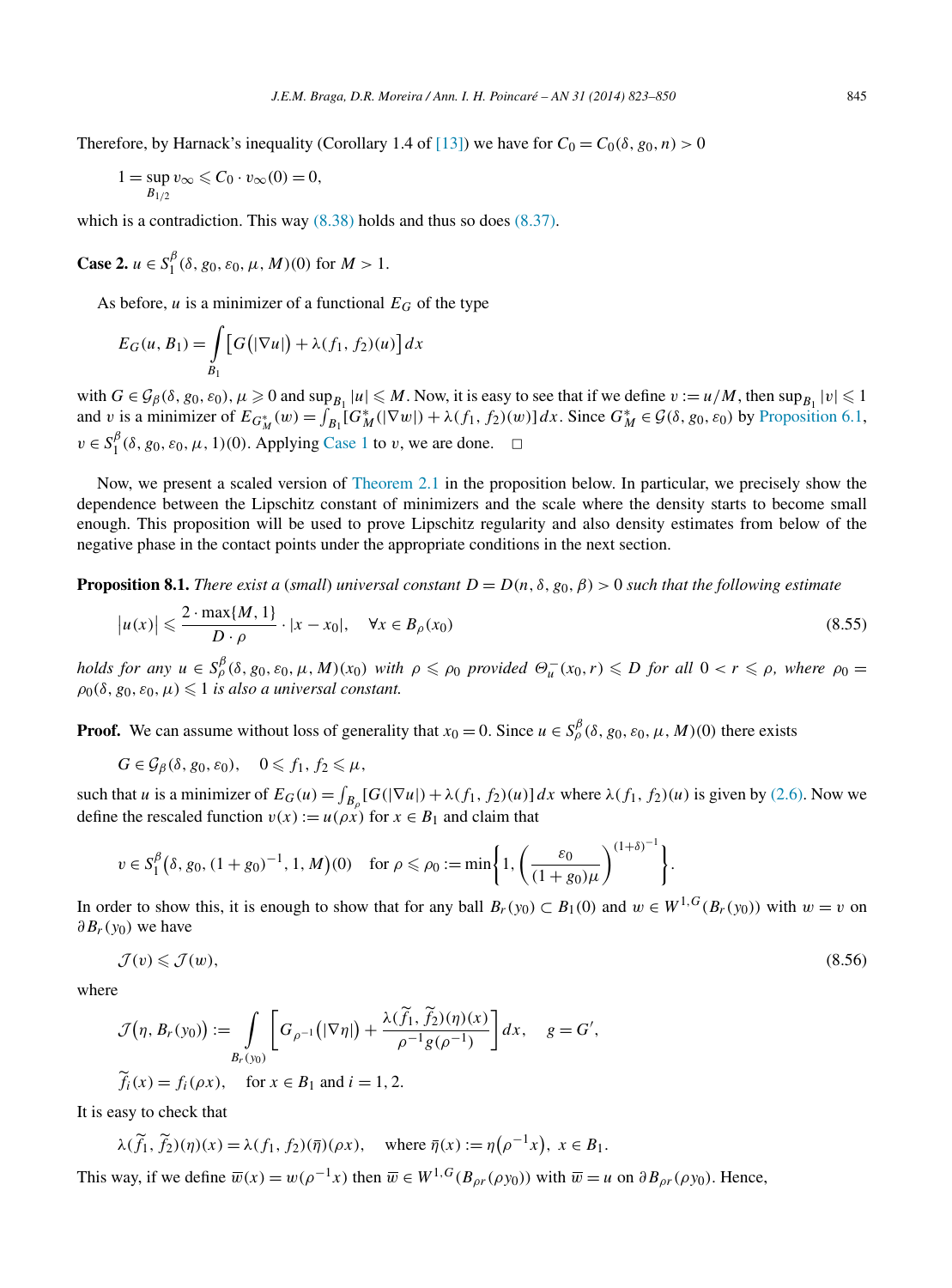$$
\mathcal{J}(v, B_r(y_0)) = \frac{\rho}{g(\rho^{-1})} \int_{B_r(y_0)} \left[ G(\rho^{-1} |\nabla v(x)|) + \lambda(\tilde{f}_1, \tilde{f}_2)(v)(x) \right] dx
$$
  
\n
$$
= \frac{\rho}{g(\rho^{-1})} \int_{B_r(y_0)} \left[ G(|\nabla u(\rho x)|) + \lambda(f_1, f_2)(u)(\rho x) \right] dx
$$
  
\n
$$
= \frac{1}{\rho^{n-1} g(\rho^{-1})} \int_{B_{\rho r}(\rho y_0)} \left[ G(|\nabla u(y)|) + \lambda(f_1, f_2)(u)(y) \right] dy
$$
  
\n
$$
= \frac{1}{\rho^{n-1} g(\rho^{-1})} E_G(u, B_{\rho r}(\rho y_0))
$$
  
\n
$$
\leq \frac{1}{\rho^{n-1} g(\rho^{-1})} E_G(\overline{w}, B_{\rho r}(\rho y_0))
$$
  
\n
$$
= \mathcal{J}(w, B_r(y_0)).
$$

Observe also that by [Proposition 6.1,](#page-14-0)  $G_{\rho^{-1}} \in \mathcal{G}_{\beta}(\delta, g_0, (1 + g_0)^{-1})$ . Furthermore, (g-2) and (G-2) imply for  $\rho \le \rho_0$  that

$$
\rho^{-1}g(\rho^{-1})\geq G(\rho)\geq \frac{G(1)}{1+g_0}\min\{\rho^{-(1+\delta)},\rho^{-(1+g_0)}\}\geq \frac{\varepsilon_0}{1+g_0}\rho^{-(1+\delta)}\geq \mu,
$$

and thus

$$
\sup_{x \in B_1} \left\{ \frac{|f_1(\rho x)|}{\rho^{-1} g(\rho^{-1})}, \frac{|f_2(\rho x)|}{\rho^{-1} g(\rho^{-1})} \right\} \leq \frac{\mu}{\rho^{-1} g(\rho^{-1})} \leq 1.
$$

This way, since  $\|v\|_{L^{\infty}(B_1)} \le M$  and  $0 \in F^{\pm}(v)$ , the claim is proven. Now, applying [Theorem 2.1](#page-4-0) to *v* we obtain

$$
|v(x)| \leqslant \frac{2\max\{M, 1\}}{C} \cdot |x| \quad \forall x \in B_1(0),
$$

provided  $\Theta_v^-(x_0, r) \le D$  for all  $0 < r < 1$ , where  $D = D(n, \delta, g_0, (1+g_0)^{-1}, 1, \beta) > 0$  is a (small) universal constant. Translating this back in terms of  $u$  we finish the proof.  $\Box$ 

## **9. Proof of [Corollary 2.1](#page-4-0) – Lipschitz regularity under the small density**

In this section, we provide the proof of [Corollary 2.1.](#page-4-0)

**Proof.** Suppose  $0 \in F^+(u)$ . Consider  $x_0 \in B_{1/2}(0)$ . We can assume that  $u(x_0) > 0$  since the case  $u(x_0) < 0$  can be treated analogously. Define  $d(x_0) := dist(x_0, \partial \{u > 0\})$  and let  $z_0 \in \partial \{u > 0\}$  such that  $d(x_0) = |x_0 - z_0|$ . If  $|x_0 - z_0| \ge$ 1*/*4, then by local gradient estimate, [\(3.14\),](#page-6-0)

$$
\left|\nabla u(x_0)\right| \leqslant \sup_{B_{1/8}(x_0)} \left|\nabla u(x)\right| \leqslant 4C_1 M \leqslant \frac{4C_1 M}{C} \leqslant \frac{4C_1}{C} \max\{M, 1\},\
$$

since  $0 < C < 1$ . If  $|x_0 - z_0| < 1/4$  we have  $|z_0| < 3/4$ . Also  $u \in S_{1/4}^{\beta}(\delta, g_0, \varepsilon_0, \mu, M)(z_0)$  and  $\Theta_u^-(z_0, r) \le C$  for  $0 \leq r \leq 1/4$ . Thus, by [Theorem 2.1,](#page-4-0) for some universal  $C > 0$ ,

$$
u(x_0) \leqslant \frac{2 \cdot \max\{M, 1\}}{C} d(x_0).
$$

Once *u* is a positive solution to  $\mathcal{L}_g(u) = 0$  in  $B_{d(x_0)}(x_0)$  for some  $g = G'$  with  $G \in \mathcal{G}_{\beta}(\delta, g_0, \varepsilon_0)$ , Harnack's inequality in [\[13\]](#page-27-0) implies

$$
u \leqslant \frac{2c \cdot \max\{M, 1\}}{C} d(x_0) \quad \text{in } B_{d(x_0)/2}(x_0), \tag{9.57}
$$

where  $c := c(n, \delta, g_0)$ . Again by [\(3.14\)](#page-6-0) and (9.57), for  $r = d(x_0)/4$ , we have

<span id="page-23-0"></span>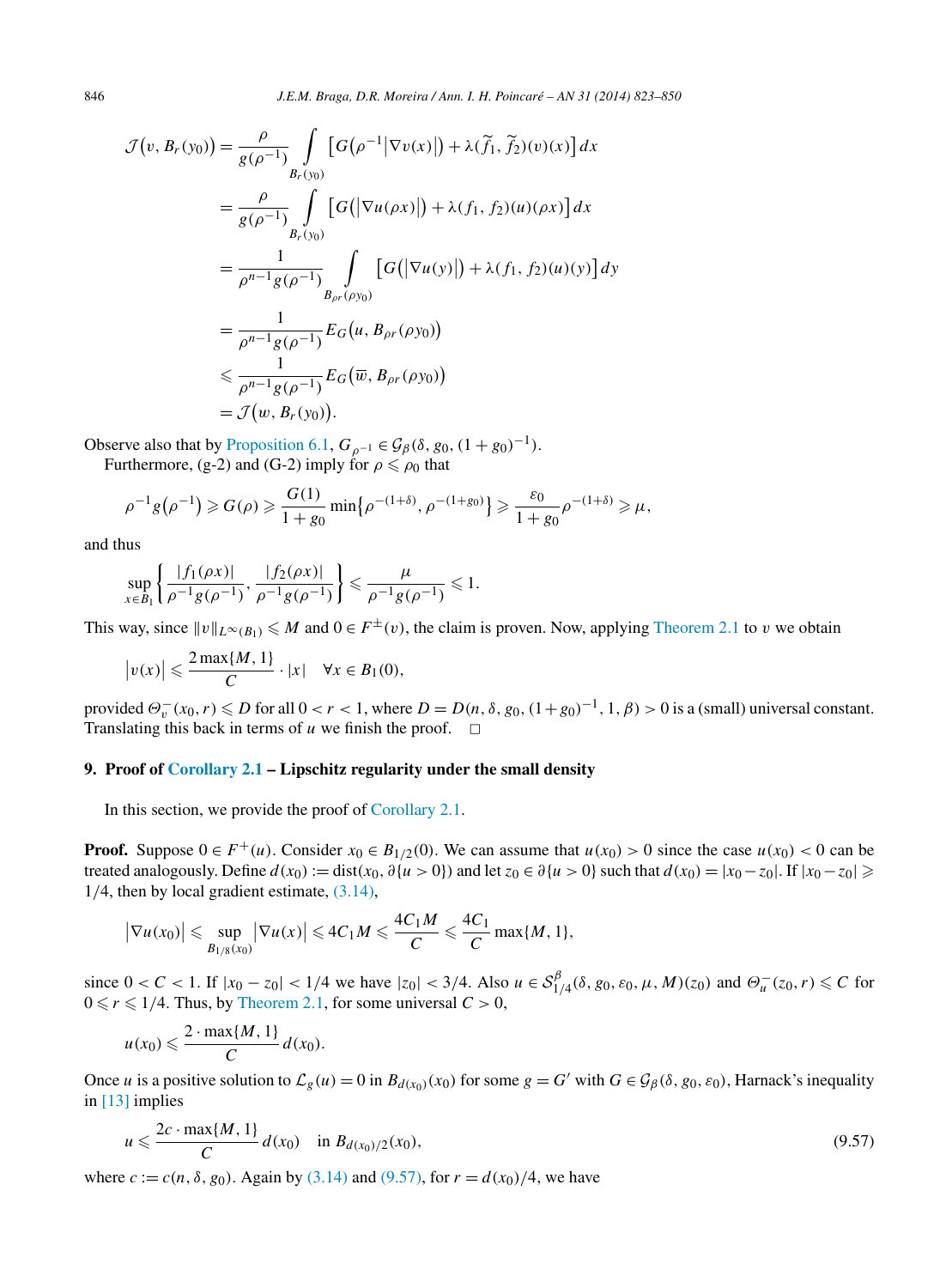<span id="page-24-0"></span>
$$
\left|\nabla u(x_0)\right| \leqslant \sup_{B_{r/2}(x_0)} \left|\nabla u\right| \leqslant \frac{C_1}{r} \sup_{B_r(x_0)} u \leqslant \frac{8c \cdot C_1 \cdot \max\{M, 1\}}{C}.
$$

The case where  $0 \in F^{-}(u)$  is again treated similarly.  $\square$ 

Combining the last proof and [Proposition](#page-22-0) 8.1, we obtain the following scaled result.

**Remark 9.1** *(Scaled version of [Corollary 2.1\)](#page-4-0).* Let *D* and  $\rho_0$  as in [Proposition 8.1.](#page-22-0) Let  $u \in S_\rho^\beta(\delta, g_0, \varepsilon_0, \mu, M)(x_0)$  with  $\rho \leq \rho_0$  and assume that

$$
\Theta^-_u(z,r) \leq D \quad \forall z \in F^{\pm}(u) \cap B_{3\rho/4}(x_0) \text{ and for all } 0 < r < \rho/4.
$$

Then,

$$
[u]_{C^{0,1}(B_{\rho/2}(x_0))} \leqslant \frac{C_0 \cdot \max\{M, 1\}}{D \cdot \rho} \quad \text{for } C_0 = C_0(n, \delta, g_0) > 0.
$$

**Remark 9.2** *(Minimizers with sign)*. Let *D* and  $\rho_0$  as in [Proposition 8.1.](#page-22-0) We observe that

$$
u \in S_{\rho}^{\beta}(\delta, g_0, \varepsilon_0, \mu, M)(x_0) \quad \Rightarrow \quad -u \in S_{\rho}^{\beta}(\delta, g_0, \varepsilon_0, \mu, M)(x_0). \tag{9.58}
$$

Also, if  $u \in S_\rho^\beta(\delta, g_0, \varepsilon_0, \mu, M)(x_0)$  with  $\rho \leq \rho_0$  and  $u \geq 0$  or  $u \leq 0$  in  $B_\rho(x_0)$ , then

$$
[u]_{C^{0,1}(B_{\rho/2}(x_0))} \leqslant \frac{C_0 \cdot \max\{M, 1\}}{D \cdot \rho} \quad \text{for } C_0 = C_0(n, \delta, g_0) > 0.
$$

Indeed, by (9.58), we can assume  $u \ge 0$ . Observe that  $\Theta_u^-(x, r) = 0 < D$  for all  $x \in B_{3\rho/4}(x_0)$  and  $0 < r < \rho/4$ . The result follows by Remark 9.1. In fact, one can prove Lipschitz regularity for a larger class of minimizers if there is a sign. The estimate can in fact be proven for  $u \in S_1(\delta, g_0, \varepsilon_0, \mu)(0)$  once  $u \ge 0$  or  $u \le 0$  by using [Theorem 2.2.](#page-5-0)

## **10. Regularity and touching behavior of the free boundaries**  $F^+(u)$  **and**  $F^-(u)$

In the classical paper of Alt, Caffarelli and Friedman [\[5\],](#page-27-0) they study minimizers of functionals of the type

$$
J(u, B_1) = \int_{B_1} \left\{ |\nabla u|^2 + \lambda_2 \cdot \chi_{\{u > 0\}} + \lambda_1 \cdot \chi_{\{u < 0\}} + \min(\lambda_1, \lambda_2) \cdot \chi_{\{u = 0\}} \right\} dx,
$$

where  $\Lambda = \lambda_1 - \lambda_2 \neq 0$ ,  $\lambda_1, \lambda_2 \geq 0$ . For definiteness, they assume that  $\Lambda < 0$  since the other case can be treated similarly. These conditions imply that minimizers are globally subharmonic functions (Theorem 2.3 in [\[5\]\)](#page-27-0) and this fact together with the maximum principle restrict the way the free boundaries  $F^+(u)$ ,  $F^-(u)$  may touch. Essentially  $F^{-}(u)$  cannot separate from  $F^{+}(u)$ . More precisely, as pointed out in the beginning of Section 6 in [\[5\],](#page-27-0) the set  $F^-(u) \setminus F^+(u)$  is empty. In the general case treated here, if the phase functions are ordered, i.e., say  $f_2 \geq f_1$  in  $B_1(0)$ the same phenomenon happens. This is the content of the remark below.

**Remark 10.1.** Let *u* is a minimizer of  $E_G$  in  $B_1$  with  $f_2 \geq f_1$  and  $G \in \mathcal{G}(\delta, g_0)$ . Then,

 $\mathcal{L}_g(u) \geq 0$  in  $B_1$  and  $F^-(u) \setminus F^+(u) = \emptyset$ .

**Proof.** Indeed, given any  $0 \le \eta \in C_0^{\infty}(\Omega)$  and  $\varepsilon > 0$ , it follows by minimality that

$$
I_G^1(u) \le I_G^1(u - \varepsilon \eta),
$$
  
if  $A_0(x) = f_1(x) = f_2(x) < 0$ . Hence

for  $\Lambda_0(x) = f_1(x) - f_2(x) \leq 0$ . Hence,

$$
\int_{B_1} \big( G(|\nabla(u-\varepsilon\eta)|\big) - G(|\nabla u|)\big) dx \geq \int_{B_1} \Lambda_0(x) (\chi_{\{u\leq 0\}} - \chi_{\{u-\varepsilon\eta\leq 0\}}) dx \geq 0,
$$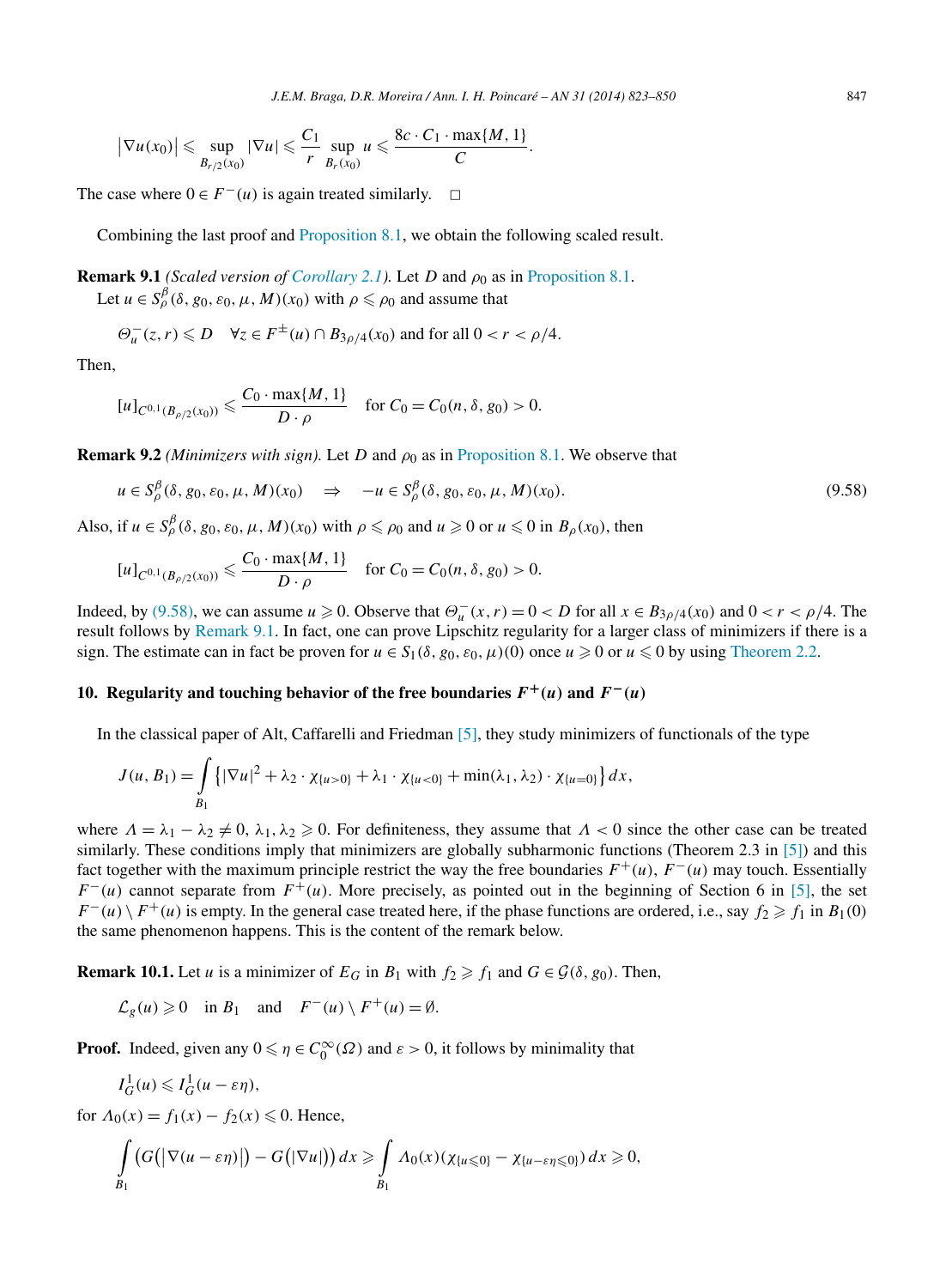since  $\{u \le 0\} \subset \{u - \varepsilon \eta \le 0\}$ . Thus, by setting the functional  $I(v) = \int_{B_1} G(|\nabla v|) dx$ , we conclude that

$$
0 \leqslant \lim_{\varepsilon \to 0^+} \frac{1}{\varepsilon} \big( I(u - \varepsilon \eta) - I(u) \big) = \frac{d}{d\varepsilon} I(u - \varepsilon \eta) \bigg|_{\varepsilon = 0} = - \int_{\Omega} g\big( |\nabla u| \big) \frac{\nabla u}{|\nabla u|} \cdot \nabla \eta \, dx. \tag{10.59}
$$

This proves that *u* is an  $\mathcal{L}_{g}$  subsolution. Now, suppose  $x_0 \in F^{-}(u) \setminus F^{+}(u)$ . There exists  $\varepsilon > 0$  such that  $B_{\varepsilon}(x_0) \cap$  $F^+(u) = \emptyset$ . We observe that  $\mathcal{L}_g(u) = 0$  in  $\{u < 0\} \cap B_\varepsilon(x_0)$  and  $u \le 0$  in  $B_\varepsilon(x_0)$ . This way, by Lemma 8.1 in [\[15\]](#page-27-0) we conclude that  $\mathcal{L}_g(u) \le 0$  in  $B_\varepsilon(x_0)$  and thus  $\mathcal{L}_g(u) = 0$  in  $B_\varepsilon(x_0)$ . Now, the Harnack inequality implies that for a universal constant  $C_{\varepsilon} > 0$  depending on  $\varepsilon$  we have

$$
\sup_{B_{\varepsilon/2}(x_0)} (-u) \leqslant C \cdot \inf_{B_{\varepsilon/2}(x_0)} (-u) \leqslant -C_{\varepsilon} \cdot u(x_0) = 0.
$$

This implies that  $u \equiv 0$  in  $B_{\varepsilon}(x_0)$  and so,  $x_0 \notin F^{-}(u)$  a contradiction. Thus,  $F^{-}(u) \setminus F^{+}(u) = \emptyset$ .  $\Box$ 

Still in the context of Alt, Caffarelli and Friedman paper [\[5\],](#page-27-0) by combining the (crucial) Lipschitz regularity with the non-degeneracy property (also *Λ <* 0), they are able to prove that the nonnegative phase has positive density from below along the free boundary  $F^+(u)$ , i.e., there exists a constant  $c \in (0, 1)$  such that

$$
\frac{|B_r \cap \{u \leq 0\}|}{|B_r|} \geqslant c,
$$

for any ball  $B_r \subset B_1$  with center on the free boundary  $F^+(\mu)$  (see Theorem 7.1 in [\[5\]\)](#page-27-0).

In the case discussed here the situation is more general. In particular, as pointed out before, there is no ordering on the phase functions  $f_2$  and  $f_1$  in the functionals [\(2.5\).](#page-3-0) So, in principle, minimizers are neither subsolutions nor supersolutions. Thus, in our conditions, the free boundaries  $F^+(u)$  and  $F^-(u)$  may separate, i.e.,  $F^-(u) \setminus F^+(u) \neq \emptyset$ . A similar situation occurs even in the standard case involving the Laplace operator in an inhomogeneous setting as it appears in flame propagation problems with forcing terms in [\[12\].](#page-27-0)

It becomes an interesting question to understand the touching of the free boundaries and possibly some geometric information at the touching points. To the best of our knowledge, there are few concrete examples in the literature addressing these geometric issues for minimizers and almost all of them concern the one phase scenario. In that respect, we recently learned about the interesting paper [\[4\]](#page-27-0) by M. Allen and H.C. Lara where they investigate the touching of the free boundaries (also in the two phase case) in cone vertices in a very much related variational problem on the 2 dimensional sphere.

As a consequence of [Theorem](#page-4-0) 2.1, we can show that if Lipschitz regularity fails to be the optimal regularity for a minimizer  $u \in S^{\beta}_{1}(\delta, g_0, \varepsilon_0, \mu, M)$  say in a point, then this point must not only be a contact point between the free boundaries  $F^+(u)$  and  $F^-(u)$  but also the negative phase must have a universal (upper) density from below at that point. In particular, at that contact point the negative phase  $\{u < 0\}$  is cusp free. We also show that if *u* is not locally Lipschitz around  $x_0$ , then  $x_0$  is also a contact point between the free boundaries and the negative phase is "asymptotically cusp free" there, in the sense that there is a sequence of points along  $F^{\pm}(u)$  converging to  $x_0$  and scales going to zero, along which the density function  $\Theta_u^-$  is universally bounded from below.

**Proof of Proposition 2.1.** Clearly,  $S_p \subset S_l$  since  $[u]_{C^{0,1}(B_r(x_0))}(x_0) \leq u|_{C^{0,1}(B_r(x_0))}$ . Now let  $x_0 \in S_l$ . We can find two sequences  ${x_n}_{n \ge 1}$ ,  ${y_n}_{n \ge 1}$  ⊂  $B_{1/2}(x_0)$  such that:

$$
x_n \to x_0
$$
,  $y_n \to x_0$  as  $n \to \infty$  and  $\rho_n := \frac{|u(x_n) - u(y_n)|}{|x_n - y_n|} > n$ .

Since  $B_1 = \{u > 0\} \cup \{u < 0\} \cup \{u = 0\}^\circ \cup F^\pm(u)$ , we see that  $x_0 \notin \{u > 0\} \cup \{u < 0\} \cup \{u = 0\}^\circ$ . This follows from interior Lipschitz estimates. Indeed, in that case there would exist  $\varepsilon > 0$  such that  $B_{\varepsilon}(x_0) \subset \{u > 0\}$  or  $B_{\varepsilon}(x_0) \subset$  $\{u < 0\}$  or else  $B_{\varepsilon}(x_0) \subset \{u = 0\}$ . The latter case is impossible since it would imply  $0 = \rho_n > n$  for *n* sufficiently large. In any of the first two cases, since  $\mathcal{L}_g(u) = 0$  in  $B_\varepsilon(x_0)$  by [Proposition 4.2,](#page-8-0) the gradient estimate in [Theorem 3.1](#page-6-0) would imply that for a universal constant  $C_1 > 0$  and *n* large enough,

$$
n < \frac{|u(x_n) - u(y_n)|}{|x_n - y_n|} \leqslant \sup_{B_{\varepsilon/2}(x_0)} |\nabla u| \leqslant \frac{C_1}{\varepsilon} \sup_{B_{\varepsilon}(x_0)} |v| = \frac{C_1 \cdot M}{\varepsilon} < \infty,
$$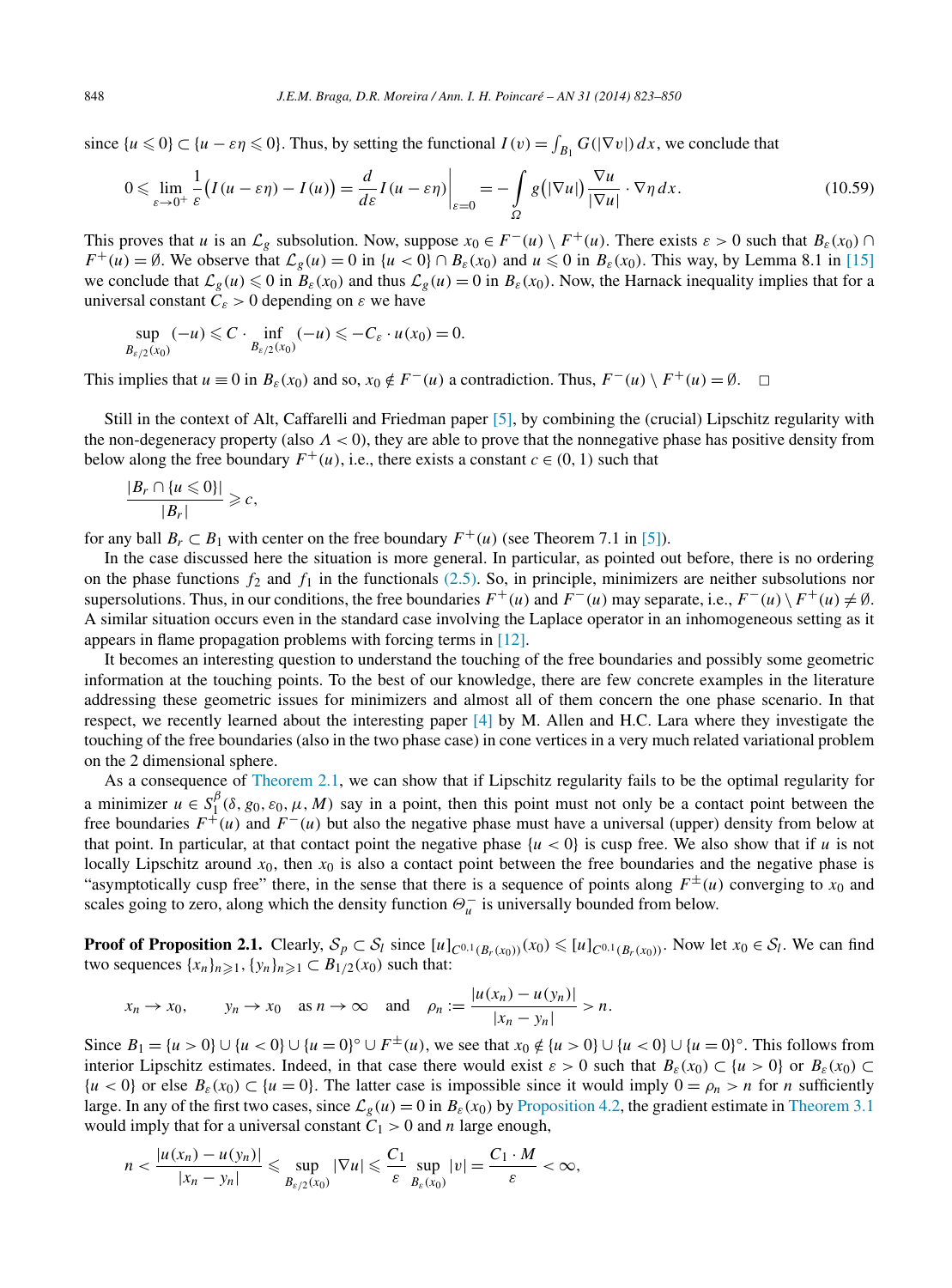<span id="page-26-0"></span>which is a contradiction. This way,  $x_0 \in F^{\pm}(u) \cap \overline{B_{1/2}}$ . Let us suppose that  $x_0 \in F^{\pm}(u) \setminus F^{\pm}(u)$ . In this case,  $x_0 \notin$ *F*<sup>+</sup>(*u*) ∩  $\overline{B_{1/2}}$  which is a compact set, and thus, there exists  $0 < \varepsilon < \rho_0$  such that  $B_{\varepsilon}(x_0) \cap F^+(u) \cap \overline{B_{1/2}} = \emptyset$ . Since  $u \le 0$  in  $B_\varepsilon(x_0)$  and  $u \in S_\varepsilon^\beta(\delta, g_0, \varepsilon_0, \mu, M)(x_0)$ , [Remark 9.2](#page-24-0) gives for *n* large enough,

$$
n < \frac{|u(x_n) - u(x_0)|}{|x_n - x_0|} \leqslant [u]_{C^{0,1}(B_{\varepsilon/2}(x_0))} \leqslant \frac{C_0 \cdot \max\{M, 1\}}{D \cdot \varepsilon} < \infty,
$$

which is a contradiction. The case where  $x_0 \in F^+(u) \setminus F^-(u)$  is treated similarly. Thus, we conclude that  $x_0 \in F^+(u)$  $F^+(u) \cap F^-(u)$ . In the case where  $x_0 \in S_l$  then for any  $\rho \le \rho_0$  there exist  $x_\rho \in B_{\frac{3\rho}{4}}(x_0) \cap F^{\pm}(u)$  and  $0 < r_\rho < \rho/4$ such that  $\Theta_u^-(x_\rho, r_\rho) > D$  since otherwise [Remark 9.1](#page-24-0) implies that

$$
[u]_{C^{0,1}(B_{\rho/2}(x_0))} \leqslant \frac{C_0 \cdot \max\{M, 1\}}{D \cdot \rho},
$$

and thus would imply  $x_0 \notin S_l$ . Now if  $x_0 \in S_p$ , we also see that for any  $0 < \rho \le \rho_0$  there exists  $0 < r_\rho \le \rho$  such that  $\Theta_u^-(x_0, r_\rho) > D$  since otherwise [Proposition 8.1](#page-22-0) would imply that

$$
[u]_{C^{0,1}(B_{\rho}(x_0))}(x_0)\leqslant \frac{2\cdot \max\{M,1\}}{D\cdot \rho}<\infty,
$$

and thus,  $x_0 \notin S_p$ . This finishes the proof.  $\Box$ 

**Remark 10.2.** In general, it is not an easy task to prove that some specific function although a (viscosity) solution to some FBP is not a minimizer. There are few examples in the literature the authors are aware of. One of the first important examples was obtained by H.W. Alt and L.A. Caffarelli in Section 2.7 of [\[2\]](#page-27-0) where some one phase cone type solution to an FBP is shown not to be a minimizer in dimension 3. Many years later, L.A. Caffarelli, D. Jerison and C. Kenig proved that the same solution is not a minimizer up to dimension 6 (Proposition in [\[8\]\)](#page-27-0). After that, D. de Silva and D. Jerison proved a result in [\[9\]](#page-27-0) showing that this cone type solution is actually a minimizer in dimension 7, providing the first example of a singular free boundary for minimizers in analogy with the Simons cone for the theory of minimal surfaces. All of these developments take place for the case where  $G(t) = t^2$ . Our result [\(Proposition 2.1\)](#page-5-0), may be of some use in ruling out (viscosity) solutions of FBPs of the type [\(1.2\)](#page-1-0) from being minimizers of  $E_G$  functionals in the case where (pointwise) Lipschitz regularity fails and cusps in the negative phase develop in the contact points  $F^+(u) \cap F^-(u)$ .

#### **Acknowledgements**

The authors would like to thank the anonymous referee for the nice questions that were raised. They triggered the considerations that appear in Section [10](#page-24-0) and they improved our results. This paper is part of the first author's Ph.D. dissertation and his research is supported by CAPES–Brazil. The second author is partially supported by CNPq–Brazil and FUNCAP–Ceará.

## **Appendix A**

In this appendix, we provide short proof for [Lemma](#page-6-0) 3.1.

**Proof of Lemma 3.1.** By Poincaré's inequality, there exists a dimensional constant that we can suppose  $C \geq 1$  such that

$$
r^{-1} \int\limits_{B_r(x_0)} |u(x) - (u)_{x_0,r}| dx \leq C \cdot \int\limits_{B_r(x_0)} |\nabla u(x)| dx \quad \text{for } x_0 \in \Omega', \ r \leq R_0,
$$
\n(A.60)

where  $(u)_{x_0,r} = \int_{B_r(x_0)} u(x) dx$ . Clearly, we can assume  $R_0 \le 1$ . Let us define for  $0 < r \le R_0$  the function

$$
\rho(r) = r^{-1} \int\limits_{B_r(x_0)} \left| u(x) - (u)_{x_0,r} \right| dx.
$$